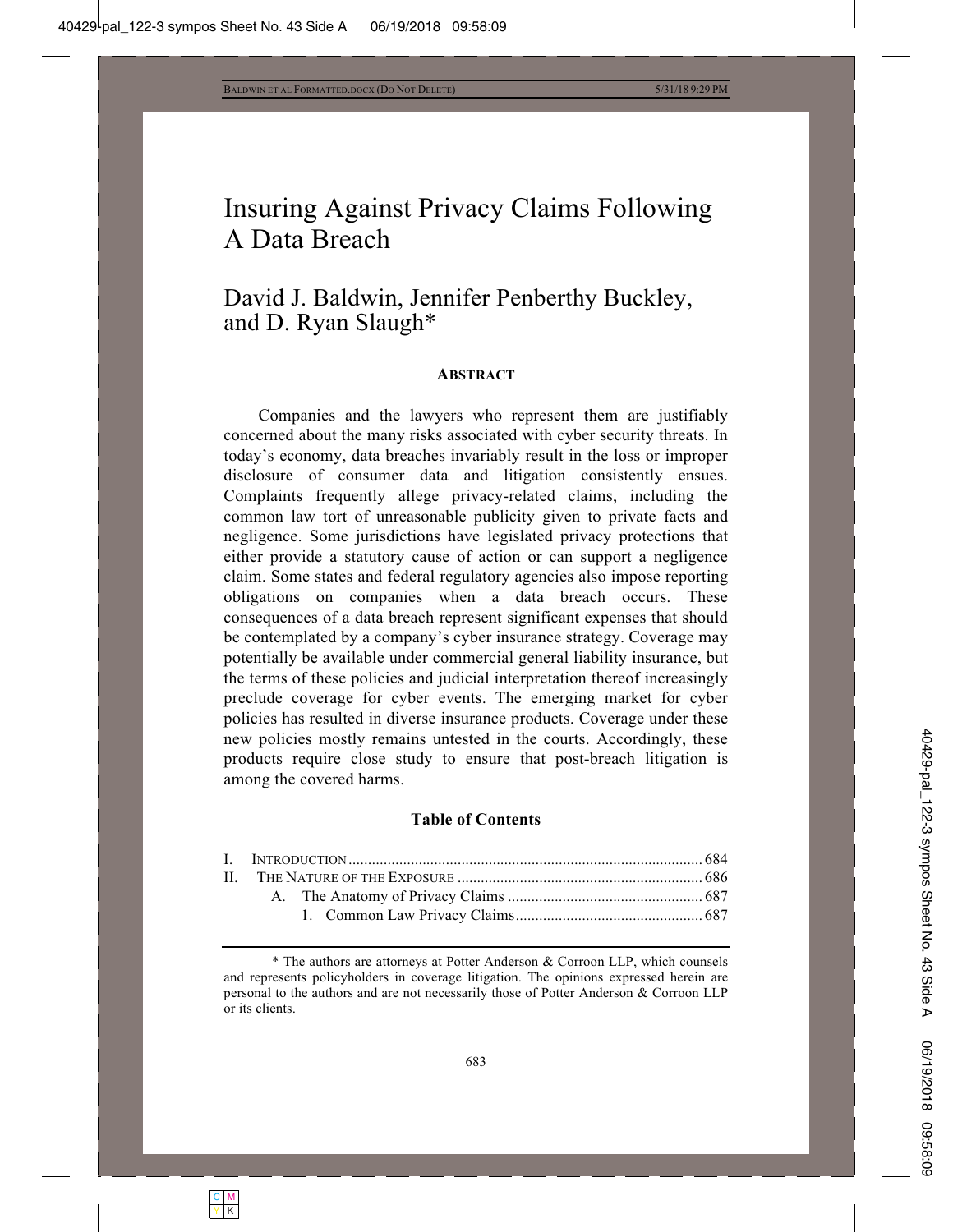|      |                                                    |                                                         | a.             |                                                                |  |
|------|----------------------------------------------------|---------------------------------------------------------|----------------|----------------------------------------------------------------|--|
|      |                                                    |                                                         | b.             | Negligence-Based Actions for Invasion of Privacy  689          |  |
|      |                                                    |                                                         | $\mathbf{c}$ . | Article III Standing: The Injury-in-Fact Requirement 694       |  |
|      |                                                    | 2.                                                      |                |                                                                |  |
|      |                                                    |                                                         | a.             |                                                                |  |
|      |                                                    |                                                         | b.             | Illinois's Biometric Information Privacy Act 700               |  |
|      |                                                    |                                                         | $\mathbf{c}$ . |                                                                |  |
|      | B.                                                 | Responding to Government Investigations and Enforcement |                |                                                                |  |
|      |                                                    |                                                         |                |                                                                |  |
| III. |                                                    |                                                         |                | INSURING AGAINST THE RISKS ASSOCIATED WITH PRIVACY CLAIMS  706 |  |
|      | A.                                                 |                                                         |                |                                                                |  |
|      |                                                    | 1.                                                      |                |                                                                |  |
|      |                                                    |                                                         | a.             | Big 5 Sporting Goods Corp. v. Zurich American                  |  |
|      |                                                    |                                                         |                |                                                                |  |
|      |                                                    |                                                         | b.             | Innovak International, Inc. v. Hanover Insurance Co.  710      |  |
|      |                                                    |                                                         | $\mathbf{c}$ . | Zurich American Insurance Co. v. Sony Corp. of                 |  |
|      |                                                    |                                                         |                |                                                                |  |
|      |                                                    |                                                         |                |                                                                |  |
|      |                                                    |                                                         | a.             | Recall Total Information Management, Inc. v.                   |  |
|      |                                                    |                                                         |                |                                                                |  |
|      |                                                    |                                                         | b.             | Travelers Indemnity Co. of America v. Portal                   |  |
|      |                                                    |                                                         |                |                                                                |  |
|      |                                                    | 3.                                                      |                |                                                                |  |
|      | <b>B.</b>                                          |                                                         |                |                                                                |  |
|      | $C_{\cdot}$                                        |                                                         |                |                                                                |  |
| IV.  | CONCLUSION: SHOPPING FOR AN EFFECTIVE CYBER POLICY |                                                         |                |                                                                |  |
|      |                                                    |                                                         |                |                                                                |  |
|      |                                                    |                                                         |                |                                                                |  |

# I. INTRODUCTION

As the theme of this symposium issue of the *Penn State Law Review* suggests, business lawyers and their clients are increasingly concerned about the specter of cyber threats—and for good reason. Beyond the monetary losses, such as those resulting from the theft of valuable data or ransom required to unlock a company's systems, cyber incidents slow down business while companies recover.<sup>1</sup> They also lead to headlines that belie the adage, "there's no such thing as bad publicity."<sup>2</sup> Put simply, cyber threats are bad for business, particularly where the attack results in the loss of customers' information. But negative media coverage is not

 <sup>1.</sup> *See, e.g.*, Jes Alexander, *Anatomy of a Data Breach—What Cyber Policies Should Cover*, 13 J. TEX. INS. L. 5, 12 (2015) (discussing examples of business interruption experienced by Sony following a data breach).

 <sup>2.</sup> *See, e.g.*, Sara Ashley O'Brien, *Giant Equifax Data Breach: 143 Million People Could Be Affected*, CNN MONEY (Sept. 8, 2017, 9:23 AM), http://money.cnn.com/ 2017/09/07/technology/business/equifax-data-breach/index.html.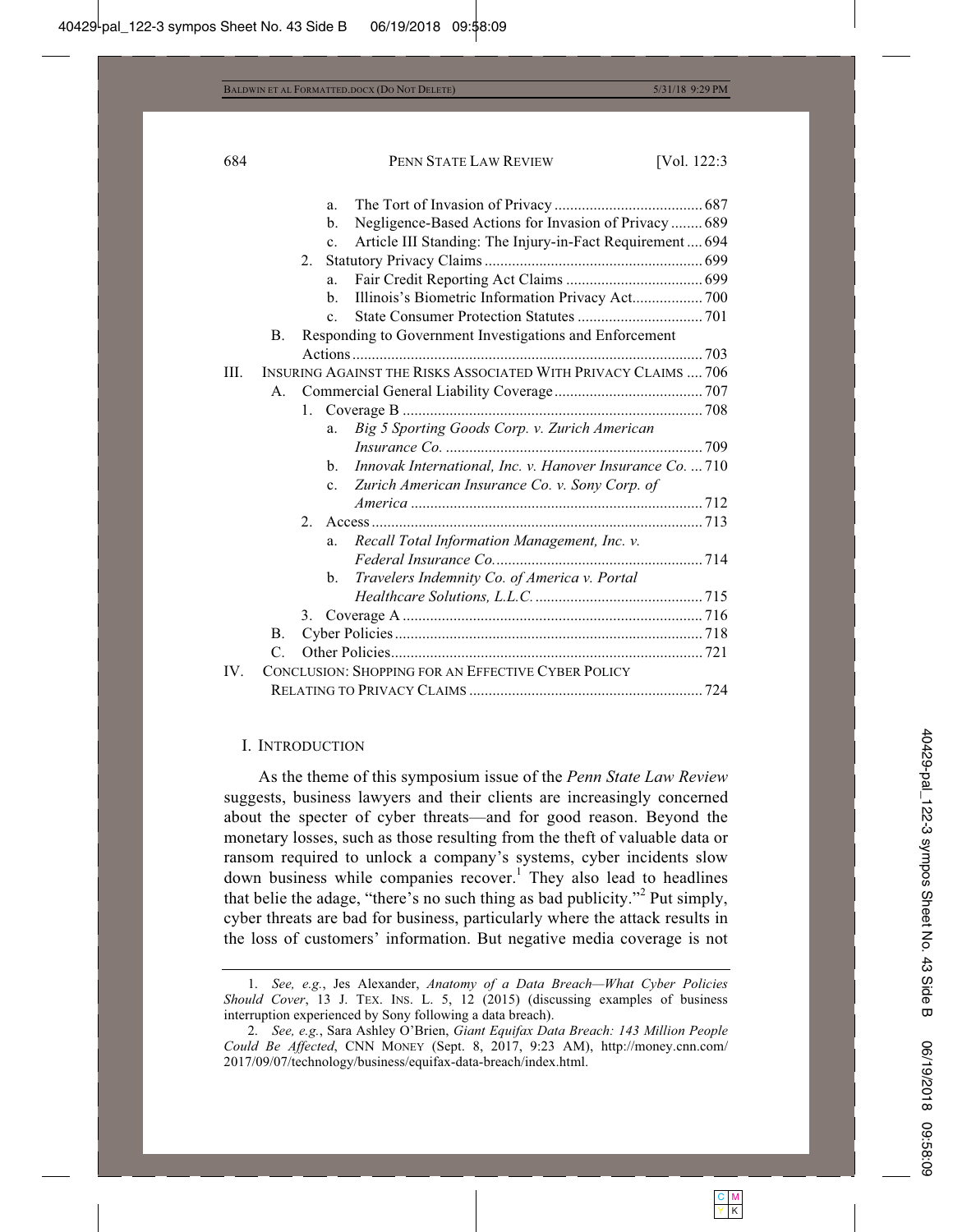the only consequence that follows exposure of consumer or other thirdparty data. The plaintiffs' bar is paying attention, and purported class action litigation is filed after a data breach faster than you can say "firewall."

Experience has shown that high-profile data breaches, especially those involving data the company holds on behalf of consumers, inevitably result in litigation.<sup>3</sup> Of the most common types of claims asserted following a data breach, among the most potentially expensive are privacy claims asserted by third parties.<sup>4</sup> These claims allege common law or statutory causes of action seeking damages for alleged harm caused by a company's failure to prevent the loss or theft of the plaintiffs' personal information. Often, multidistrict or class action litigation is involved.<sup>5</sup> In some jurisdictions, punitive damages may be available where a company has failed to comply with a statute protecting consumer information.<sup>6</sup> As a result, these claims are increasingly expensive to defend.<sup>7</sup> Businesses are faced with the distraction and expense related not only to preventing, preparing for, and responding to cyber threats, but also defending against and paying damages for privacy claims.

In view of these costs, securing insurance coverage that will respond to privacy claims is a legal and operational imperative. Developments in technology and government regulations, however, have resulted in a constantly evolving landscape that has made obtaining adequate coverage difficult.<sup>8</sup> Cyber threats are continually changing form as attackers develop new modes of infiltrating companies' systems. Insurers, meanwhile, have been developing a cornucopia of insurance policies, exclusions, and riders that can affect the scope of coverage.<sup>9</sup>

 <sup>3.</sup> *See, e.g.*, *In re* Zappos.com, Inc., 884 F.3d 893, 895 (9th Cir. 2018) (noting that "customers responded [to notification of a data breach] almost immediately by filing putative class actions in federal district courts across the country").

 <sup>4.</sup> *See, e.g.*, John Black & James R. Steel, *Privacy Developments: Private Litigation, Enforcement Actions, and Settlements*, 73 BUS. LAW. 177, 184–86 (2018).

 <sup>5.</sup> *See, e.g.*, *In re* SuperValu, Inc., No. 14-MD-2586 ADM/TNL, 2018 WL 1189327, at \*1 (D. Minn. Mar. 7, 2018); *In re* Equifax, Inc., MDL No. 2800, 2017 WL 6031680, at \*1 (J.P.M.L. Dec. 6, 2017) (noting that putative class action litigation relating to the Equifax data breach, at that time, consisted of "97 actions pending in various districts" and, in addition, that there existed "more than 200 potentially-related actions" in more than 60 district courts).

 <sup>6.</sup> *See infra* Section II.A.2.

 <sup>7.</sup> *See* Black & Steel, *supra* note 4, at 189 ("[T]he potential damages in privacyrelated litigation are continuing to increase.").

 <sup>8.</sup> *See, e.g.*, Gregory D. Podolak, *Insurance for Cyber Risks: A Comprehensive Analysis of the Evolving Exposure, Today's Litigation, and Tomorrow's Challenges*, 33 QUINNIPIAC L. REV. 369, 371 (2015).

 <sup>9.</sup> *See generally* James H. Kallianis, Jr., *Read the Fine Print: Insurance Coverage Issues Implicated in Data-Breach Claims*, 57 FOR DEF. 56 (2015).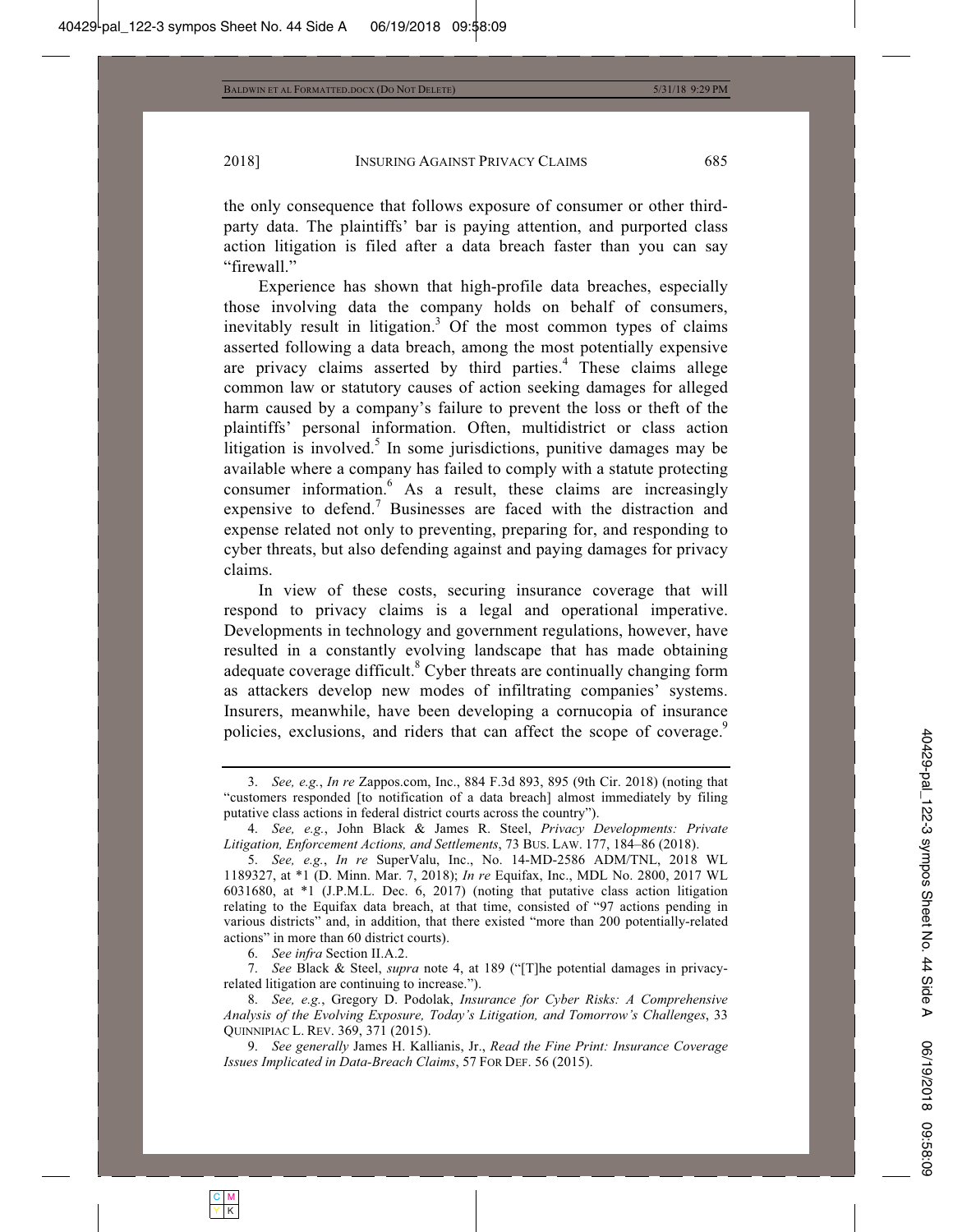Securing appropriate policies to ensure coverage is of critical importance. But using case law to predict coverage is a cautious enterprise, as cyber insurance policies vary significantly.<sup>10</sup> Although a court's reading of one contract may inform future judicial interpretation of similar provisions, each contract must be interpreted anew based on its unique terms.

This article explores strategies for insuring against the risks associated with privacy claims. First, we survey potential third-party claims that may be asserted against a company in the wake of a data breach.<sup>11</sup> In this discussion, we also highlight frequently litigated issues with respect to these claims in an effort to approximate the potential extent of the litigation.<sup>12</sup> We also consider the costs of compliance with investigations and requirements imposed by regulatory agencies, which a company's cyber insurance strategy should address. Second, we consider categories of insurance products that may respond to these claims, with particular emphasis on coverage issues that have been or may soon be litigated. $13$ 

#### II. THE NATURE OF THE EXPOSURE

This article addresses two principal buckets of potential privacyrelated losses. First, consumers who believe their personal information has been leaked or stolen in a cybersecurity incident are bringing potentially blockbuster lawsuits with increasing frequency. Understanding the differences among various privacy-related claims is necessary to grasp the scope of risks at issue. In addition, the substantive issues being litigated in this area of privacy law show the complexity of the litigation, and thereby the costs companies who are subjected to these suits can anticipate.<sup>14</sup> Second, a data breach may trigger regulatory agency investigations or reporting obligations.<sup>15</sup> These consequences represent additional costs that may not be covered by an insurer's duty to defend against litigation.

- 11. *See infra* Section II.A.
- 12. *See infra* Section II.A.
- 13. *See infra* Section III.
- 14. *See infra* Section II.A.
- 15. *See infra* Section II.B.

<sup>10.</sup> *Cf. The Role of Cyber Insurance in Risk Management: Hearing Before the H. Subcomm. on Cybersecurity, Infrastructure Prot., & Sec. Techs. of the H. Comm. on Homeland Sec.*, 114th Cong. 17 (2016) (statement of Adam W. Hamm, Comm'r, National Association of Insurance Comm'rs) ("[I]f you've seen [one] cybersecurity policy, you've seen exactly [one] cybersecurity policy.").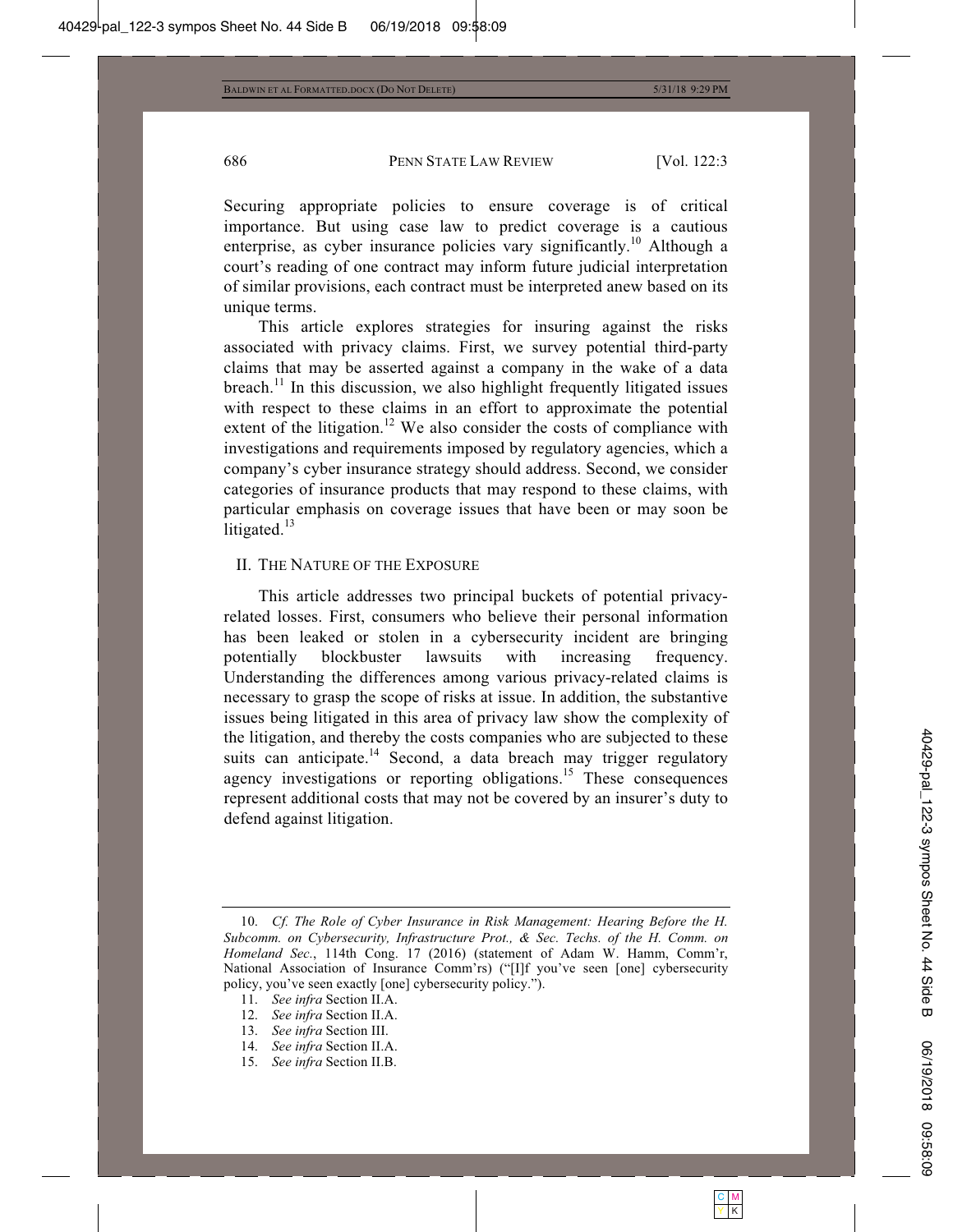#### *A. The Anatomy of Privacy Claims*

Litigation following a data breach may involve multiple privacyrelated claims. This Section describes a few of the most common such claims in an effort to demonstrate the types of claims that will need to be covered by a comprehensive cyber insurance strategy.<sup>16</sup>

# 1. Common Law Privacy Claims

Courts in the United States recognized privacy claims as early as the 19th century in cases involving invasions of privacy, such as eavesdropping and publishing a letter without the sender's consent.<sup>17</sup> Newspapers, the telephone, and instant photography assisted the development of the law in this area, as these new technologies eroded privacy in ways that led to litigation.<sup>18</sup> By around 1950, most states recognized a common law right to privacy.<sup>19</sup> As the Supreme Court of Minnesota stated when it first recognized the right:

The right to privacy is an integral part of our humanity; one has a public persona, exposed and active, and a private persona, guarded and preserved. The heart of our liberty is choosing which parts of our lives shall become public and which parts we shall hold close.<sup>20</sup>

a. The Tort of Invasion of Privacy

Courts generally recognize that the tort of invasion of privacy encompasses four distinct causes of action:

(a) unreasonable intrusion upon the seclusion of another; or (b) appropriation of the other's name or likeness; or (c) unreasonable publicity given to the other's private life; or (d) publicity that unreasonably places the other in a false light before the public.<sup>21</sup>

19. *Id.* at 100.

 <sup>16.</sup> Insurance policies may refer to invasions of the right to privacy as "advertising injuries." *See, e.g.*, Am. States Ins. Co. v. Capital Assocs. of Jackson Cty., Inc., 392 F.3d 939, 940 (7th Cir. 2004).

 <sup>17.</sup> *See* Robert Sprague, *Orwell Was an Optimist: The Evolution of Privacy in the United States and Its De-Evolution for American Employees*, 42 J. MARSHALL L. REV. 83, 95 (2008).

 <sup>18.</sup> *See id.* at 95–98.

 <sup>20.</sup> Lake v. Wal-Mart Stores, Inc., 582 N.W.2d 231, 235 (Minn. 1998).

 <sup>21.</sup> Franchise Tax Bd. v. Hyatt, 407 P.3d 717, 733 (Nev. 2017) (citation omitted) (quoting RESTATEMENT (SECOND) OF TORTS § 652A (AM. LAW. INST. 1977)).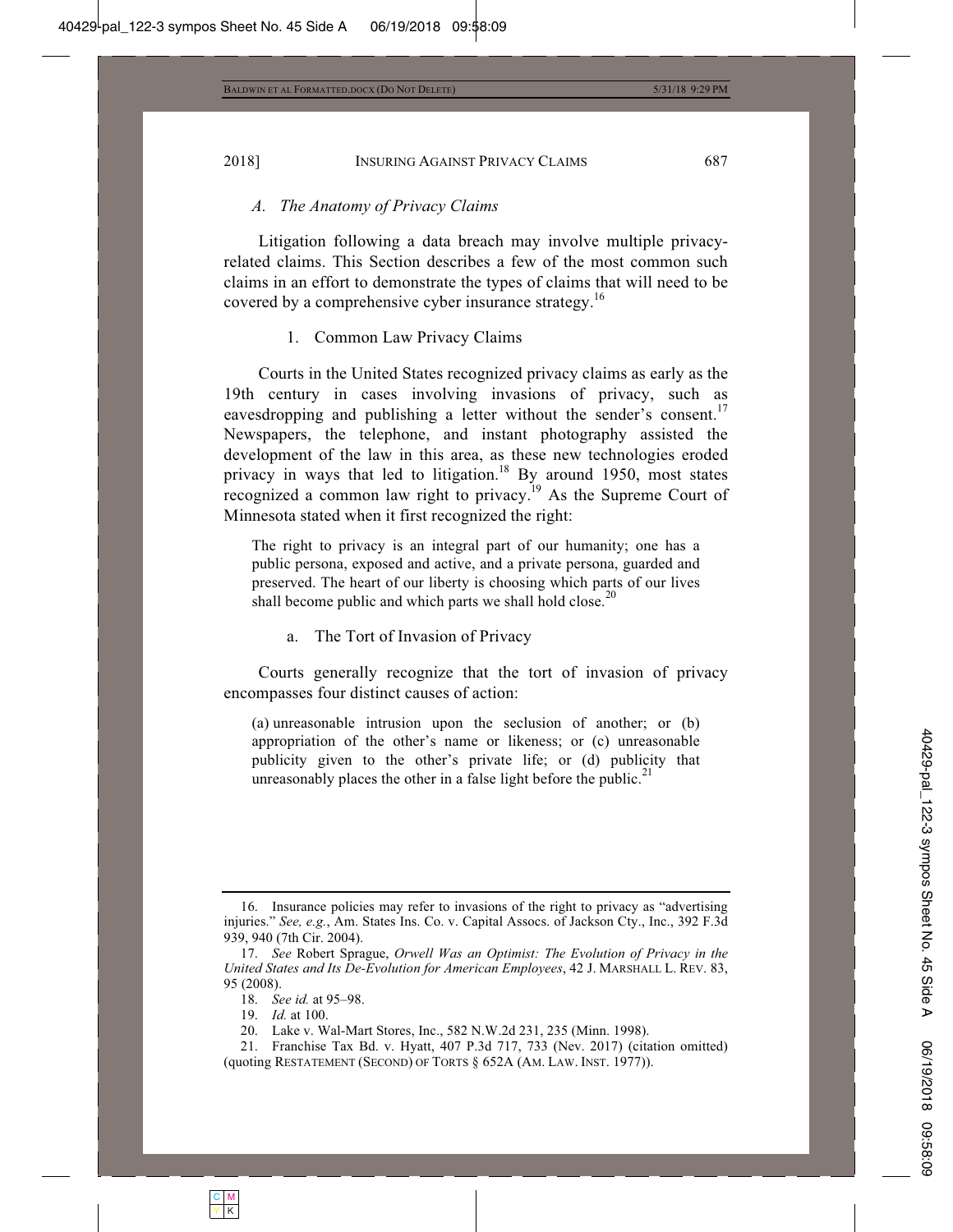This area of the law is commonly thought of as being divided between seclusion privacy (in other words, the right to be left alone) and secrecy privacy (that is, the right to keep private information private). $^{22}$ 

Giving publicity to another's private life is the invasion of privacy claim most relevant to the theft or accidental disclosure of third-party information. The information publicized must be of such a nature that its publication "would be highly offensive to a reasonable person" and "not of legitimate concern to the public."23 Damages include harm to reputation and emotional distress.<sup>24</sup>

The facts at issue must be truly private; that is, the plaintiff's information cannot be of public record or a matter of public concern.<sup>25</sup> Nor can the plaintiff complain if someone provides a wider audience to information that the plaintiff made no effort to keep private.<sup>26</sup> A society increasingly willing to exchange information for convenience or entertainment may render an increasing quantity of formerly private information public.

The requirement that the publication be highly offensive to a reasonable person is an objective but relative test: that is, whether a reasonable person would be offended takes into account the customs of the community, the time period, the plaintiff's occupation, and "the habits of his neighbors and fellow citizens."<sup>27</sup> The reasonableness requirement is particularly thorny as society's expectation of privacy is continually evolving with new technology that makes information easier to share. $^{28}$ 

 26. *See* RESTATEMENT (SECOND) OF TORTS § 652D cmt. b ("[T]here is no liability for giving further publicity to what the plaintiff himself leaves open to the public eye. Thus he normally cannot complain when his photograph is taken while he is walking down the public street and is published in the defendant's newspaper.").

27. *Id.* § 652D cmt. c.

 <sup>22.</sup> *See* Am. States Ins. Co. v. Capital Assocs. of Jackson Cty., Inc., 392 F.3d 939, 941 (7th Cir. 2004). The court in *American States* explained the distinction as follows:

A person who wants to conceal a criminal conviction, bankruptcy, or love affair from friends or business relations asserts a claim to privacy in the sense of secrecy. A person who wants to stop solicitors from ringing his doorbell and peddling vacuum cleaners at 9 p.m. asserts a claim to privacy in the sense of seclusion.

*Id.*

 <sup>23.</sup> RESTATEMENT (SECOND) OF TORTS § 652D.

 <sup>24.</sup> *See id.* § 652H.

 <sup>25.</sup> *See, e.g.*, Cox Broad. Corp. v. Cohn, 420 U.S. 469, 494–97 (1975) (finding unconstitutional the imposition of damages for the publication of a rape victim's name, which was public record). The Court in *Cox* further stated that "the prevailing law of invasion of privacy generally recognizes that the interests in privacy fade when the information involved already appears on the public record." *Id.* at 494–95.

 <sup>28.</sup> *See* Sprague, *supra* note 17, at 89 ("In most cases, technology has eroded expectations of privacy—and, consequently, one's right to privacy.").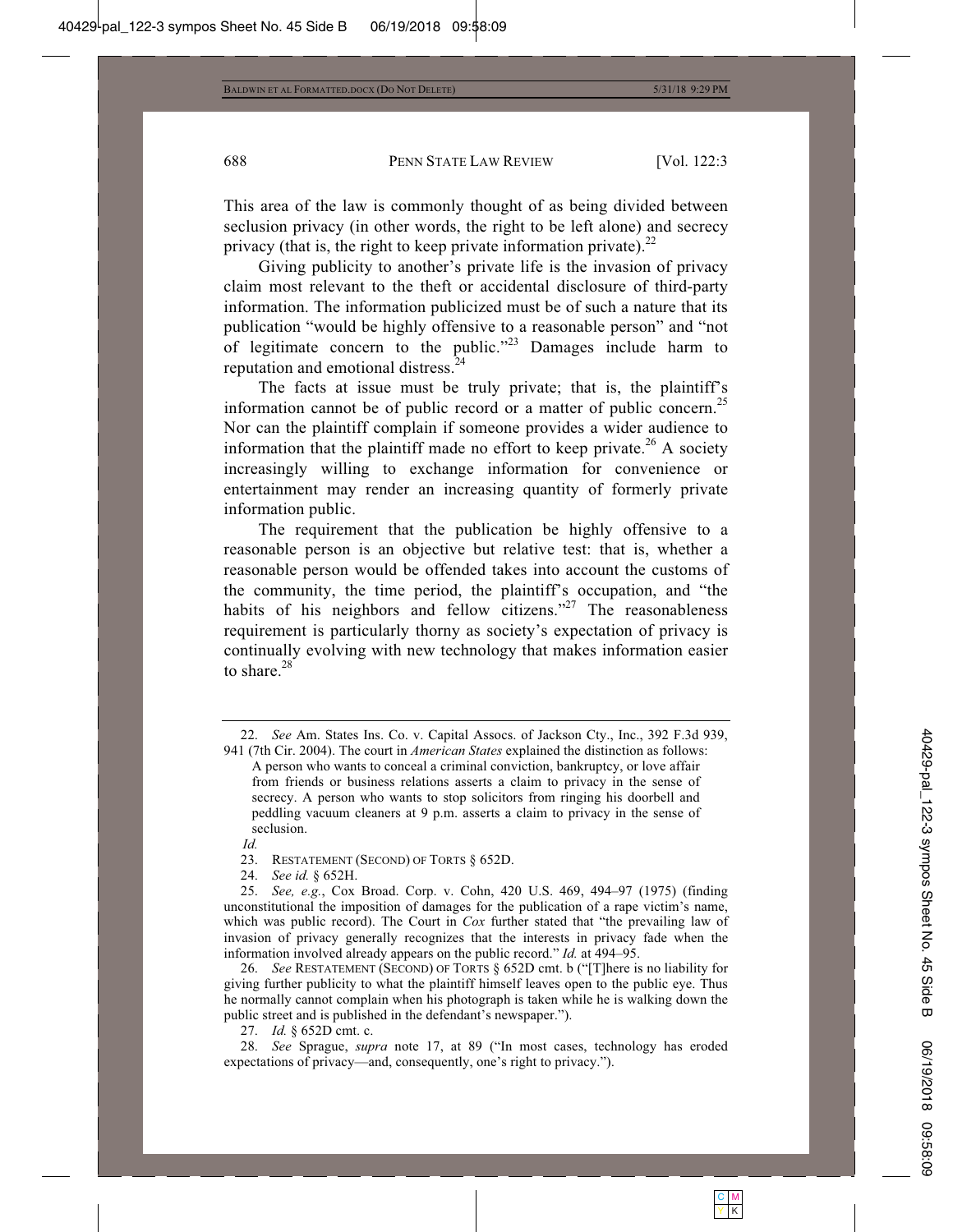A particularly relevant element of these claims for the purposes of our discussion is the requirement of public communication of the plaintiff's personal information. "Without such disclosure to the public at large, there is no tort."<sup>29</sup> To be liable, the defendant must communicate the information "to the public at large, or to so many persons that the matter must be regarded as substantially certain to become one of public knowledge."<sup>30</sup> Courts appear to agree that the information must at least get to a third party.<sup>31</sup> But what if the plaintiff's personal information is stolen from a company during a data breach? Does theft of data constitute publication of the information? Additionally, because invasion of privacy is an intentional tort, some courts have dismissed invasion of privacy claims that fail to allege an intentional act.<sup>32</sup> Similar questions have been implicated in judicial interpretation of insurance policies and whether they provide coverage for privacy claims.<sup>33</sup>

# b. Negligence-Based Actions for Invasion of Privacy

The elements of a negligence claim, including negligence related to an invasion of privacy, are familiar: "It is rudimentary that in order to establish actionable negligence, one must show the existence of a duty, a breach of the duty, and an injury resulting proximately therefrom.<sup>34</sup> A principal concern for plaintiffs asserting a negligence claim relating to invasion of privacy is establishing that the defendant company owed a duty to safeguard the plaintiffs' data.<sup>35</sup> In elaborating on how to ascertain whether a defendant has a duty to a plaintiff, one court has stated:

 <sup>29.</sup> Burton v. MAPCO Express, Inc., 47 F. Supp. 3d 1279, 1288 (N.D. Ala. 2014) (citing McNeil v. Best Buy Co., Inc., No. 4:13CV1742 JCH, 2014 WL 1316935, at \*4 (E.D. Mo. Apr. 2, 2014)).

 <sup>30.</sup> RESTATEMENT (SECOND) OF TORTS § 652D cmt. a.

 <sup>31.</sup> *See In re* Sci. Applications Int'l Corp. (SAIC) Backup Tape Data Theft Litig., 45 F. Supp. 3d 14, 28 (D.D.C. 2014) ("For a person's privacy to be invaded, their personal information must, at a minimum, be disclosed to a third party."); *see also* Randolph v. ING Life Ins. & Annuity Co., 973 A.2d 702, 711–12 (D.C. 2009) ("Without an allegation that the data involved here were disclosed to and viewed by someone unauthorized to do so, appellants have failed to state a claim for invasion of privacy.").

 <sup>32.</sup> *See Burton*, 47 F. Supp. 3d at 1288 ("Even if the defendants were negligent, as alleged, in safeguarding Mr. Burton's account information, such negligence does not morph into an intentional act of divulging his confidential information.").

 <sup>33.</sup> *See infra* Sections III.A.1.b–.c (discussing cases construing the publication requirement); *infra* Section III.A.2 (discussing whether a third party must access the data and, if so, what evidence is required to demonstrate such access).

 <sup>34.</sup> Menifee v. Ohio Welding Prods., Inc., 472 N.E.2d 707, 710 (Ohio 1984).

 <sup>35.</sup> *Cf.* Pulka v. Edelman, 358 N.E.2d 1019, 1020–21 (N.Y. 1976). In elaborating on a defendant's duty to a plaintiff in a negligence action, the court explained:

It is well established that before a defendant may be held liable for negligence it must be shown that the defendant owes a duty to the plaintiff. In the absence of duty, there is no breach and without a breach there is no liability. This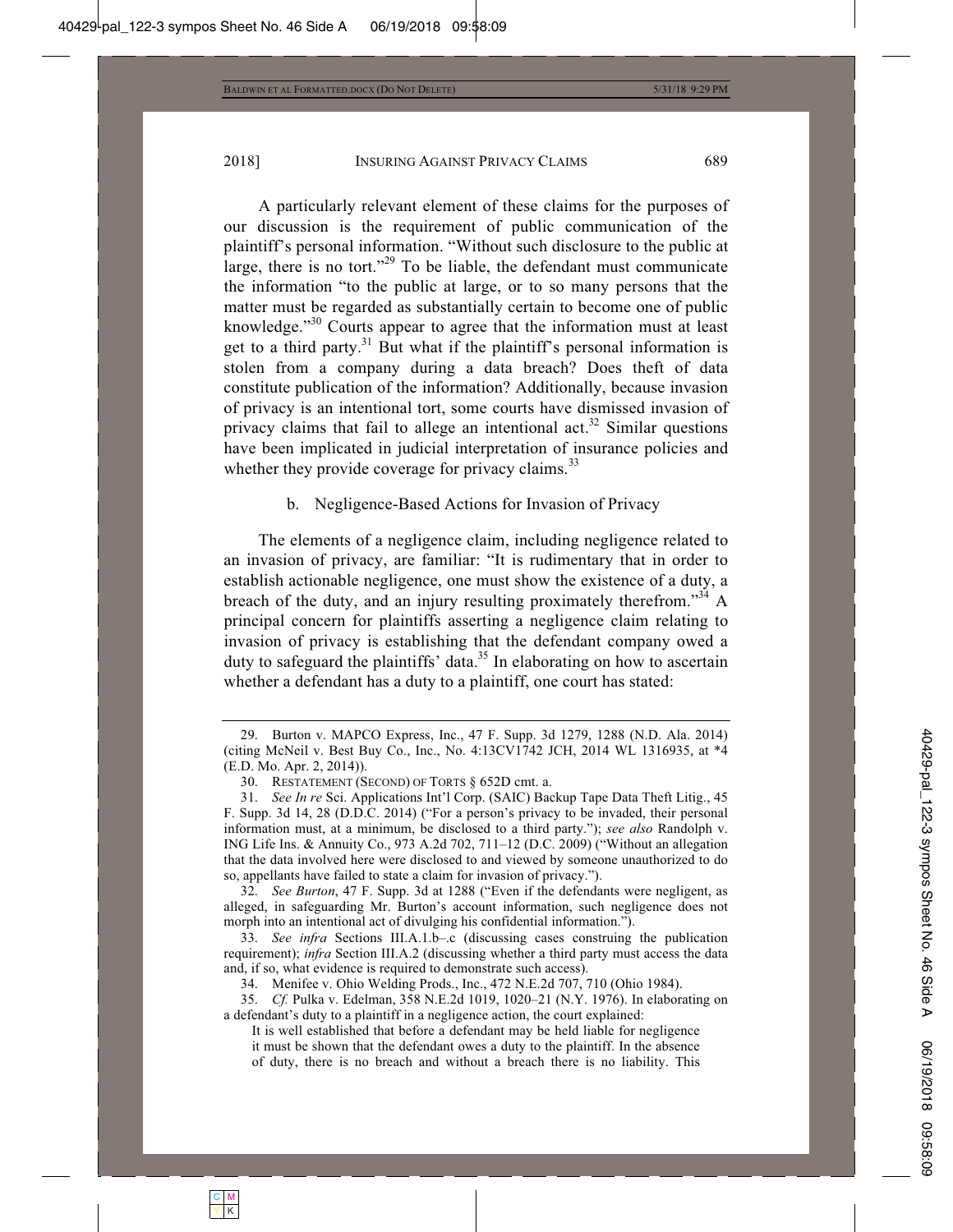In determining whether the defendant was under a duty, the court will consider several interrelated factors, including the risk, foreseeability, and likelihood of injury weighed against the social utility of the actor's conduct, the magnitude of the burden of guarding against the injury, and the consequences of placing the burden on the defendant.<sup>36</sup>

Common law principles of duty have been held not to support a cause of action for negligence following a data breach: normally, the "holder of personal data may have no general duty of care, and even sensitive data does not automatically create a special trust-based or fiduciary duty."37 Additionally, courts view with disfavor efforts to hold a party liable for the criminal acts of third parties.<sup>38</sup> Exceptions exist, however, as noted by the Second Restatement of Torts:

In general, these [exceptions exist] where the actor is under a special responsibility toward the one who suffers the harm, which includes the duty to protect him against such intentional misconduct; or where the actor's own affirmative act has created or exposed the other to a recognizable high degree of risk of harm through such misconduct, which a reasonable man would take into account. $39$ 

Duty also may be based on violation of a statute.<sup>40</sup> Additionally, courts look to statutes to provide the applicable standard of care if the statute's purpose is:

39. RESTATEMENT (SECOND) OF TORTS § 302B cmt. e (AM. LAW. INST. 1965).

 40. *See Veridian*, 2017 WL 5194975, at \*9 ("'Duty in a negligence action is a threshold question' and 'may be predicated on violation of statute or of common law principles of negligence.'" (quoting Jackson v. City of Seattle, 244 P.3d 425, 428 (Wash. Ct. App. 2010))); *cf.* RESTATEMENT (SECOND) OF TORTS § 874A (1979). The Second Restatement of Torts suggests that tort liability is appropriate in certain instances of violations of legislative provisions:

When a legislative provision protects a class of persons by proscribing or requiring certain conduct but does not provide a civil remedy for the violation, the court may, if it determines that the remedy is appropriate in furtherance of the purpose of the legislation and needed to assure the effectiveness of the provision, accord to an injured member of the class a right of action, using a

requirement is expressed in the often-quoted remark: 'Negligence in the air, so to speak, will not do.'

*Id.* (citations omitted).

 <sup>36.</sup> Greater Hous. Transp. Co. v. Phillips, 801 S.W.2d 523, 525 (Tex. 1990); *see also* Snyder v. Med. Serv. Corp. of E. Wash., 35 P.3d 1158, 1164 (Wash. 2001) ("The existence of a duty is a question of law and depends on mixed considerations of 'logic, common sense, justice, policy, and precedent.'" (citation omitted)).

 <sup>37.</sup> David L. Silverman, *Developments in Data Security Breach Liability*, 73 BUS. LAW. 215, 222 (2018) (citing cases).

 <sup>38.</sup> *See, e.g.*, Veridian Credit Union v. Eddie Bauer, LLC, No. C17-0356JLR, 2017 WL 5194975, at \*9 (W.D. Wash. Nov. 9, 2017) ("[A]n actor ordinarily owes no duty to protect an injured party from harm caused by the criminal acts of third parties." (quoting Parrilla v. King Cty., 157 P.3d 879, 884 (Wash. Ct. App. 2007))).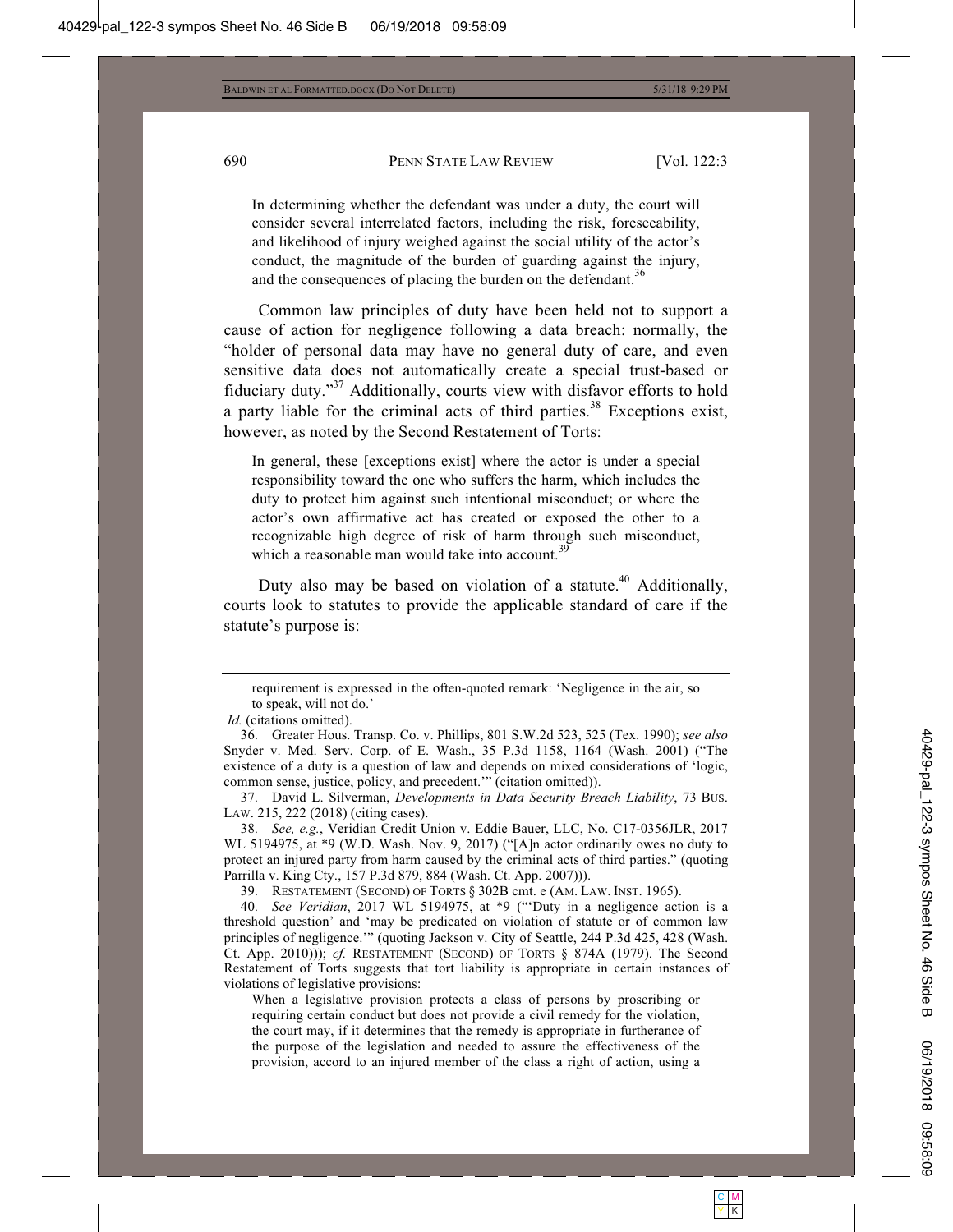(a) to protect a class of persons which includes the one whose interest is invaded, and

(b) to protect the particular interest which is invaded, and

(c) to protect that interest against the kind of harm which has resulted, and

(d) to protect that interest against the particular hazard from which the harm results.<sup>41</sup>

A recent case from the United States District Court for the Western District of Washington, Veridian Credit Union v. Eddie Bauer, LLC,<sup>42</sup> illustrates the intersection between statutes related to data security and negligence claims related to data breaches. Following a data breach in which hackers installed malware on computers in Eddie Bauer, LLC ("Eddie Bauer") stores that stole consumer credit and debit card information, Veridian Credit Union ("Veridian"), an issuer of payment cards that were compromised in the breach, asserted a putative class action against Eddie Bauer, alleging negligence, negligence *per se*, and violation of Washington statutes<sup>43</sup> "address[ing] unauthorized cyberintrusions on the account information of credit card and debit card holders."<sup>44</sup>

On Eddie Bauer's motion to dismiss, the court quickly dispensed with the negligence *per se* claim because, in Washington, violation of a statute constitutes only evidence of negligence and not a separate cause of action.<sup>45</sup> The court next considered whether Eddie Bauer owed a duty to safeguard Veridian's customer data. The court determined that no duty exists under the common law for Eddie Bauer to prevent the criminal act of a third party, reasoning that there existed no special relationship between Eddie Bauer and Veridian and the complaint alleged only omissions (i.e., no affirmative act that placed Veridian in a position of peril).<sup>46</sup>

Veridian also alleged, however, that Eddie Bauer owed it a duty based on two legislative efforts: the Federal Trade Commission Act of

46. *See id.* at \*9–10.

suitable existing tort action or a new cause of action analogous to an existing tort action.

RESTATEMENT (SECOND) OF TORTS § 874A.

 <sup>41.</sup> RESTATEMENT (SECOND) OF TORTS § 286 (1965).

 <sup>42.</sup> Veridian Credit Union v. Eddie Bauer, LLC, No. C17-0356JLR, 2017 WL 5194975 (W.D. Wash. Nov. 9, 2017).

 <sup>43.</sup> *See id.* at \*1–2.

 <sup>44.</sup> *Id.* at \*5.

 <sup>45.</sup> *See id.* at \*8.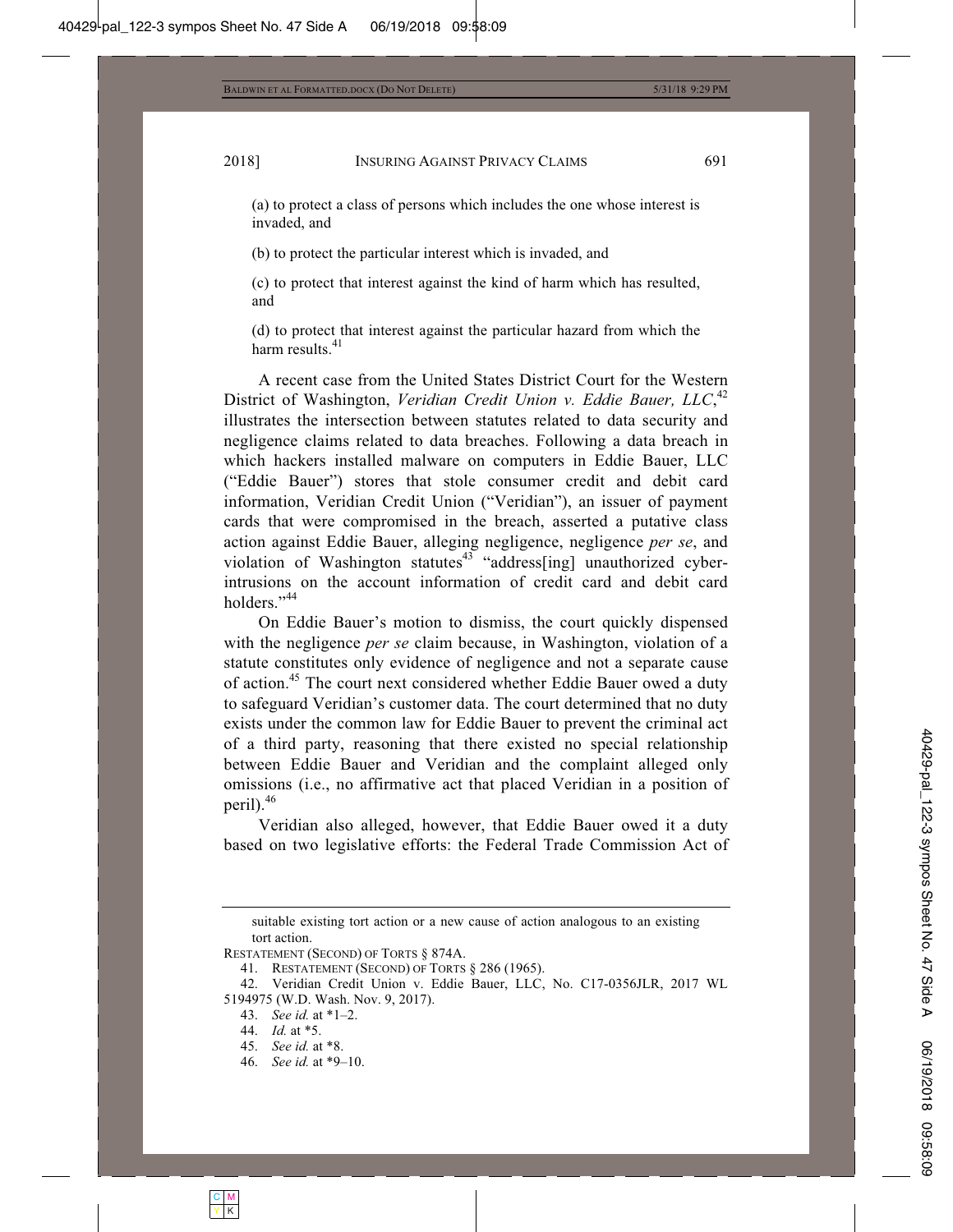1914 $47$  (FTCA) and Washington Revised Code Section 19.255.020, $48$  the latter of which the court described as "designed to address damage to financial institutions from the unauthorized cyber-intrusions of the account information of credit card and debit card holders."49 The court rejected Veridian's argument that the FTCA imposed a duty on Eddie Bauer, reasoning that the FTCA was designed to prevent the destruction of competition, which had not been alleged by Veridian.<sup>50</sup> The Washington statute, on the other hand, was specifically designed to protect against harms alleged by Veridian.<sup>51</sup> Accordingly, the court permitted Veridian's negligence claim to proceed because the Washington statute established a duty and standard of care applicable to the action. $52$ 

In addition to duty based on statutory violations such as the one recognized in *Eddie Bauer*, some courts have recognized a duty to safeguard data based on contract<sup>53</sup> or the existence of an employment

48. WASH. REV. CODE § 19.255.020 (2018).

51. *Id.* at \*11. The court stated:

The "class of persons" that this statute is designed to protect is comprised of "financial institution[s]" that have incurred "actual costs" related to the unauthorized access of their credit card and debit card holders' account information. Veridian and its putative class of similarly situated financial institutions fall within this "class of persons." In addition, the particular interest which the statute seeks to protect—the security of the financial institutions' credit card and debit card holders' account information—is the same interest that would be protected by imposing a duty on Eddie Bauer with respect to Veridian's negligence claim. Finally, the harm or hazard that a violation of [Washington Revised Code Section] 19.255.020 causes—actual costs due to the unauthorized access of account holders' information—is the same as the harm alleged by Veridian in its negligence claim. Accordingly, the court finds that [Washington Revised Code Section] 19.255.020 meets the test set forth in Section 286 of the Restatement.

*Id.* (first alteration in original) (citation omitted).

 52. *See id.* at \*12 ("[T]he 'reasonable care' standard found in [Washington Revised Code Section] 19.255.020 defines the minimum standard of conduct under Washington law for processors or businesses whose alleged failure to protect from unauthorized access credit and debit card account information that is in their possession causes damage to financial institutions.").

 53. *See* Fero v. Excellus Health Plan, Inc., 236 F. Supp. 3d 735, 760 (W.D.N.Y. 2017) (describing a situation in which a privacy policy was potentially incorporated by reference into a health plan agreement with subscribers, giving rise to contractual duty to conform to privacy policy in order to protect subscriber data).

 <sup>47.</sup> Federal Trade Commission Act of 1914, ch. 311, 38 Stat. 717 (codified as amended at 15 U.S.C. § 45 (2012)).

 <sup>49.</sup> *Veridian*, 2017 WL 5194975, at \*10.

<sup>50.</sup> *Id.* ("Section 5 of the [FTCA] is not designed to protect either the class of persons that includes Veridian or the interest that Veridian alleges Eddie Bauer invaded.").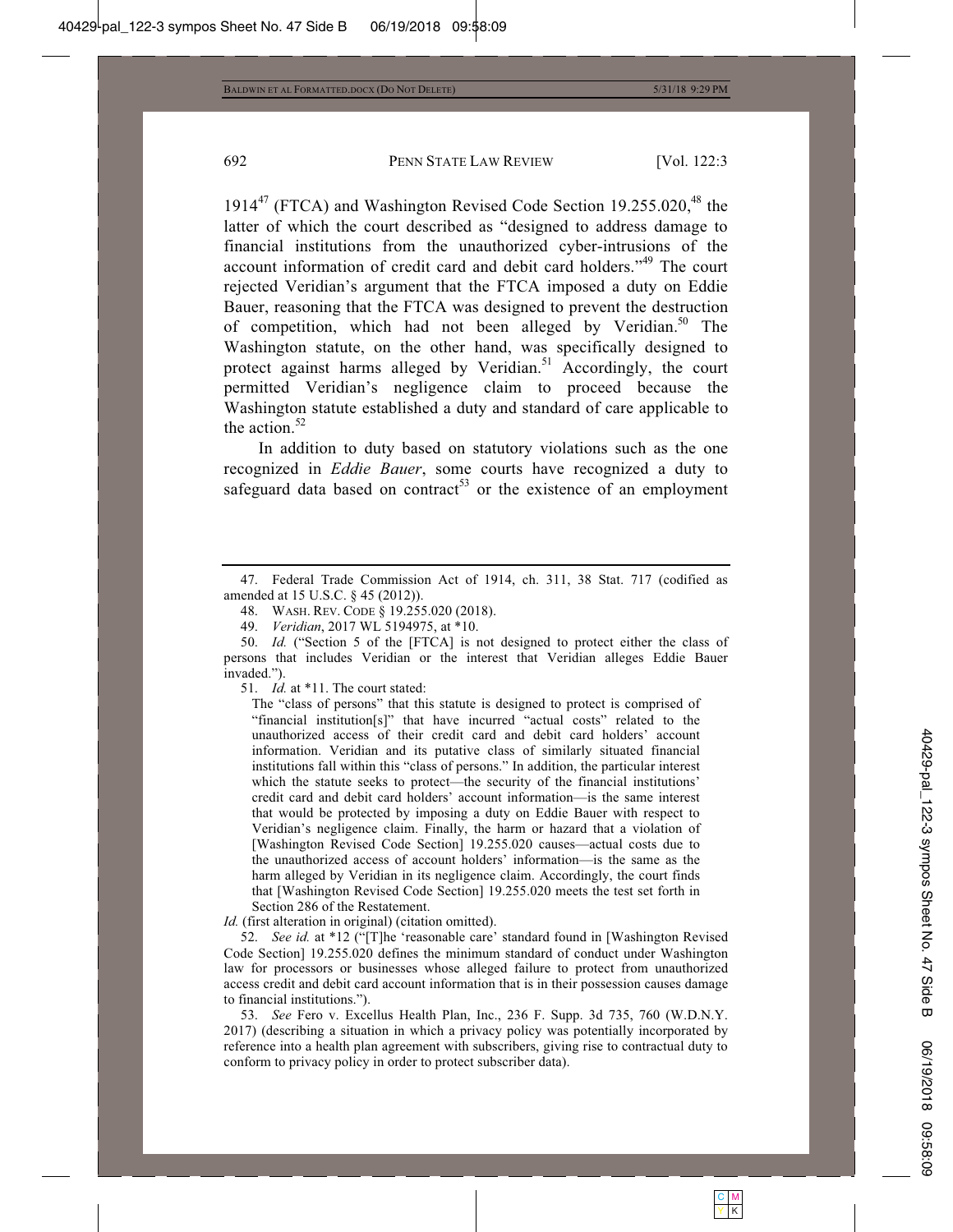relationship between the defendant and plaintiff-employees.<sup>54</sup>

Because a duty may be predicated on state law, early stages of litigation over statutory claims may focus on the appropriate choice of law, with the defendant hoping to avoid application of the law of states such as Washington, while plaintiffs seek the opposite. In the *Eddie Bauer* litigation described above, Eddie Bauer contended that Iowa law should apply, arguing that the harm occurred in Iowa because Veridian was an Iowa-chartered credit union.<sup>55</sup> Veridian sought application of Washington law.<sup>56</sup> Applying Washington choice of law principles,  $57$  the court decided that Washington law applied because it had the most significant relationship to the action.<sup>58</sup> The court rejected Eddie Bauer's argument that the place of the conduct causing the injury was "unknown" because the hackers were unidentified, reasoning that:

Veridian is not suing the cyber attacker. Veridian is suing Eddie Bauer for negligence and other misconduct related to its management's decisions concerning Eddie Bauer's internal data security and the Data Breach. Veridian alleges that Eddie Bauer "orchestrated and implemented" the decisions that lead [sic] to the Data Breach "at its corporate headquarters in Bellevue, Washington," and its failure to employ adequate data security measures "emanated from [its] headquarters." Based on these allegations, the court concludes that the place where the conduct alleged to have caused the injury occurred was in Washington.<sup>59</sup>

The court also emphasized that Washington had the greater interest in adjudicating the action because of the statutory claims alleged:

Washington has the paramount interest in applying its law to this action. In addition to its negligence claims, Veridian also asserts claims based on [Washington Revised Code Section] 19.255.020, which is designed to fight unauthorized cyber-intrusions into credit card and debit card holders' data, and the CPA [(Consumer Protection Act)]. The CPA targets all unfair trade practices either originating from Washington businesses or harming Washington citizens. Application of

59. *Id.* at \*6 (citations omitted).

 <sup>54.</sup> *See* Savidge v. Pharm-Save, Inc., No. 3:17-CV-00186-TBR, 2017 WL 5986972, at \*3 (W.D. Ky. Dec. 1, 2017) (referring to defendant employer's duty to safeguard employees' personal and sensitive information, but concluding that the employees' allegations concerning alleged injury were insufficient); Sackin v. TransPerfect Glob., Inc., 278 F. Supp. 3d 739, 747–49 (S.D.N.Y. 2017) (recognizing a common law and statutory duty to safeguard employee data).

 <sup>55.</sup> *See Veridian*, 2017 WL 5194975, at \*2–3.

<sup>56</sup>*. Id.* at \*3.

 <sup>57.</sup> *Id.* ("A 'federal court sitting in diversity ordinarily must follow the choice-of-law rules of the State in which it sits.'" (citation omitted)).

<sup>58.</sup> *See id.* at \*5–8.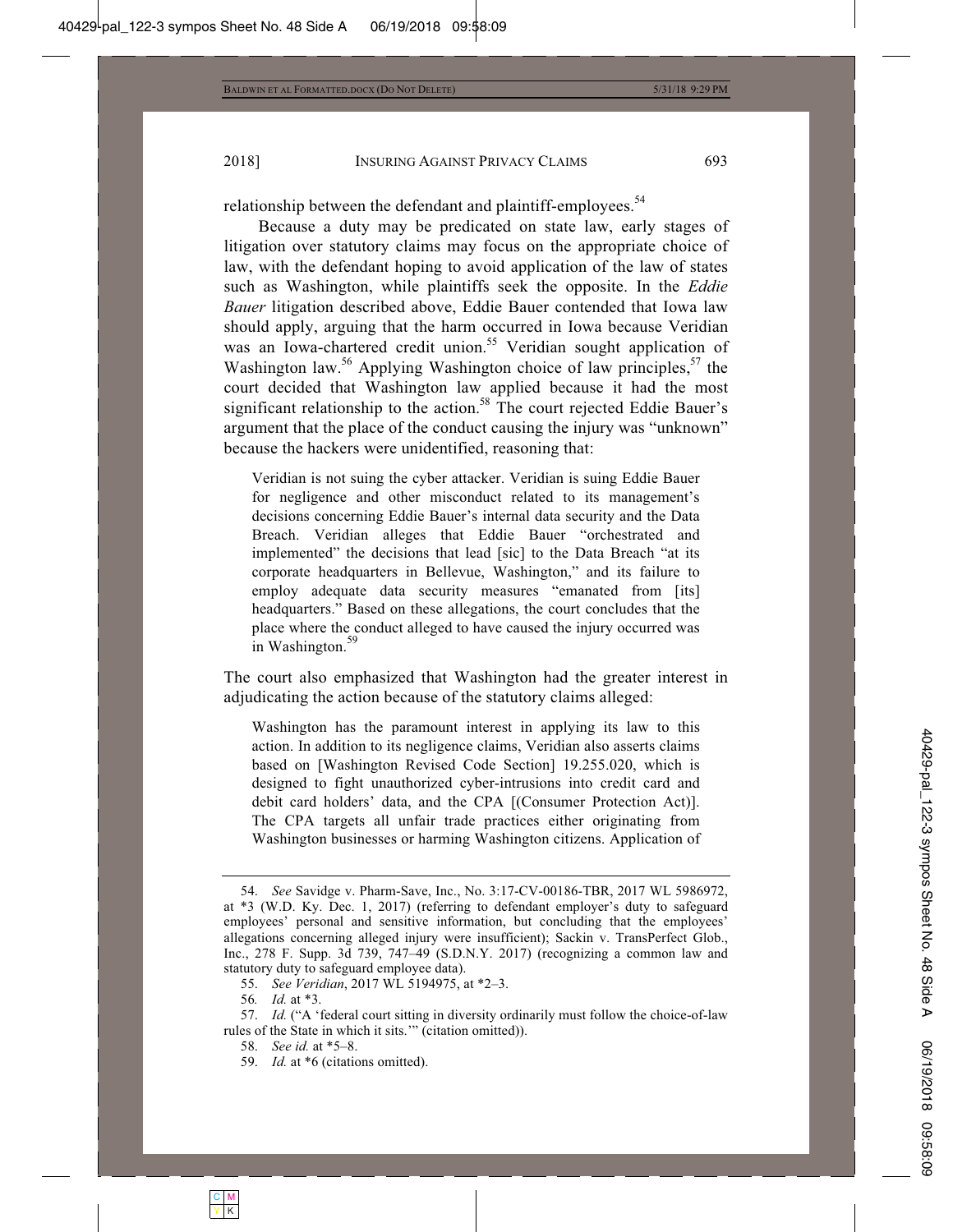the CPA to Veridian's claims effectuates the broad deterrent purpose of CPA, especially as applied to one of Washington's leading corporate citizens. The same is true of [Washington Revised Code Section] 19.255.020, which applies to credit card processors and businesses, rendering them potentially liable to financial institutions if they fail to "take reasonable care to guard against unauthorized access to account information." Thus, the court concludes that Washington law applies to this action  $\ldots$ . <sup>60</sup>

Although Eddie Bauer did not prevail on its choice of law argument, the analysis is case specific. Companies facing privacy claims should not be deterred from considering a similar approach early in the litigation. A favorable ruling on this issue may limit the scope of a case. Not only may it eliminate claims based on violations of state statutes, but also it can undercut a plaintiff's negligence claims where duty or the standard of care is predicated on violation of state law.

c. Article III Standing: The Injury-in-Fact Requirement

A frequently litigated issue in privacy-related cases is whether the plaintiff has standing to pursue the claim. Federal courts lack subject matter jurisdiction over a case unless the plaintiff can satisfy the requirements of Article III of the United States Constitution.<sup>61</sup> "To meet the requirements of Article III standing, a plaintiff must establish that he has suffered an injury in fact, that the injury was causally connected to the defendant's actions, and that a judgment in the plaintiff's favor will redress the injury."<sup>62</sup> To establish injury in fact, the plaintiff must demonstrate that he or she has suffered "an invasion of a legally protected interest which is (a) concrete and particularized, and (b) 'actual or imminent, not "conjectural" or "hypothetical.""<sup>63</sup>

The United States Supreme Court addressed the injury-in-fact requirement in the digital world in *Spokeo, Inc. v. Robins*. 64 There, the plaintiff, Thomas Robins ("Robins") initiated a purported class action

 <sup>60.</sup> *Id.* at \*8 (citations omitted).

<sup>61.</sup> *See, e.g.*, Lujan v. Defs. of Wildlife, 504 U.S. 555, 560 (1992).

 <sup>62.</sup> Burton v. MAPCO Express, Inc., 47 F. Supp. 3d 1279, 1282 (N.D. Ala. 2014) (citing Koziara v. City of Casselberry, 392 F.3d 1302, 1304 (11th Cir. 2004)).

 <sup>63.</sup> *Lujan*, 504 U.S. at 560 (quoting Whitmore v. Arkansas, 495 U.S. 149, 155 (1990)); *see also In re* Sci. Applications Int'l Corp. (SAIC) Backup Tape Data Theft Litig., 45 F. Supp. 3d 14, 24 (D.D.C. 2014) ("Allegations of possible future injury do not satisfy the requirements of Art[icle] III. A threatened injury must be *certainly impending* to constitute injury in fact." (quoting *Whitmore*, 495 U.S. at 158)). A purported class action plaintiff must meet this burden without resorting to facts that can be alleged by other members of the purported class. *See* Simon v. E. Ky. Welfare Rights Org., 426 U.S. 26, 40 n.20 (1976) (citing Warth v. Seldin, 422 U.S. 490, 511 (1975)).

 <sup>64.</sup> Spokeo, Inc. v. Robins, 136 S. Ct. 1540 (2016) (7-2 decision).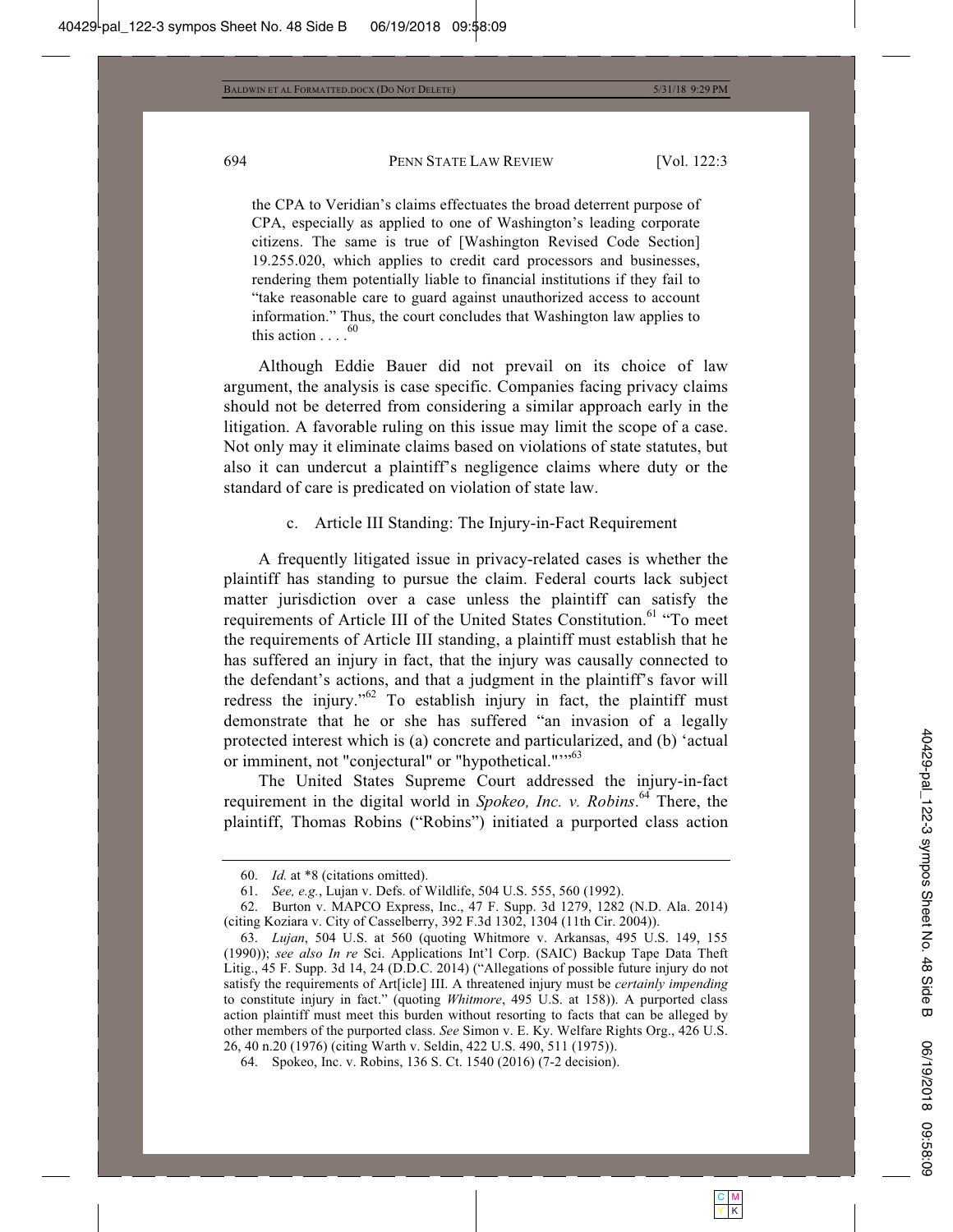under the Fair Credit Reporting  $Act^{65}$  (FCRA) against Spokeo, Inc. ("Spokeo"), an online "people search engine[,]"66 after he discovered that Spokeo had "gathered and then disseminated" incorrect information about him.67 The trial court concluded that Robins had failed to plead an injury in fact and dismissed the case for lack of standing.<sup>68</sup> The United States Court of Appeals for the Ninth Circuit reversed, reasoning that Robins had alleged a violation of his statutory rights and harm to his "personal interests in the handling of his credit information."<sup>69</sup> A seven-Justice majority of the United States Supreme Court determined that the Ninth Circuit erred by failing to consider whether Robins alleged "an injury that is both 'concrete *and* particularized.'"<sup>70</sup> The Court remanded for the Ninth Circuit to decide whether Robins's allegations were sufficiently concrete. $^{71}$ 

In its decision, the Court in *Spokeo* discussed the concreteness and particularity requirements in the context of intangible injuries.<sup>72</sup> Although the Court often looks to Congress for guidance on which intangible harms are sufficiently concrete for standing purposes,  $\frac{73}{12}$  the Court clarified that "Congress' role in identifying and elevating intangible harms does not mean that a plaintiff automatically satisfies the injury-in-fact requirement whenever a statute grants a person a statutory right and purports to authorize that person to sue to vindicate that right."74 Thus, "a bare procedural violation, divorced from any concrete

*Id.* at 1546. The Court assumed for the purposes of the appeal that Spokeo was a consumer reporting agency subject to the FCRA. *Id.* at 1546 n.4.

69. *Id.* (quoting Robins v. Spokeo, Inc., 742 F.3d 409, 413 (9th Cir. 2014)).

 70. *Id.* at 1545 (quoting Friends of the Earth, Inc. v. Laidlaw Envtl. Servs. (TOC), Inc., 528 U.S. 167, 180 (2000)).

 71. *See id.* The dissenting Justices generally agreed with the majority's analysis, but opined that remand was not necessary because, in their view, Robins had pled sufficient facts to demonstrate that his injury was sufficiently concrete. *See id.* at 1555 (Ginsburg, J., dissenting).

72. *See id.* at 1549 (majority opinion).

 73. *See id.* ("Congress has the power to define injuries and articulate chains of causation that will give rise to a case or controversy where none existed before." (quoting Lujan v. Defs. of Wildlife, 504 U.S. 555, 580 (1992) (Kennedy, J., concurring in part and concurring in judgment))).

74. *Id.*

 <sup>65. 15</sup> U.S.C. § 1681 (2012).

<sup>66.</sup> *See Spokeo*, 136 S. Ct. at 1544. In elaborating on the underlying nature of Spokeo's business, the court stated:

<sup>[</sup>Spokeo] operates a Web site that allows users to search for information about other individuals by name, e-mail address, or phone number. In response to an inquiry submitted online, Spokeo searches a wide spectrum of databases and gathers and provides information such as the individual's address, phone number, marital status, approximate age, occupation, hobbies, finances, shopping habits, and musical preferences.

 <sup>67.</sup> *Id.* at 1544.

 <sup>68.</sup> *See id.* at 1546.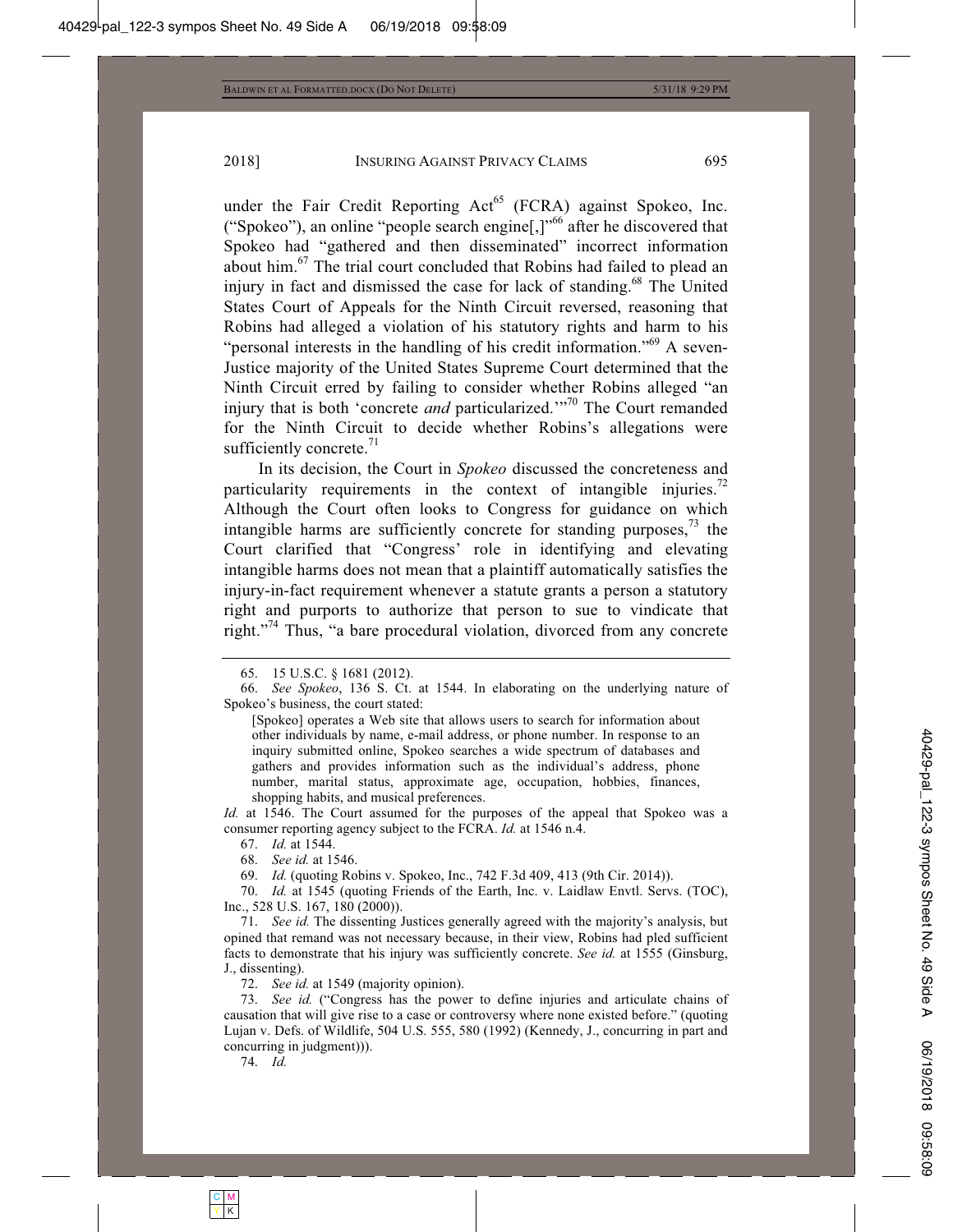harm," fails to "satisfy the injury-in-fact requirement of Article III."<sup>75</sup> The "risk of real harm"76 identified by Congress, however, may be sufficient in some circumstances to establish standing, such as where plaintiffs have been denied access to information that Congress decided to make public.<sup>77</sup> Although the Court did not decide whether a bare violation of FCRA satisfied the injury-in-fact requirement, the majority observed that it was "difficult to imagine" how minor inaccuracies in an individual's credit report, without more, would "present any material risk of harm."<sup>78</sup>

Courts have recognized that pleading sufficient facts to demonstrate standing in data breach cases is challenging.<sup>79</sup> Part of the difficulty is that the law is unclear regarding when a cognizable injury has occurred following a data breach. Courts generally recognize that actual theft of a plaintiff's identity is sufficient.<sup>80</sup> What is less clear is whether that degree of harm is required. As phrased by one court, "when is a consumer actually harmed by a data breach—the moment data is lost or stolen, or only after the data has been accessed or used by a third party?"<sup>81</sup>

Generally, plaintiffs must plead facts beyond the data breach itself.<sup>82</sup> Some plaintiffs have attempted to meet this burden by pointing to an increased risk of future injury, such as identity theft.<sup>83</sup> "An allegation of future injury may suffice if the threatened injury is 'certainly

76. *Spokeo*, 136 S. Ct. at 1549.

 77. *See id.* at 1549–50 (citing Fed. Election Comm'n v. Akins, 524 U.S. 11, 20–25 (1998); Pub. Citizen v. U.S. Dep't of Justice, 491 U.S. 440, 449 (1989)).

78. *Id.* at 1550.

 79. *See* Burton v. MAPCO Express, 47 F. Supp. 3d 1279, 1280 (N.D. Ala. 2014). In *Burton*, the court observed that:

[I]t is difficult for consumers . . . to assert a viable cause of action stemming from a data breach because in the early stages of an action, it is challenging for a consumer to plead facts that connect the dots between the data breach and an actual injury so as to establish Article III standing [and permitting the plaintiff to re-plead because] litigation relating to computer data breaches is a relatively new phenomenon, and the law in this area is developing fairly quickly . . . .

*Id.* at 1280.

 80. *See* Attias v. Carefirst, Inc., 865 F.3d 620, 627 (D.C. Cir. 2017) ("Nobody doubts that identity theft, should it befall one of these plaintiffs, would constitute a concrete and particularized injury."), *cert. denied*, 138 S. Ct. 981 (2018).

 81. *In re* Sci. Applications Int'l Corp. (SAIC) Backup Tape Data Theft Litig., 45 F. Supp. 3d 14, 19 (D.D.C. 2014).

82. *See id.*

 83. *See, e.g.*, *Attias*, 865 F.3d at 628 (involving plaintiffs who alleged a "material risk of identity theft" resulting from the theft of names, dates of birth, social security numbers, and credit card numbers (quoting Second Amended Complaint at 8, *Attias*, 865 F.3d 620 (No. 16-7108))).

 <sup>75.</sup> *Id.* (citing Summers v. Earth Island Inst., 555 U.S. 488, 496 (2009); *Lujan*, 504 U.S. at 572).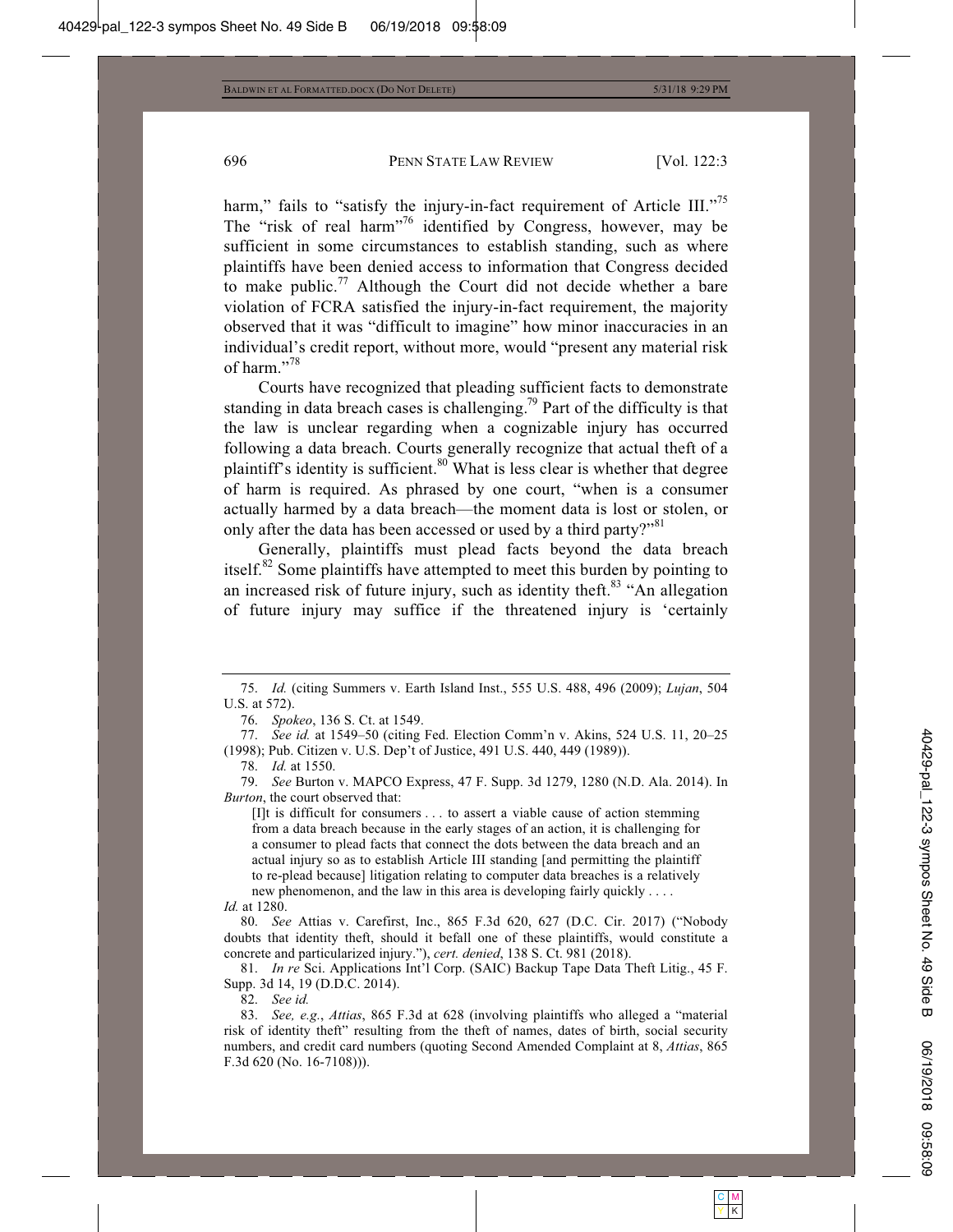impending,' or there is a 'substantial risk' that the harm will occur."<sup>84</sup> The United States Court of Appeals for the District of Columbia Circuit has developed a framework for analyzing when these standards are met in data breach cases, which "'consider[s] the ultimate alleged harm,' which in this case would be identity theft, 'as the concrete and particularized injury and then . . . determine[s] whether the increased risk of such harm makes injury to an individual citizen sufficiently "imminent" for standing purposes."<sup>85</sup>

Plaintiffs have attempted to establish injury in fact by alleging that they purchased identity theft protection to protect themselves from harm that might result from the data breach.<sup>86</sup> In *Clapper v. Amnesty International USA*, 87 the United States Supreme Court considered whether the injury-in-fact requirement was met where lawyers and others went to additional expense to alleviate their fear of being subject to surveillance under the Foreign Intelligence Surveillance  $Act<sup>88</sup>$  when they communicated with individuals outside the United States.<sup>89</sup> The Court stated that plaintiffs "cannot manufacture standing merely by inflicting harm on themselves based on their fears of hypothetical future harm that is not certainly impending."<sup>90</sup> Some courts have applied this statement from *Clapper* by analogy to plaintiffs in data breach cases to conclude that the "cost of credit monitoring and other preventive measures . . . cannot create standing."91 The Court's standing analysis in *Clapper*, however, was much broader than its statement about manufactured standing. The Court concluded that the plaintiffs' allegations were too attenuated:

[R]espondents' argument rests on their highly speculative fear that: (1) the Government will decide to target the communications of non-U.S. persons with whom they communicate; (2) in doing so, the Government will choose to invoke its authority under [50 U.S.C] § 1881a rather than utilizing another method of surveillance; (3) the Article III judges who serve on the Foreign Intelligence Surveillance Court will conclude that the Government's proposed surveillance procedures satisfy § 1881a's many safeguards and are consistent with

 <sup>84.</sup> Susan B. Anthony List v. Driehaus, 134 S. Ct. 2334, 2341 (2014) (quoting Clapper v. Amnesty Int'l USA, 568 U.S. 398, 414 n.5 (2013)).

 <sup>85.</sup> *Attias*, 865 F.3d at 627 (quoting Food & Water Watch, Inc. v. Vilsack, 808 F.3d 905, 915 (2015)).

 <sup>86.</sup> *See, e.g.*, *In re Sci. Applications*, 45 F. Supp. 3d at 26.

 <sup>87.</sup> Clapper v. Amnesty Int'l USA, 568 U.S. 398 (2013).

 <sup>88.</sup> Foreign Intelligence Surveillance Act of 1978, Pub. L. 95-511, 92 Stat. 1783 (codified at 50 U.S.C. §§ 1801–1811, 1821–1829, 1841–46, 1861–1862, 1871).

 <sup>89.</sup> *See Clapper*, 568 U.S. at 415–16.

 <sup>90.</sup> *Id.* at 416.

 <sup>91.</sup> *In re Sci. Applications*, 45 F. Supp. 3d at 26.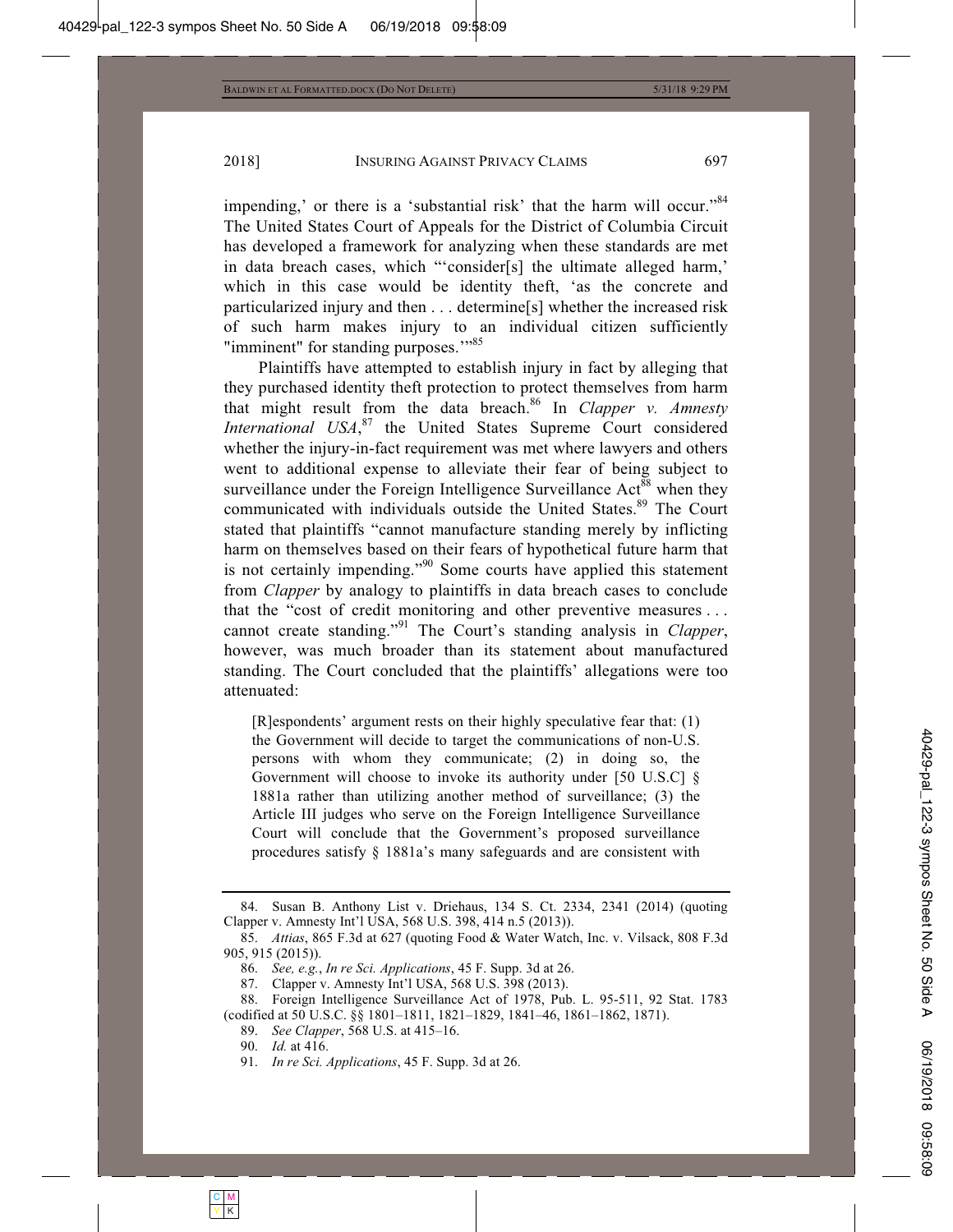the Fourth Amendment; (4) the Government will succeed in intercepting the communications of respondents' contacts; and (5) respondents will be parties to the particular communications that the Government intercepts. As discussed below, respondents' theory of standing, which relies on a highly attenuated chain of possibilities, does not satisfy the requirement that threatened injury must be certainly impending.<sup>92</sup>

Additionally, the Ninth Circuit later suggested that "*Clapper*'s standing analysis was 'especially rigorous' because the case arose in a sensitive national security context involving intelligence gathering and foreign affairs, and because the plaintiffs were asking the courts to declare actions of the executive and legislative branches unconstitutional."93

Accordingly, while *Clapper* for a time may have been the best data point available to trial courts concerning whether purchasing identity theft protection constituted concrete and particularized harm, it probably is not accurate to say that paying for identity theft protection can never create standing. Indeed, some courts, distinguishing *Clapper*, have determined that the increased risk of identity theft alone is sufficient to establish injury in fact, at least at the pleading stage.<sup>94</sup> Where a plaintiff alleges that his or her personal information has been stolen by a hacker, the injury does "not require a speculative multi-link chain of inferences" if the hacker has "all the information . . . needed to open accounts or spend money in the plaintiffs' names."<sup>95</sup>

From the above cases, a few general principles can be distilled. Theft of personal data by a hacker that gives rise to an increased risk of identity theft generally is sufficient to establish injury in fact.<sup>96</sup> The type

95*. In re Zappos.com*, 884 F.3d at 897.

 <sup>92.</sup> *Clapper*, 568 U.S. at 410 (citations omitted).

 <sup>93.</sup> *In re* Zappos.com, Inc., 884 F.3d 893, 897 (9th Cir. 2018) (quoting *Clapper*, 568 U.S. at 408).

 <sup>94.</sup> *See* Attias v. Carefirst, Inc., 865 F.3d 620, 629 (D.C. Cir. 2017), *cert. denied*, 138 S. Ct. 981 (2018). The Court in *Attias* stated:

No long sequence of uncertain contingencies involving multiple independent actors has to occur before the plaintiffs in this case will suffer any harm; a substantial risk of harm exists already, simply by virtue of the hack and the nature of the data that the plaintiffs allege was taken. That risk is much more substantial than the risk presented to the *Clapper* Court, and satisfies the requirement of an injury in fact.

*Id.*

 <sup>96.</sup> *See, e.g.*, *Attias*, 865 F.3d at 628 ("[Where] an unauthorized party has already accessed personally identifying data . . . it is much less speculative—at the very least, it is plausible—to infer that this party has both the intent and the ability to use that data for ill."); Galaria v. Nationwide Mut. Ins. Co., 663 F. App'x 384, 388 (6th Cir. 2016) (finding that "continuing, increased risk" of identity theft constitutes sufficient injury); *cf.* Remijas v. Neiman Marcus Grp., LLC, 794 F.3d 688, 693 (7th Cir. 2015) ("Presumably,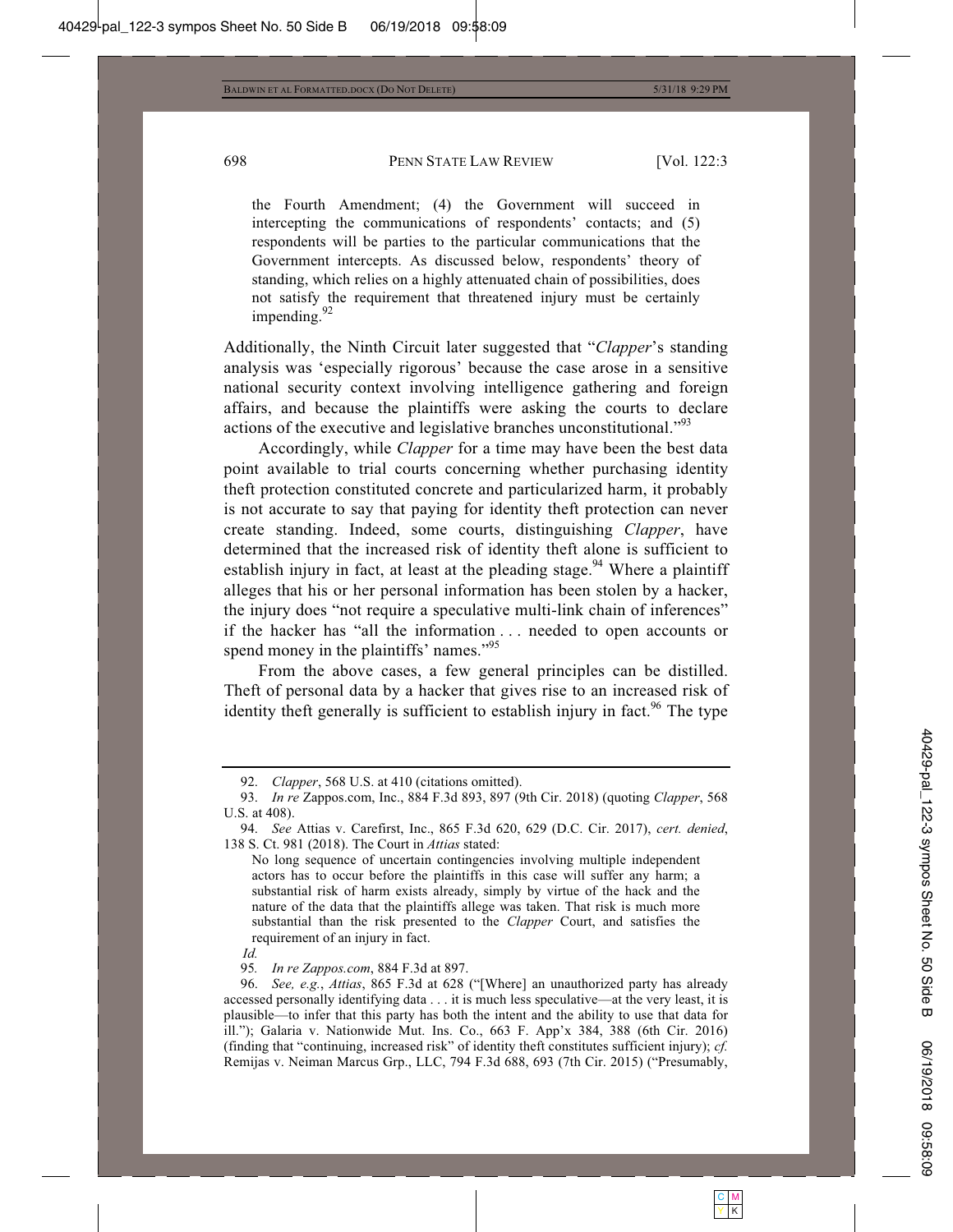of data stolen, however, will inform whether the risk of future injury is sufficient. The theft of a credit card number alone, for example, has been determined to be insufficient. $97$  But the theft of any information with which a criminal can commit identity theft is sufficient, even if the complaint does not allege theft of social security numbers.<sup>98</sup>

#### 2. Statutory Privacy Claims

The availability of statutory causes of action relating to privacy claims raises the stakes for companies that suffer a data breach. These claims may provide for fee shifting or other penalties.<sup>99</sup> In some states, allegations of statutory violations may support a plaintiff's ability to establish the duty or breach elements of a negligence claim.<sup>100</sup> Additionally, a statutory violation may result in denial of coverage if the relevant policy provisions exclude coverage for unlawful acts.<sup>101</sup>

#### a. Fair Credit Reporting Act Claims

Congress enacted the FCRA in recognition of "a need to insure that consumer reporting agencies exercise their grave responsibilities with fairness, impartiality, and a respect for the consumer's right to privacy."<sup>102</sup> Thus, the FCRA "require[s] that consumer reporting

 98. *See In re Zappos.com*, 884 F.3d at 899 (noting that the information alleged to have been stolen constituted sufficient "means to commit fraud or identity theft," such as by phishing or pharming, which the defendant had "effectively acknowledged by urging affected customers to change their passwords on any other account where they may have used" a similar password).

99. *See, e.g.*, 15 U.S.C. § 1681n (2012).

 100. *See supra* Section II.A.1.b (discussing negligence-based actions for invasion of privacy).

101. *See infra* Section III.A.1.a (discussing one such case).

 102. 15 U.S.C. § 1681(a)(4); *cf. id.* § 1681a(c) ("The term 'consumer' means an individual."); *id.* § 1681a(f). Section 1681a(f) of Title 15 of the U.S. Code provides the following definition:

The term "consumer reporting agency" means any person which, for monetary fees, dues, or on a cooperative nonprofit basis, regularly engages in whole or in part in the practice of assembling or evaluating consumer credit information or other information on consumers for the purpose of furnishing consumer reports to third parties, and which uses any means or facility of interstate commerce for the purpose of preparing or furnishing consumer reports.

the purpose of the hack is, sooner or later, to make fraudulent charges or assume those consumers' identities.").

 <sup>97.</sup> *See* Alleruzzo v. SuperValu, Inc. (*In re* SuperValu, Inc., Customer Data Sec. Breach Litig.), 870 F.3d 763, 769–70 (8th Cir. 2017) (noting that the complaint alleged theft only of credit card information, which a report cited in the plaintiffs' complaint indicated "generally cannot be used alone to open unauthorized new accounts" (quoting U.S. GOV'T ACCOUNTABILITY OFF., GAO-07-737, PERSONAL INFORMATION: DATA BREACHES ARE FREQUENT, BUT EVIDENCE OF RESULTING IDENTITY THEFT IS LIMITED; HOWEVER, THE FULL EXTENT IS UNKNOWN 30 (2007))).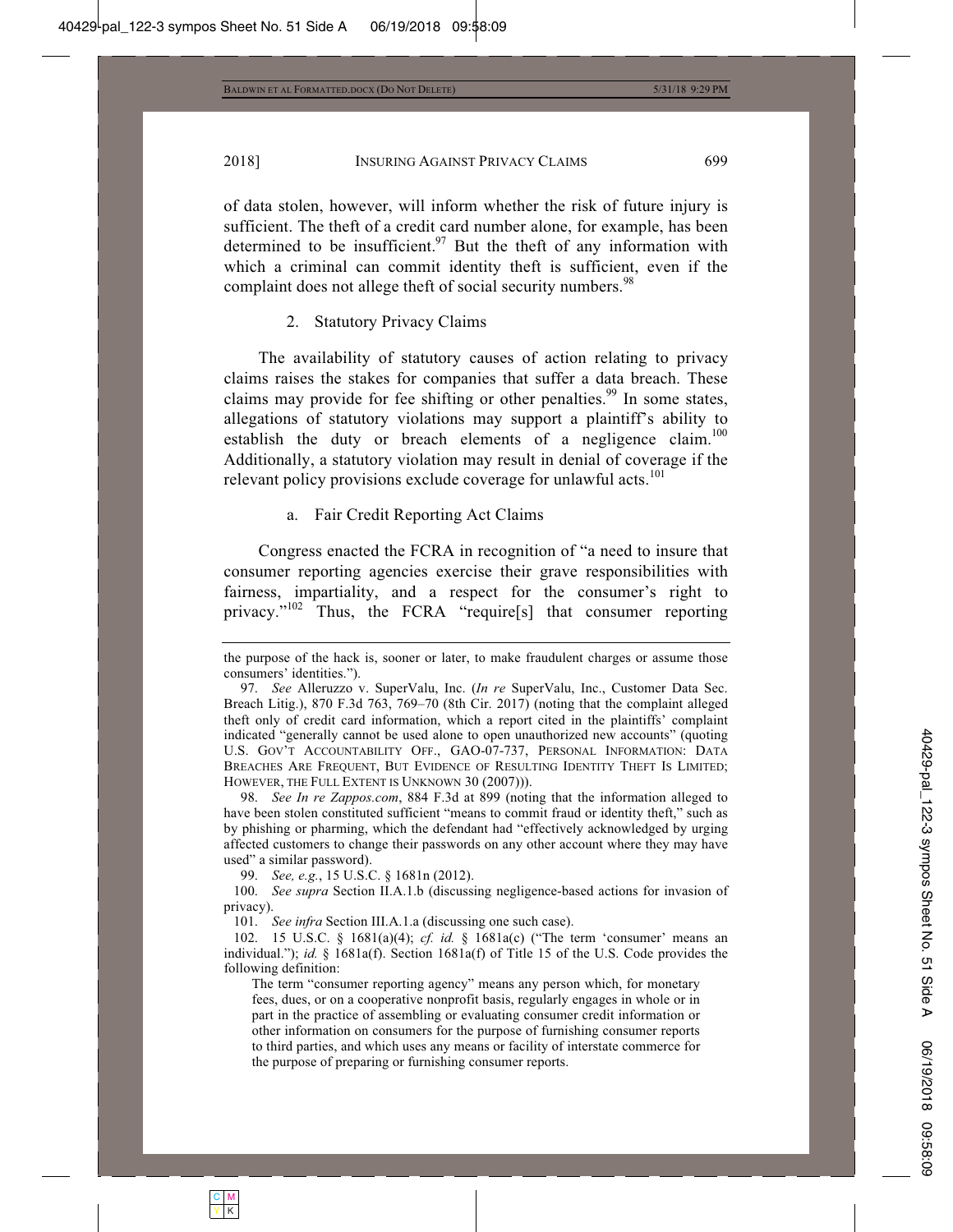agencies adopt reasonable procedures for meeting the needs of commerce for consumer credit, personnel, insurance, and other information in a manner which is fair and equitable to the consumer, with regard to the confidentiality, accuracy, relevancy, and proper utilization of such information."<sup>103</sup> Specifically, the FCRA provides that "[e]very consumer reporting agency shall maintain reasonable procedures designed . . . to limit the furnishing of consumer reports to the purposes listed under section 1681b of this title."<sup>104</sup> It also imposes requirements on companies who: (1) use information retrieved from credit reporting agencies; and (2) deliver information (such as that relating to delinquent accounts) to credit reporting agencies.<sup>105</sup> "Enacted" long before the advent of the Internet, the FCRA applies to companies that regularly disseminate information bearing on an individual's 'credit worthiness, credit standing, credit capacity, character, general reputation, personal characteristics, or mode of living."<sup>106</sup>

The FCRA includes enforcement provisions for willful<sup>107</sup> and negligent noncompliance.<sup>108</sup> A finding of willful noncompliance may result in attorney's fees and punitive damages.109 Actions must be brought in any United States district court within two years of the plaintiff's discovery of the violation or five years after the date the violation occurred, whichever occurs sooner.<sup>110</sup>

#### b. Illinois's Biometric Information Privacy Act

Illinois has taken the unique step of adopting its Biometric Information Privacy Act<sup>111</sup> (BIPA), which requires companies to protect biometric identifiers, such as fingerprints and face scans.<sup>112</sup> Specifically, when companies "collect or purchase biometric identifiers," those companies must "first (1) inform subjects that the information is being collected or stored; (2) inform subjects of the purpose and length of term for which the information is being collected and stored; and (3) receive

- 110. *Id.* § 1681p.
- 111. 740 ILL. COMP. STAT. 14/1 (2018).

*Id.* § 1681a(f).

 <sup>103.</sup> *Id.* § 1681(b).

 <sup>104.</sup> *Id.* § 1681e(a).

 <sup>105.</sup> *See id.* §§ 1681m, 1681s-2.

 <sup>106.</sup> Spokeo, Inc. v. Robins, 136 S. Ct. 1540, 1545 (2016) (quoting 15 U.S.C.  $§ 1681a(d)(1)).$ 

 <sup>107. 15</sup> U.S.C. § 1681n.

 <sup>108.</sup> *Id.* § 1681o.

 <sup>109.</sup> *Id.* § 1681n.

 <sup>112.</sup> *See* 740 ILL. COMP. STAT. 14/15(e); *see also* Erin Jane Illman, *Data Privacy Laws Targeting Biometric and Geolocation Technologies*, 73 BUS. LAW. 191, 192 (2018).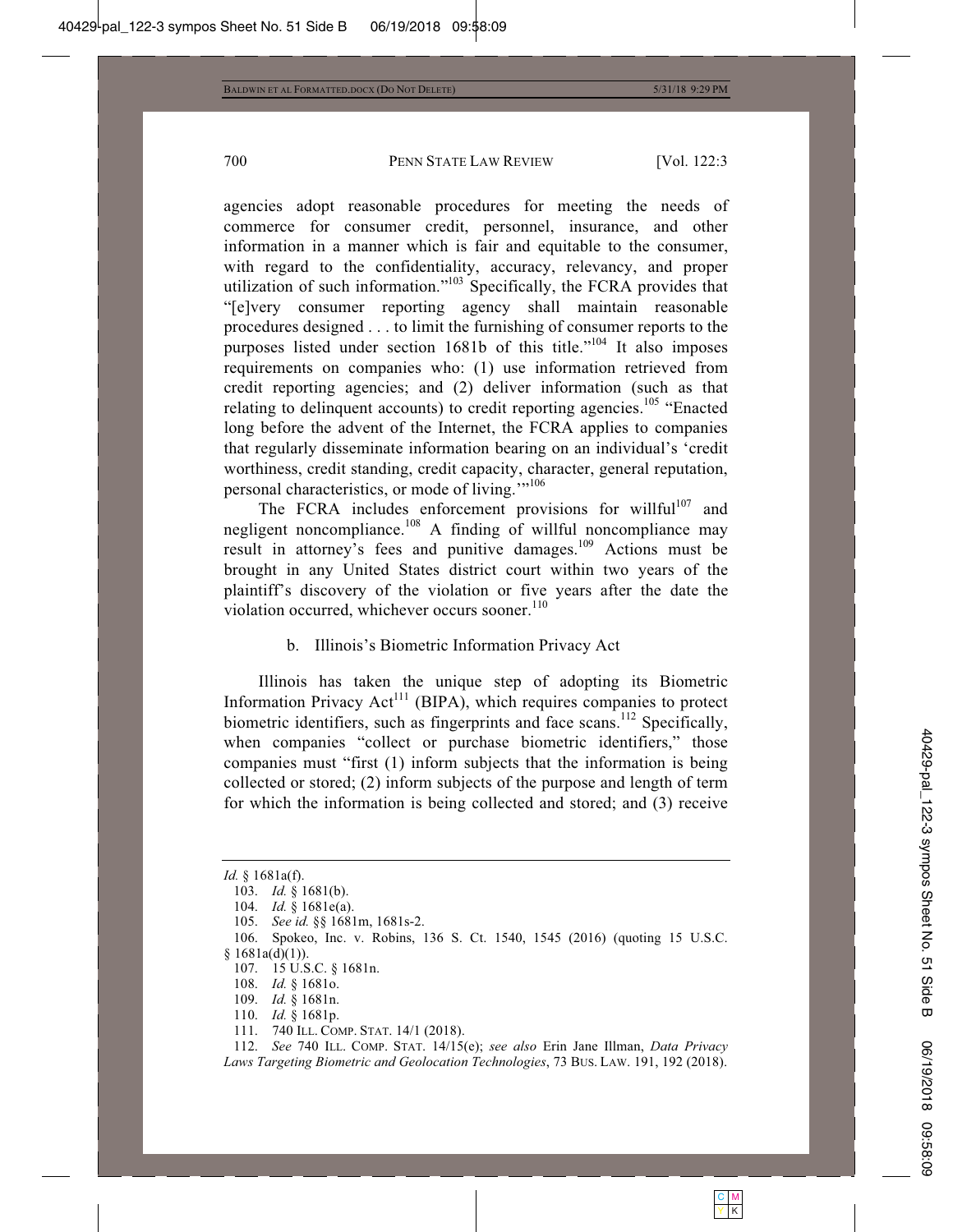from subjects written consent to collect the information."<sup>113</sup> Companies must also use "the reasonable standard of care" applicable to their industry to protect this information.<sup>114</sup> The statute also confers a private right of action on affected individuals, with penalties of \$1,000 for each negligent occurrence and \$5,000 for each intentional or reckless occurrence.115 An intermediate appellate court in Illinois has narrowed BIPA somewhat by concluding that "a 'person aggrieved' by ... a violation must allege some actual harm."<sup>116</sup>

#### c. State Consumer Protection Statutes

State legislatures are increasingly concerned with the potential public harm of data breaches, as evidenced by the legislative activity in this area.<sup>117</sup> The Washington statute at issue in the *Eddie Bauer* case, discussed earlier, $^{118}$  is one example.<sup>119</sup> Under that provision, the following applies:

If a processor or business fails to take reasonable care to guard against unauthorized access to account information that is in the possession or under the control of the business or processor, and the failure is found to be the proximate cause of a breach, the processor or business is liable to a financial institution for reimbursement of reasonable actual costs related to the reissuance of credit cards and debit cards that are incurred by the financial institution to mitigate potential current or future damages to its credit card and debit card holders that reside in the state of Washington as a consequence of the breach, even if the

 <sup>113.</sup> Rosenbach v. Six Flags Entm't Corp., 2017 IL App (2d) 170317, ¶ 4.

 <sup>114.</sup> *Id.* (quoting 740 ILL. COMP. STAT. 14/15(e)).

 <sup>115.</sup> *See* 740 ILL. COMP. STAT. 14/20(1)–(2) ("Any person aggrieved by a violation of this Act shall have a right of action in a State circuit court or as a supplemental claim in federal district court against an offending party.").

 <sup>116.</sup> *Rosenbach*, 2017 IL App (2d) 170317, ¶ 1.

 <sup>117.</sup> For a summary of legislative activity relating to data security, see *Cybersecurity Legislation 2017*, NAT'L CONF. ST. LEGISLATURES (Dec. 29, 2017), http://www.ncsl.org/ research/telecommunications-and-information-technology/cybersecurity-legislation-

<sup>2017.</sup>aspx. Although legislative efforts in this area have primarily occurred at the state level, in October 2017 the United States House of Representatives introduced the Consumer Privacy Protection Act of 2017. As of March 6, 2018, no action has been taken on the bill. *All Information (Except Text) for H.R. 4081 - Consumer Privacy Protection Act of 2017*, CONGRESS, https://www.congress.gov/bill/115th-congress/house-bill/4081/ all-info (last visited Mar. 6, 2018). Experience teaches that this bill is not likely to go anywhere. *See* Alicia Solow-Niederman, *Beyond the Privacy Torts: Reinvigorating A Common Law Approach for Data Breaches*, 127 YALE L.J.F. 614, 615–16 (2018) ("Proposals generally rise, then stall, within a familiar cycle of  $(1)$  major breach;  $(2)$ introduction of one or more data security bills; and (3) legislative inaction.").

 <sup>118.</sup> *See supra* Section II.A.1.b.

 <sup>119.</sup> WASH. REV. CODE § 19.255.020 (2017).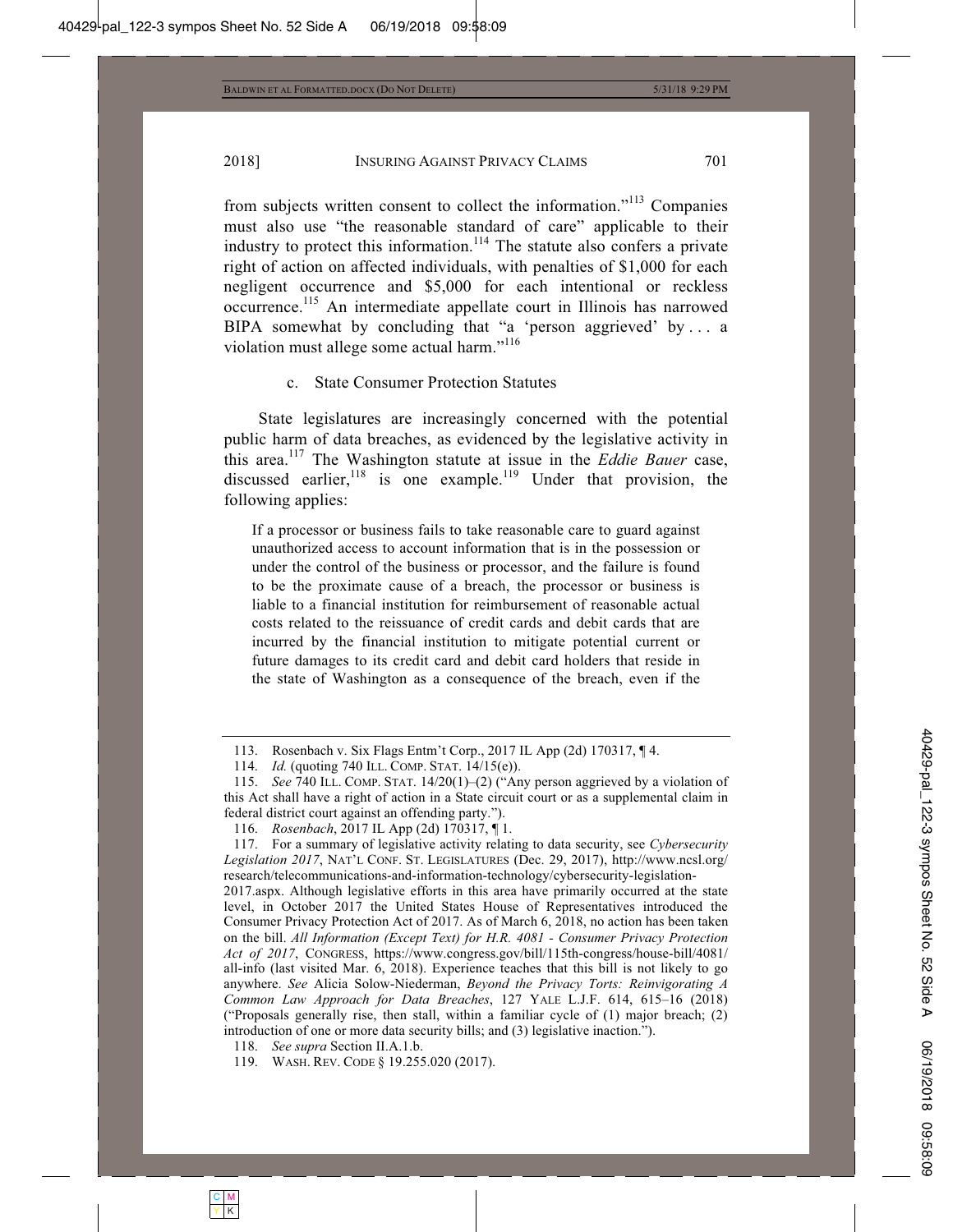financial institution has not suffered a physical injury in connection with the breach.<sup>120</sup>

Washington provides for mandatory attorneys' fees.<sup>121</sup> Similarly, effective April 14, 2018, Delaware requires those who do business in the state to implement reasonable protections for consumer data.<sup>122</sup>

In a carrot-and-stick approach, Washington also provides for a safe harbor for companies that implement encryption programs or take other recognized steps to safeguard consumer data. Specifically, Washington protects companies from liability where "(a) the account information was encrypted at the time of the breach, or (b) the processor, business, or vendor was certified compliant with the payment card industry data security standards adopted by the payment card industry security standards council, and in force at the time of the breach."<sup>123</sup>

Many of these provisions also impose reporting obligations on companies that suffer a data breach.<sup>124</sup> The vast majority of states have adopted disclosure requirements in some form. $125$  Some states also require disclosure to credit reporting agencies once the extent of the breach reaches a certain threshold of individuals affected.<sup>126</sup> Companies may also be required to offer free credit monitoring services for affected consumers.127

123. WASH. REV. CODE § 19.255.020.

 124. *See, e.g.*, WASH. REV. CODE § 19.255.010. The Washington Revised Code states, in relevant part:

[C]ompanies shall disclose any breach of the security of the system following discovery or notification of the breach in the security of the data to any resident of this state whose personal information was, or is reasonably believed to have been, acquired by an unauthorized person and the personal information was not secured.

*Id.*

 125. *See, e.g.*, IND. CODE § 24-4.9-3-1(a), (c) (2018) (requiring reporting to consumers and to the Indiana attorney general); WASH. REV. CODE § 19.255.010(1). For a full list of the data breach reporting legislation, see the comprehensive data assembled by the National Conference of State Legislatures. *Security Breach Notification Laws*, NAT'L CONF. ST. LEGISLATURES (Mar. 29, 2018), http://www.ncsl.org/research/ telecommunications-and-information-technology/security-breach-notification-laws.aspx.

 126. *See, e.g.*, IND. CODE § 24-4.9-3-1(b) (requiring such reporting when over 1,000 Indiana consumers are affected).

 127. *See, e.g.*, DEL. CODE ANN*.* tit. 6, § 12B-102(e). The Delaware Code provides, in relevant part:

If the breach of security includes a Social Security number, the person shall offer to each resident, whose personal information, including Social Security

 <sup>120.</sup> *Id.* § 19.255.020(3)(a).

 <sup>121.</sup> *See id.*

 <sup>122.</sup> *See* DEL. CODE ANN*.* tit. 6, § 12B-100 (West 2018) (effective Apr. 14, 2018) ("Any person who conducts business in this State and owns, licenses, or maintains personal information shall implement and maintain reasonable procedures and practices to prevent the unauthorized acquisition, use, modification, disclosure, or destruction of personal information collected or maintained in the regular course of business.").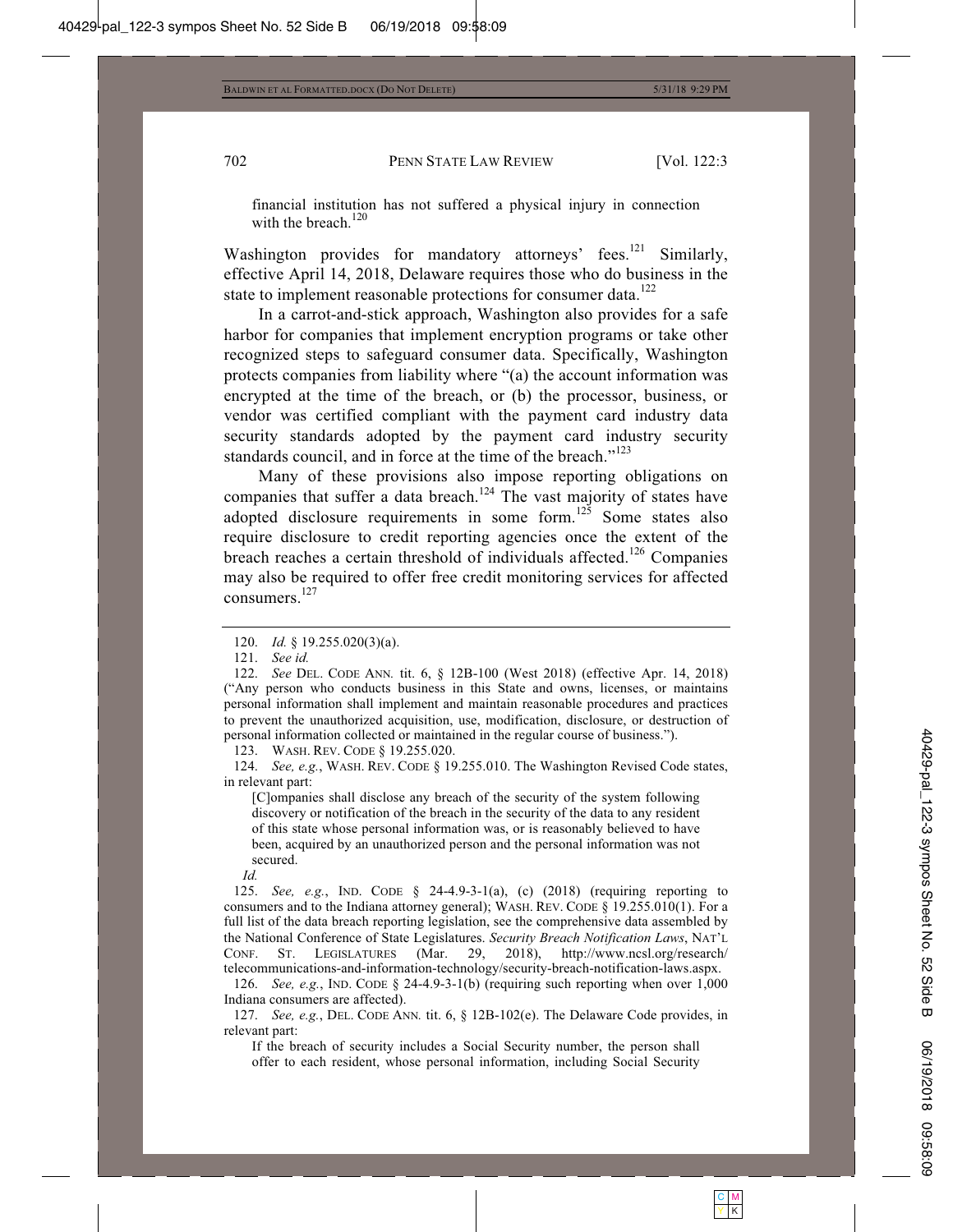Although enforcement mechanisms for many of these statutes exist, some courts have determined with respect to some of these statutes that only the state attorney general may bring an action and that no private right of action exists.128 Some state courts have concluded that the relevant state statute sets a standard of care sufficient to give rise to a negligence cause of action where a company permits consumer data to be stolen or leaked. $129$ 

# *B. Responding to Government Investigations and Enforcement Actions*

Companies who suffer a data breach may soon find themselves faced with a government investigation. Unfortunately, even insurance that covers formal proceedings before regulatory agencies may not cover the more informal aspects of regulatory investigations. $130$ 

Some industries may be more likely to be subject to scrutiny.<sup>131</sup> The healthcare industry, for example, is subject to heightened regulations. The Health Insurance Portability and Accountability Act<sup>132</sup> (HIPAA), amended by the American Recovery and Reinvestment Act,<sup>133</sup> mandates prompt notification of a data breach and includes penalties for failure to

number, was breached or is reasonably believed to have been breached, credit monitoring services at no cost to such resident for a period of 1 year. Such person shall provide all information necessary for such resident to enroll in such services and shall include information on how such resident can place a credit freeze on such resident's credit file. Such services are not required if, after an appropriate investigation, the person reasonably determines that the breach of security is unlikely to result in harm to the individuals whose personal information has been breached.

 128. *See, e.g.*, *In re* Anthem, Inc. Data Breach Litig., 162 F. Supp. 3d 953, 977 (N.D. Cal. 2016) ("Indiana's data breach statutes continue to provide a single enforcement mechanism: an action brought by the state Attorney General.").

*Id.*

 <sup>129.</sup> *See supra* Section II.A.1.b (discussing negligence-based actions for invasion of privacy).

 <sup>130.</sup> *See* John G. Buchanan & Marialuisa S. Gallozzi, *Kicking the Tires On a New Cyber Policy: Top Tips and Traps*, ABA SEC. LITIG., COMMITTEE ON INS. COVERAGE (Jan. 22, 2018), https://www.americanbar.org/groups/litigation/committees/insurancecoverage/articles/2017/cyber-policy-tips-traps.html.

 <sup>131.</sup> For an argument that such industries should be required to carry cyber liability insurance as a way to effectively outsource regulation, see Minhquang N. Trang, Note, *Compulsory Corporate Cyber-Liability Insurance: Outsourcing Data Privacy Regulation to Prevent and Mitigate Data Breaches*, 18 MINN. J.L. SCI.&TECH. 389, 409–16 (2017).

 <sup>132.</sup> Health Insurance Portability and Accountability Act of 1996, Pub. L. No. 104- 191, 110 Stat. 1936.

 <sup>133.</sup> *See, e.g.*, American Recovery and Reinvestment Act of 2009, Pub. L. No. 111-5, § 13402, 123 Stat. 115, 260 (codified as amended at 42 U.S.C. § 17932 (2012)).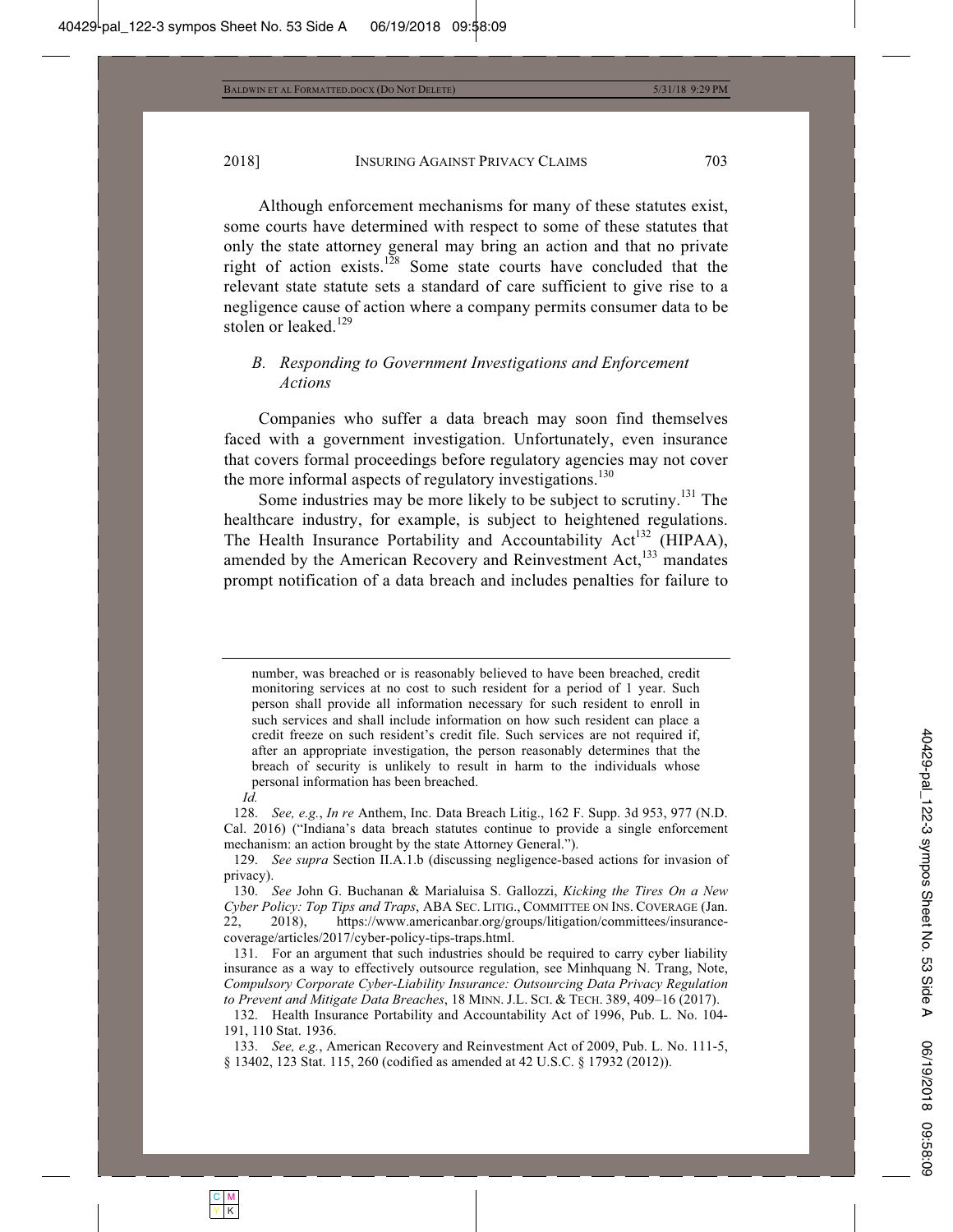do so.134 The United States Department of Health and Human Services has been willing to enforce these reporting requirements with vigor.<sup>135</sup>

The Federal Trade Commission (FTC) is one government agency that historically has aggressively investigated and prosecuted companies who have allegedly failed to safeguard consumer data.<sup>136</sup> The FTC gets its authority from the FTCA, which permits the FTC to prevent "unfair or deceptive acts or practices in or affecting commerce."<sup>137</sup> An act or practice is unfair if it "causes or is likely to cause substantial injury to consumers which is not reasonably avoidable by consumers themselves and not outweighed by countervailing benefits to consumers or to competition."<sup>138</sup>

A recent appeal to the United States Court of Appeals for the Eleventh Circuit suggests that judicial intervention may soon curtail the FTC's authority.139 In *LabMD, Inc. v. Federal Trade Commission*, the Eleventh Circuit granted a stay pending appeal from the FTC's determination that LabMD had engaged in unfair practices after one of its employees downloaded a peer-to-peer file-sharing application to a LabMD computer that could have permitted a third party to access patient information stored on her computer.<sup>140</sup> The court stated that the FTC's interpretation of the FTCA was entitled to *Chevron, U.S.A., Inc. v.* 

 135. *See, e.g.*, *Failure to Protect the Health Records of Millions of Persons Costs Entity Millions of Dollars*, U.S. DEP'T HEATH & HUM. SERVS. (Dec. 28, 2017), https://www.hhs.gov/about/news/2017/12/28/failure-to-protect-the-health-records-ofmillions-of-persons-costs-entity-millions-of-dollars.html; *First HIPAA Enforcement Action for Lack of Timely Breach Notification Settles for \$475,000*, U.S. DEP'T HEATH & HUM. SERVS. (Jan. 9, 2017), http://wayback.archive-it.org/3926/20170127111957/ https:/www.hhs.gov/about/news/2017/01/09/first-hipaa-enforcement-action-lack-timelybreach-notification-settles-475000.html.

 136. *See, e.g.*, *ChoicePoint Settles Data Security Breach Charges; to Pay \$10 Million in Civil Penalties, \$5 Million for Consumer Redress*, FED. TRADE COMMISSION (Jan. 6, 2006), https://www.ftc.gov/news-events/press-releases/2006/01/choicepoint-settles-datasecurity-breach-charges-pay-10-million; *Operator of Online Tax Preparation Service Agrees to Settle FTC Charges That It Violated Financial Privacy and Security Rules*, FED. TRADE COMMISSION (Aug. 29, 2017), https://www.ftc.gov/news-events/pressreleases/2017/08/operator-online-tax-preparation-service-agrees-settle-ftc-charges;

 <sup>134.</sup> *See* 42 U.S.C. § 17932; 45 C.F.R. §§ 164.400–.414 (2018).

*Wyndham Settles FTC Charges It Unfairly Placed Consumers' Payment Card Information at Risk*, FED. TRADE COMMISSION (Dec. 9, 2015), https://www.ftc.gov/newsevents/press-releases/2015/12/wyndham-settles-ftc-charges-it-unfairly-placed-

consumers-payment; *cf.* Black & Steel, *supra* note 4, at 181 (describing the FTC's "aggressive enforcement").

 <sup>137. 15</sup> U.S.C. § 45(a) (2012).

 <sup>138.</sup> *Id.* § 45(n).

 <sup>139.</sup> *See* LabMD, Inc. v. Fed. Trade Comm'n, 678 F. App'x 816, 817 (11th Cir. 2016).

 <sup>140.</sup> *See id.* at 818.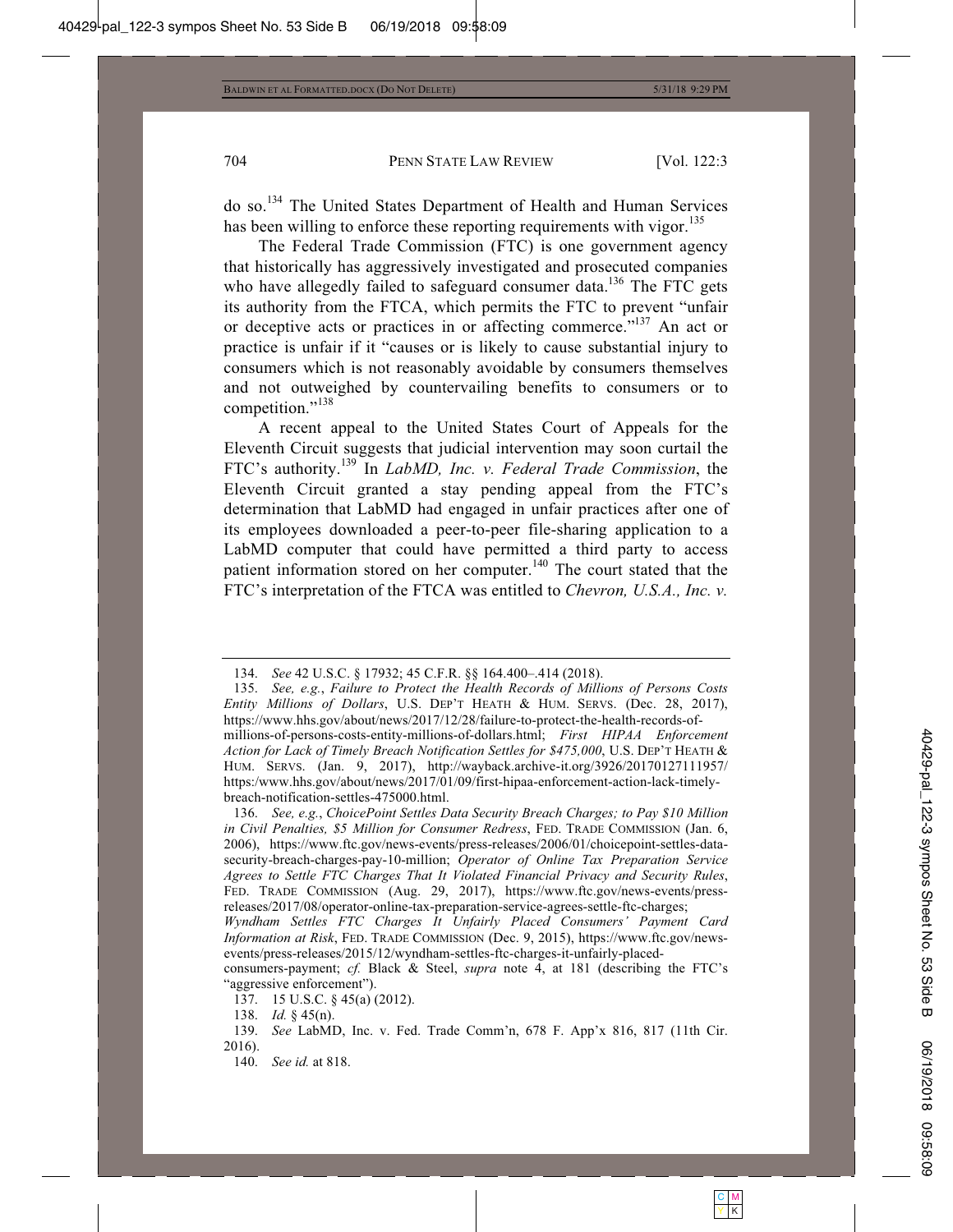*Natural Resources Defense Council, Inc.*<sup>141</sup> deference—if reasonable.<sup>142</sup> But it agreed with LabMD that "there are compelling reasons why the FTC's interpretation may not be reasonable," citing the lack of tangible harm and any evidence that patient information was actually accessed by a third party.<sup>143</sup> Although the court's decision on the merits has yet to issue, this discussion in the court's order granting the motion to stay casts some doubt on the FTC's ability to dictate privacy practices<sup>144</sup> to companies that have not acted in a manner likely to harm consumers.

Additionally, under the Trump administration, the FTC has been undergoing a transition period. A recent speech delivered by Acting FTC Chairman Maureen K. Ohlhausen may suggest that the FTC's new leadership intends to focus less on the LabMDs of the world and more on companies that cause actual harm to consumers.<sup>145</sup> In September 2017, Ms. Ohlhausen stated that it was "plain good policy" to focus on consumer injuries: "Government does the most good with the fewest unintended side effects when it focuses on stopping substantial consumer injury instead of expending resources to prevent hypothetical injuries."<sup>146</sup>

The Federal Bureau of Investigation (FBI) has also indicated that it will view companies that experience data breaches more sympathetically.<sup>147</sup> On March 7, 2018, FBI Director Christopher Wray stated at a cybersecurity conference that his bureau intended to "treat victim companies as victims" and assured the private sector that, absent a court order, the FBI would not be inclined to pass company information

143. *See LabMD*, 678 F. App'x at 820–21.

146. *Id.* at 3.

 <sup>141.</sup> Chevron, U.S.A., Inc. v. Nat. Res. Def. Council, Inc., 467 U.S. 837, 842–43 (1984).

 <sup>142.</sup> *LabMD*, 678 F. App'x at 820 (citing *Chevron*, 467 U.S. at 842–43 (1984)). *See generally* William N. Eskridge, Jr. & Lauren E. Baer, *The Continuum of Deference: Supreme Court Treatment of Agency Statutory Interpretations from Chevron to Hamdan,* 96 GEO. L.J. 1083 (2008) (explaining *Chevron* deference as it relates to other judicial standards of review).

 <sup>144.</sup> The FTC ordered LabMD to "implement a number of compliance measures including creating a comprehensive information security program; undergoing routine professional assessments of that program; providing notice to any possible affected individual and health insurance company; and setting up a toll-free hotline for any affected person to call." *Id.* at 821. The court concluded that being forced to comply with the FTC's order pending the appeal would cause irreparable harm to LabMD, which went out of business as a result of costs associated with the FTC proceedings thus far. *Id.* at 821–22.

 <sup>145.</sup> *See* Maureen K. Ohlhausen, Acting Chairman, Fed. Trade Comm'n, Painting the Privacy Landscape: Informational Injury in FTC Privacy and Data Security Cases 3 (Sept. 19, 2017), https://www.ftc.gov/system/files/documents/public statements/ 1255113/privacy\_speech\_mkohlhausen.pdf.

 <sup>147.</sup> *See* Alison Noon, *FBI Director Vows to Treat Hacked Companies As 'Victims'*, LAW360 (Mar. 7, 2018), https://www.law360.com/articles/1019414.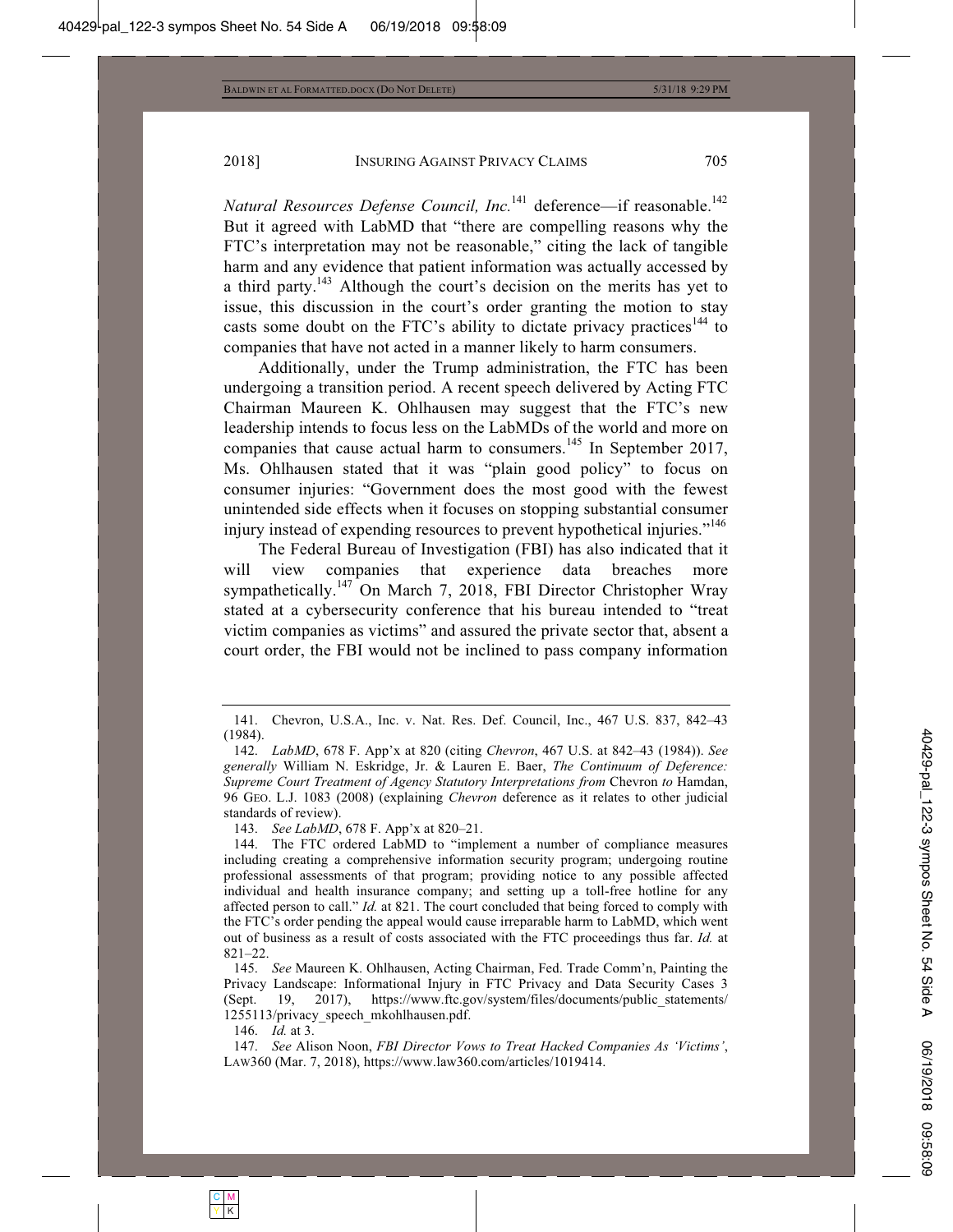along to federal regulators.<sup>148</sup> The FBI's assurances appear to be motivated by its desire to be alerted by companies of cybersecurity incidents as soon as possible.<sup>149</sup> Wray also suggested that waiting to involve the authorities following a data breach may make a company appear more culpable to what Wray described as "less-enlightened enforcement agencies."<sup>150</sup>

Numerous other costs associated with data breaches, but outside the scope of this article, must be considered and addressed in order to ensure comprehensive coverage for a company's losses.<sup>151</sup> The above discussion demonstrates some of the fallout that can arise specifically due to the theft or accidental disclosure of private information belonging to third parties.

# III. INSURING AGAINST THE RISKS ASSOCIATED WITH PRIVACY CLAIMS

As illustrated in the previous Part, there are myriad risks confronting companies relating to privacy claims that are asserted following a cybersecurity event.<sup>152</sup> As with most risk, prudent businesses should seek, and in some cases may be required, $153$  to hedge against those risks through insurance coverage. These risks, however, are relatively new and are rapidly developing as a result of new technology and responsive legislation that has given rise to new liabilities.<sup>154</sup> These developments have made potential damages extremely difficult to predict. Because the policies underwriting these risks are similarly new and developing, it can be difficult for companies to know what type of coverage they should employ to cover their bases. Furthermore, given the novelty and the small sample size of incidents that can be studied,

152. *See generally supra* Part II.

 <sup>148.</sup> *Id.*

 <sup>149.</sup> *See id.* ("[T]here's no way the FBI can continue to navigate the digital environment alone.").

 <sup>150.</sup> *Id.*

 <sup>151.</sup> For example, a company's contracts with vendors and others in the supply chain may trigger payment of contractual penalties if a data breach occurs. *See* Schnuck Mkts., Inc. v. First Data Merch. Servs. Corp., 852 F.3d 732, 734 (8th Cir. 2017); SELCO Cmty. Credit Union v. Noodles & Co., 267 F. Supp. 3d 1292, 1293 (D. Colo. 2017); P.F. Chang's China Bistro, Inc. v. Fed. Ins. Co., No. CV-15-01322-PHX-SMM, 2016 WL 3055111, at \*6 (D. Ariz. May 31, 2016); Buchanan & Gallozzi, *supra* note 130.

 <sup>153.</sup> *See* Sean Harrington, *Cyber Insurance: What Minnesota Lawyers Need to Know*, BENCH & B. MINN., Nov. 2015, at 16, 17 (suggesting that businesses may soon "be required by contract with their customers (such as financial institutions) to have cyber insurance").

 <sup>154.</sup> *See supra* Section II.A.2 (discussing statutory privacy claims); *supra* Section II.B (describing government and regulatory investigations).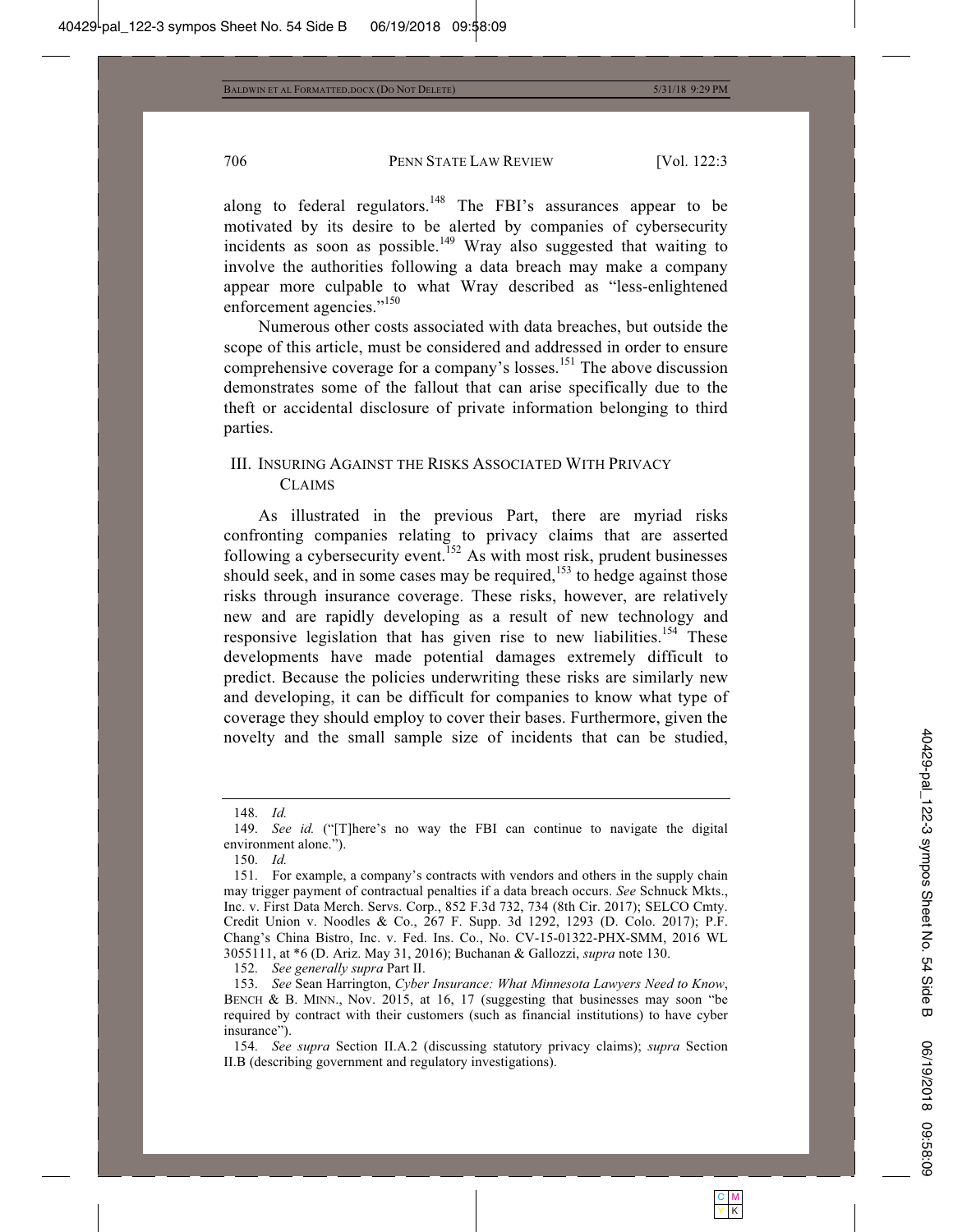insurers are still developing the approach and appetite for the market for cyber insurance.

Nonetheless, the demand for cyber-related insurance coverage is growing.<sup>155</sup> More and more companies are choosing, whether of their own volition or at the behest of their lenders, customers, or other constituents, to obtain coverage relating to certain cyber risks.<sup>156</sup> This growing market is providing insurers with greater clarity and confidence in insuring against cyber risks. However, a number of questions remain open, and policyholders still have an array of options to consider in determining what type of coverage will best fit their needs. While Commercial General Liability (CGL) and other legacy insurance policies, that is, familiar policies which have been in use for many years, traditionally are in large part based on standard forms that employ similar language across providers, there is not, of yet, standardized wording for cyber policies. A company's solid awareness of its cyber risk, including the need to protect against the privacy claims described above, is essential to forming an idea of what type of coverage is required.

This Part will examine the types of coverage that are available to companies seeking to protect against the risks described in the second Part. This includes an overview of how each type of coverage might protect against certain risks, an analysis of the issues that have been addressed by the courts with regard to the application of certain coverages to specific cyber breaches for which companies have sought coverage, and a review of other issues of which businesses should be aware when assessing how to most effectively use insurance to mitigate certain cyber risks.<sup>157</sup>

# *A. Commercial General Liability Coverage*

For a number of years, companies have primarily relied on their CGL coverage to recoup their damages from cyber risks.<sup>158</sup> The

 <sup>155.</sup> See Dan Twersky, Andrew Ko & Judy Xiang, *Brace Yourselves: Global Cyberinsurance Demand Is Coming*, WILLIS TOWERS WATSON (July 26, 2017), https://www.willistowerswatson.com/en/insights/2017/07/decode-cyber-brief-globalcyberinsurance-demand-is-coming (suggesting that demand for cyber insurance is rising, particularly in the United States, in response to increased privacy legislation and strict data breach notification statutes).

 <sup>156.</sup> *Cyber Insurance Premium Volume Grew 35% to \$1.3 Billion in 2016*, INS. J. (June 23, 2017), https://www.insurancejournal.com/news/national/ 2017/06/23/455508.htm.

 <sup>157.</sup> *See generally infra* Sections III.A–.C.

 <sup>158.</sup> *See* Jay Shelton, *FYI: Cyber Claims Excluded from General Liability Coverage*, ASSURANCE (Nov. 20, 2014), https://www.assuranceagency.com/blog-post/fyi-cyberclaims-excluded-from-general-liability-coverage.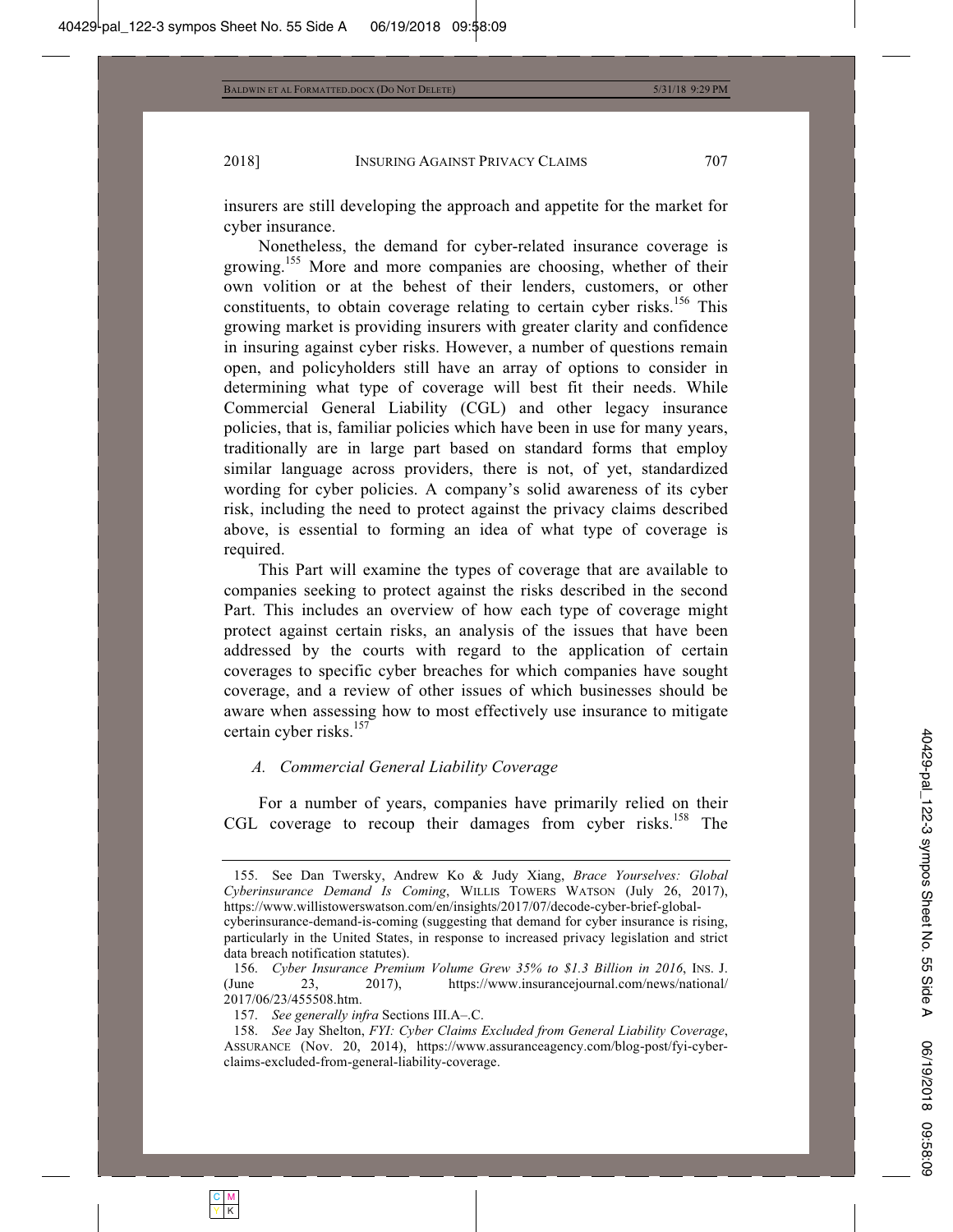emerging trend is for businesses to employ new cyber policies, in addition to their CGL policies, to specifically address cyber-related threats. Nonetheless, it is still important to understand how certain cyber issues will be handled under standard CGL policies. Also, because these legacy policies are the most prevalent forms of coverage, there has been the most significant development of case law interpreting the application of these policies to different cyber-related events.<sup>159</sup>

#### 1. Coverage B

As discussed herein, much of the litigation of cyber issues relating to CGL policies has arisen relating to the application of Coverage B. Standard Coverage B policies provide coverage for personal and advertising injuries, including, potentially, the privacy claims discussed *supra* in Part II.<sup>160</sup> Language in the standard Insurance Services Office (ISO) form provides that such coverage may be available following "oral or written publication, in any manner, of material that violates a person's right of privacy."161 Whether a cyber issue constitutes a violation of a person's right of privacy could depend on the specifics of the breach. Therefore, the analyses performed by various courts in handling this issue have necessarily been very fact specific and, as a result, have generated conflicting results regarding whether Coverage B will apply in the wake of a data breach.<sup>162</sup> One of the main questions that has arisen for courts in evaluating whether coverage B applies to a data breach, as discussed *infra*, is whether the breach constituted a "publication."<sup>163</sup> In considering this question, courts have looked at how information was disseminated and who was responsible for the spread or loss of

 <sup>159.</sup> Indeed, in one of the only cases dealing directly with a cyber policy, P.F. Chang's China Bistro, Inc. v. Fed. Ins. Co., No. CV-15-01322-PHX-SMM, 2016 WL 3055111, at \*8 (D. Ariz. May 31, 2016), which is discussed at greater length *infra*, the court "turned to cases analyzing commercial general liability insurance policies for guidance, because cybersecurity insurance policies are relatively new to the market but the fundamental principles are the same." *P.F. Chang's*, 2016 WL 3055111, at \*8.

 <sup>160.</sup> *See* Craig F. Stanovich, *No Harm, No Coverage—Personal and Advertising Injury Liability Coverage in the CGL (Part 1)*, INT'L RISK MGMT. INST., INC. (Jan. 2007), https://www.irmi.com/articles/expert-commentary/no-harm-no-coverage-personal-andadvertising-injury-liability-coverage-in-the-cgl-(part-1).

 <sup>161.</sup> *See* ISO PROPERTIES, INC., COMMERCIAL GENERAL LIABILITY COVERAGE FORM CG 00 01 12 07, at 14 (2006), http://www.tmsic.com/pdfs/CommercialGeneral LiabilityCoverageForm\_OccurrenceBasis.pdf; *see also* Big 5 Sporting Goods Corp. v. Zurich Am. Ins. Co., 957 F. Supp. 2d 1135, 1140 (C.D. Cal. 2013), *aff'd*, 635 F. App'x 351 (9th Cir. 2015).

 <sup>162.</sup> *See* Cynthia Larose, *On the 12th Day of Privacy, ISO gave to me. . .*, MINTZLEVIN (Dec. 24, 2013), https://www.privacyandsecuritymatters.com/2013/12/onthe-12th-day-of-privacy-iso-gave-to-me/.

 <sup>163.</sup> *See, e.g.*, Zurich Am. Ins. Co. v. Sony Corp. of Am., No. 651982/2011, 2014 N.Y. Misc. LEXIS 5141 (N.Y. Sup. Ct. Feb. 21, 2014).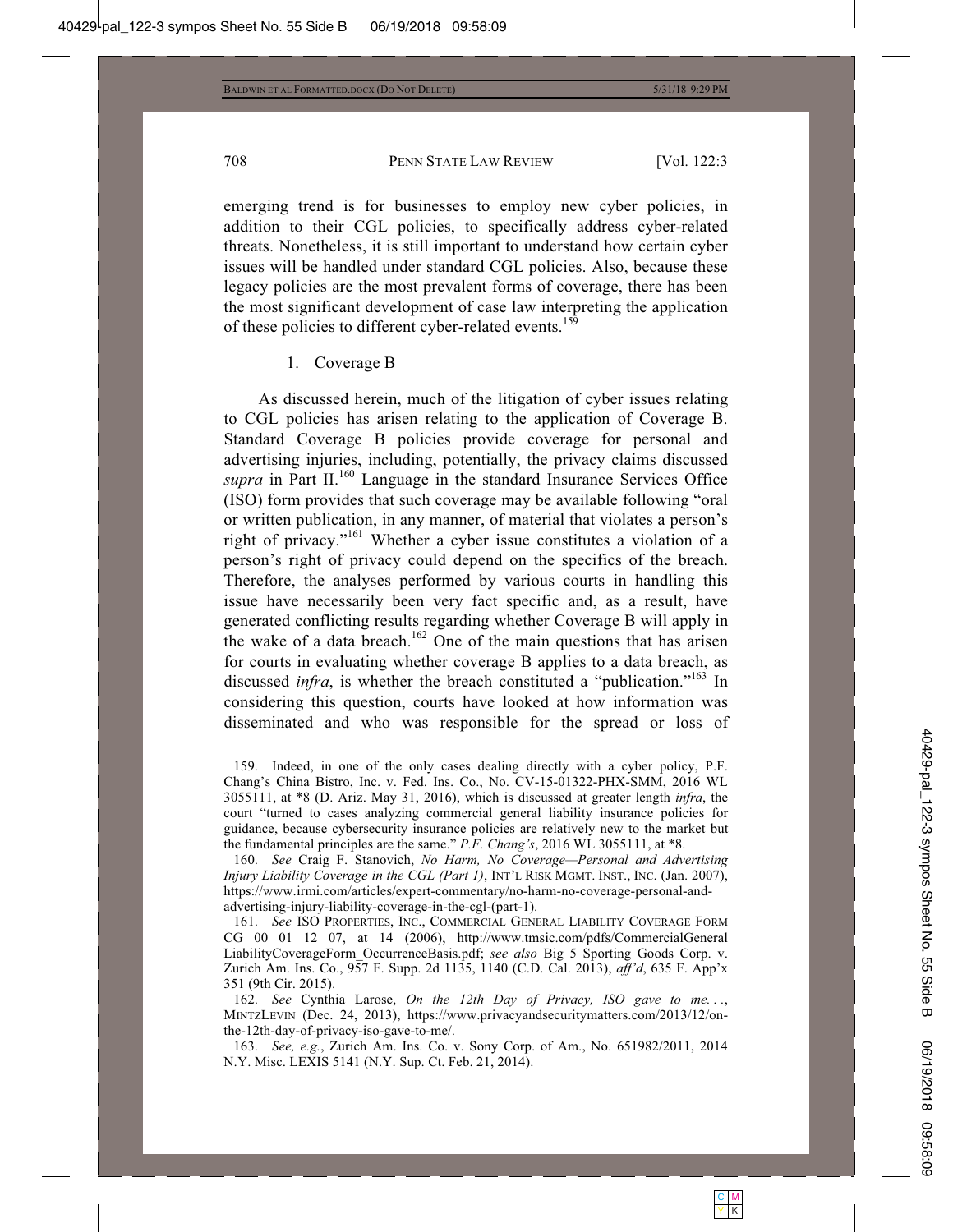information.<sup>164</sup> We set forth below how some courts have treated cyberrelated insurance issues under traditional policies.<sup>165</sup>

# a. *Big 5 Sporting Goods Corp. v. Zurich American Insurance Co.*

In *Big 5 Sporting Goods Corporation v. Zurich American Insurance Co.*, 166 the Ninth Circuit affirmed the district court's ruling and concluded that because all of the underlying claims arose from the "alleged violation of the statutory right to privacy," coverage was barred by the applicable policies' statutory violations exclusions, and the carriers had no duty to defend.<sup>167</sup>

*Big 5* involved two different carriers with similar general liability policy exclusions.<sup>168</sup> The court described the first policy as barring "coverage for personal and advertising injury arising directly or indirectly out of any action or omission that violates or is alleged to violate any statute."<sup>169</sup> The second policy barred coverage, as summarized by the court, for "personal and advertising injury arising out of the violation of a person's right of privacy created by any state or federal act," and also contained a second exclusion barring coverage for "personal and advertising injury arising directly or indirectly out of any action or omission that violates or is alleged to violate any statute that prohibits or limits the sending, transmitting, communicating, or distribution of material or information."<sup>170</sup> The district court concluded that these provisions barred coverage for statutory violations, "as well as any act or omission that [arose] directly or indirectly from an alleged violation" of a statute.<sup>171</sup> The Ninth Circuit affirmed that ruling.<sup>172</sup>

The underlying claims alleged so-called "ZIPcode violations" of the Song-Beverly Consumer Warranty  $Act, ^{173}$  a California state law, which created a statutory right of privacy.<sup>174</sup> Among other things, the Song-Beverly Act prohibits entities that accept credit cards in business

171. *Id.* (emphasis omitted).

 <sup>164.</sup> *See id.*

 <sup>165.</sup> *See infra* Sections III.A.1.a–.c.

 <sup>166.</sup> Big 5 Sporting Goods Corp. v. Zurich Am. Ins. Co., 635 F. App'x 351 (9th Cir. 2015).

 <sup>167.</sup> *Id.* at 353.

 <sup>168.</sup> *See id.*

 <sup>169.</sup> *Id.* (emphasis omitted).

 <sup>170.</sup> *Id.*

 <sup>172.</sup> *See id.*

 <sup>173.</sup> Song-Beverly Consumer Warranty Act, CAL. CIV. CODE §§ 1790–1795.8 (West 2018).

 <sup>174.</sup> Big 5 Sporting Goods Corp. v. Zurich Am. Ins. Co., 957 F. Supp. 2d 1135, 1137 (C.D. Cal. 2013), *aff'd*, 635 F. App'x 351 (9th Cir. 2015).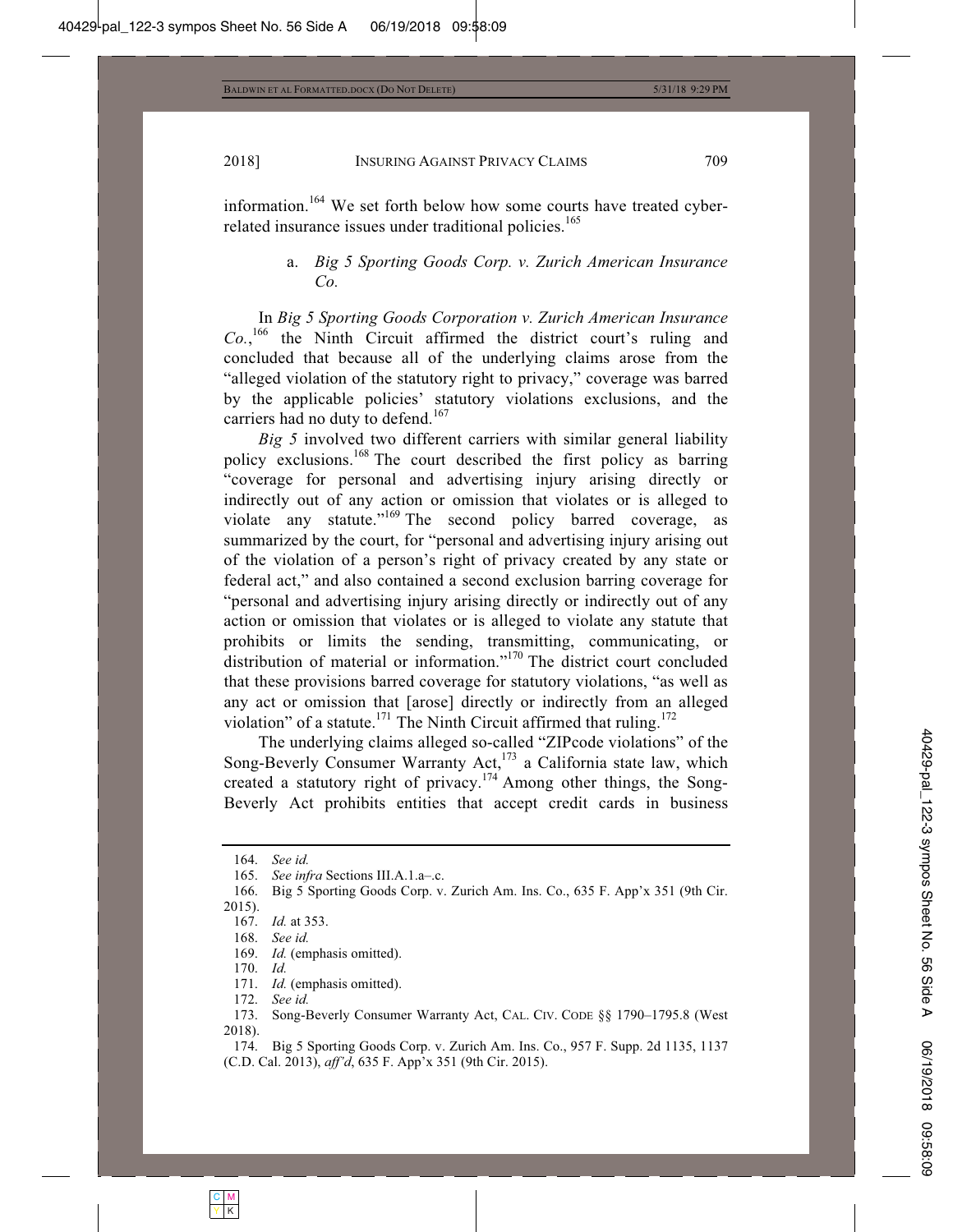transactions from requiring a cardholder to write or provide personal identification information, such as zip codes, on the transaction form.<sup>175</sup> The insured affirmed that in addition to facing statutory violations, it was forced to defend common law and California constitutional right to privacy claims that were separate from the violations of the Song-Beverly Act.<sup>176</sup> The Ninth Circuit rejected this argument, finding instead that California law "does not recognize any common law or constitutional privacy right causes of action for requesting, sending, transmitting, communicating, distributing, or commercially using any ZIP Codes."177 The court found that "[t]he only possible claim [was] for statutory penalties, not [common law] damages."<sup>178</sup> Thus, the Ninth Circuit determined that the right to privacy claims against the insured did not entitle the insured to a defense because they were not viable as a matter of law and constituted improper "boilerplate pleading."<sup>179</sup> The Ninth Circuit agreed with the district court that because all of the underlying claims arose from violations of the Song-Beverly Act, the carriers had established as a matter of law that there was no conceivable theory under which the claims in the underlying actions warranted coverage.<sup>180</sup>

Although no two policies are identical, *Big 5* teaches that companies shopping for coverage relating to privacy claims should ensure that the policy does not exclude coverage for statutory violations. A policy that does exclude such coverage should only permit the insurer to deny coverage where a statutory violation is proven, and not merely pled. This advice is particularly imperative in view of the multiple statutory causes of action that are available to plaintiffs following a data breach.<sup>181</sup>

# b. *Innovak International, Inc. v. Hanover Insurance Co.*

In *Innovak International, Inc. v. Hanover Insurance Co.*, 182 the insured brought an action against its insurance provider, Hanover Insurance Company ("Hanover"), claiming that Hanover was required to defend it in numerous suits that had arisen following a data breach that compromised users' personal private information (PPI).<sup>183</sup> Innovak

 <sup>175.</sup> *See* CAL. CIV. CODE §§ 1790–1795.8.

 <sup>176.</sup> *Big 5 Sporting Goods*, 635 F. App'x at 353–54.

 <sup>177.</sup> *Id.* at 354.

 <sup>178.</sup> *Id.*

 <sup>179.</sup> *See id.* (quoting Swain v. Cal. Cas. Ins. Co., 99 Cal. App. 4th 1, 8–9 (2002)).

 <sup>180.</sup> *See id.*

 <sup>181.</sup> *See, e.g.*, *supra* Section II.A.1.b (discussing negligence claims arising from violation of statute); *supra* Section II.A.2 (surveying selected statutory privacy claims).

 <sup>182.</sup> Innovak Int'l, Inc. v. Hanover Ins. Co., 280 F. Supp. 3d 1340 (M.D. Fla. 2017).

 <sup>183.</sup> *Id.* at 1341–42.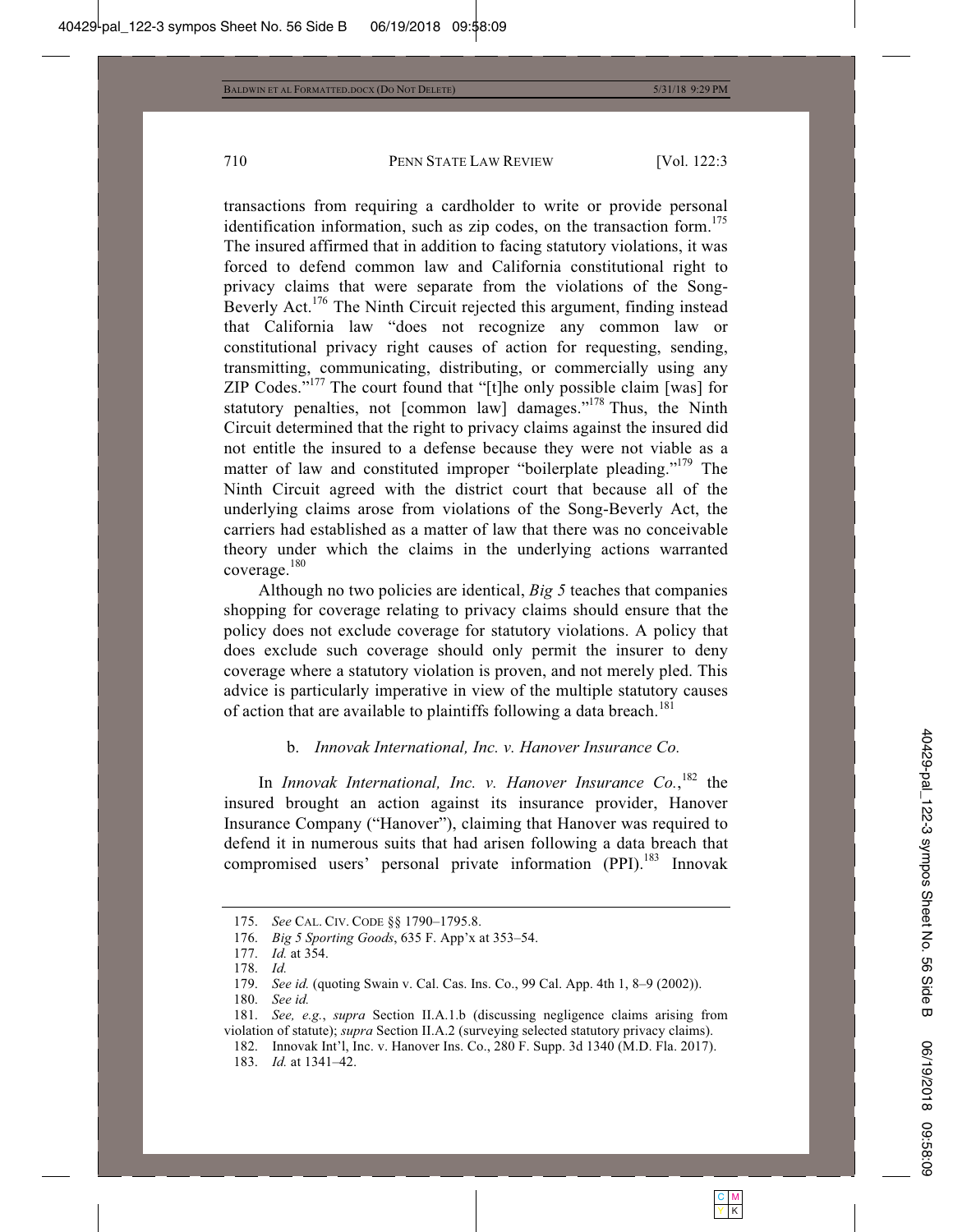International Inc. ("Innovak") was a provider of "payroll computer software [used in] schools, school districts, and ... other entities [throughout] the United States."<sup>184</sup> The company "was subject [to] a data breach when hackers appropriated" the PPI that the company had stored and made accessible through the company's Internet portal.<sup>185</sup>

Innovak sought coverage under Coverage B, arguing that Hanover had a duty to defend the underlying action because the plaintiffs "plainly and unequivocally allege that Innovak negligently prepared, designed and published software that allowed private personal information to be known by third parties."186 Innovak asserted "that Coverage B provides . . . coverage for claims alleging any publication of material that violates a person's right to privacy, whether the publication is directly or indirectly committed by the insured."<sup>187</sup>

Hanover moved for summary judgment on the ground that Coverage B was inapplicable because the plaintiffs alleged appropriation, and not publication, of their PPI by third parties.<sup>188</sup> Even if the plaintiffs had alleged publication, the insurer asserted that Coverage B would apply only to intentional acts by the insured, not to acts by third-party hackers.189 Hanover also argued that if the court construed plaintiffs' claims as alleging publication by Innovak, Coverage B still would not be triggered because it applies only to intentional acts of an insured, and the underlying claims alleged only that Innovak was negligent. $190$ 

Ultimately, the court determined that there was no coverage because the underlying allegations failed to allege publication by Innovak.<sup>191</sup> Rather, as the court pointed out, the hackers perpetrated the alleged publication.<sup>192</sup> Further, the court observed that:

Innovak materially mischaracterizes the allegations of the Underlying Complaint. Nowhere in the Underlying Complaint do the Underlying Claimants contend that their PPI was "published," whether by third party hackers or by Innovak. However, even if the Court views the alleged data breach as an alleged publication of the Underlying Claimants' PPI, the Underlying Claimants do not allege that Innovak published their information. Innovak apparently concedes the point as it contends that the Underlying Claimants' allege that Innovak "published

- 190. *Id.*
- 191. *Id.* at 1347.

 <sup>184.</sup> *Id.* at 1342.

 <sup>185.</sup> *Id.*

 <sup>186.</sup> *Id.* at 1344.

 <sup>187.</sup> *Id.*

 <sup>188.</sup> *Id.*

 <sup>189.</sup> *Id.*

 <sup>192.</sup> *Innovak Int'l*, 280 F. Supp. 3d at 1348.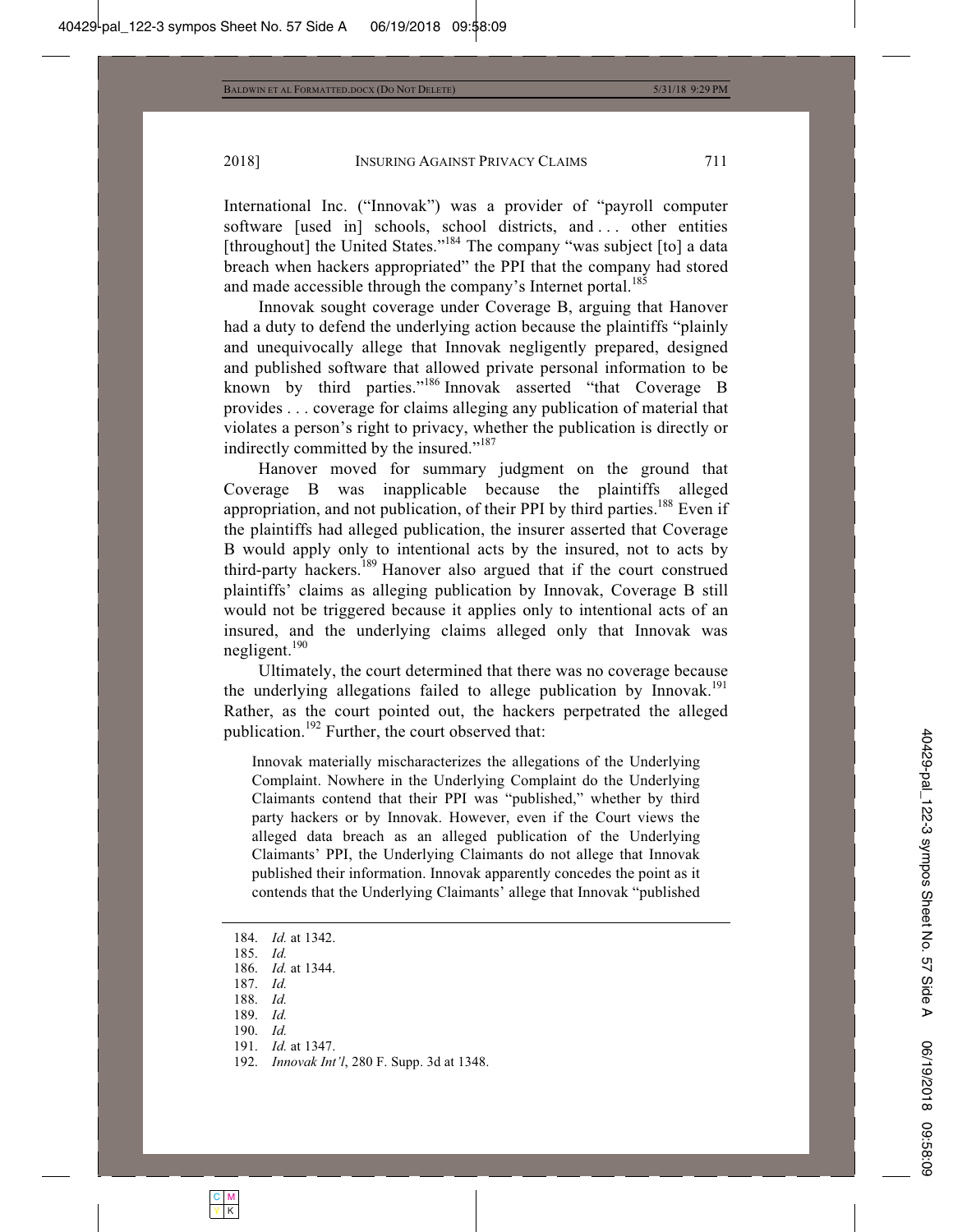software," rather than the Underlying Claimants' private information. However, publication of Innovak's software does not "violate[] [the Underlying Claimants'] right of privacy" as required for coverage under Coverage B. The act that violates the claimants' right of privacy is the publication of their PPI, and the Underlying Claimants have not alleged that Innovak directly or indirectly committed that act. Innovak makes several arguments to the contrary, but the Court finds each argument unavailing.<sup>193</sup>

The publication issue addressed in *Innovak* is one of the major shortcomings of CGL policies as they apply to cyber-related threats. Companies seeking to insure against such contingencies should be aware that courts will not only consider *whether* a publication occurred but may also consider *by whom* the publication was perpetrated. Because the language of the policy at issue will control, companies can increase the scope of coverage by demanding policy language that covers privacy claims irrespective of who makes the information public.

#### c. *Zurich American Insurance Co. v. Sony Corp. of America*

In *Zurich American Insurance Co. v. Sony Corp. of America*, 194 a New York state trial court determined in a bench ruling that an insurer was not required to provide coverage to its insured as a result of a data breach that Sony had experienced when third-party hackers had pilfered the personal information of tens of millions of users resulting in losses estimated as high as \$2 billion.<sup>195</sup> Sony Corporation of America ("Sony") sought indemnification from Zurich American Insurance Company ("Zurich") under Coverage B of its CGL policy.196 The court, however, denied coverage on the basis that the data breach had not resulted in a "publication" for purposes of coverage  $B$ .<sup>197</sup>

The court did find that publication had occurred.<sup>198</sup> Indeed, it stated that "by just merely opening up that safeguard or that safe box where all of the information was ... my finding is that that is publication."<sup>199</sup>

199. *Id.*

 <sup>193.</sup> *Id.* at 1347 (alteration in original) (citation omitted).

 <sup>194.</sup> Zurich Am. Ins. Co. v. Sony Corp. of Am., No. 651982/2011, 2014 N.Y. Misc. LEXIS 5141 (N.Y. Sup. Ct. Feb. 21, 2014).

 <sup>195.</sup> *See id.* at \*67–72; *see also* Young Ha, *N.Y. Court: Zurich Not Obligated to Defend Sony Units in Data Breach Litigation*, INS. J. (Mar. 17, 2014), http://www.insurancejournal.com/news/east/2014/03/17/323551.htm.

 <sup>196.</sup> *See* Sony Defendants' Answer to Second Amended Complaint, Counter-Claims, and Cross-claims, for Declaratory Judgment and Damages Due to Breach of Contract and Bad Faith at 19–20, 22–23, *Zurich*, 2014 N.Y. Misc. LEXIS 5141 (No. 651982/2011); Ha, *supra* note 195.

 <sup>197.</sup> *Zurich*, 2014 N.Y. Misc. LEXIS 5141, at \*69.

 <sup>198.</sup> *Id.*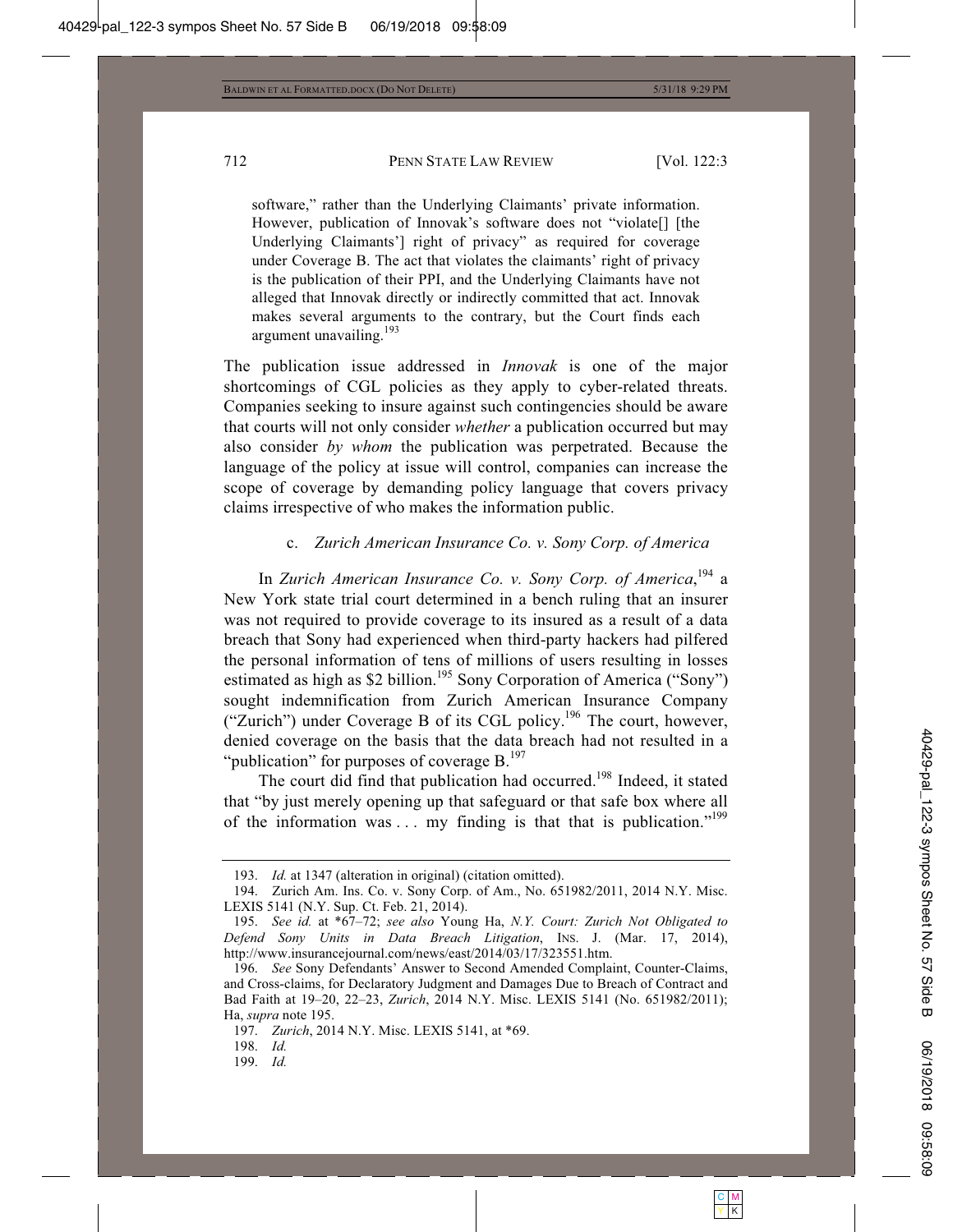However, the court ultimately concluded that coverage must be denied because the publication had not been perpetrated by Sony.<sup>200</sup> As the judge noted, "[t]his is a case where Sony tried or continued to maintain security for this information. It was to no avail. Hackers . . . criminally got in. They opened it up and they took the information."<sup>201</sup>

Because the act of publication was perpetrated by the hackers, rather than by Sony, the court found that it was not covered under the policy.202 The court stated that "[the policy] requires the policyholder to perpetrate or commit the act. . . . It cannot be expanded to include [third-]party acts."<sup>203</sup> It further explained that the language of the policy in paragraph E (dealing with "oral or written publication in any manner of material that violates a person's right of privacy") specifically required "some kind of act or conduct by the policyholder in order for coverage to be present."<sup>204</sup> The judge, however, found "that there was no act or conduct perpetrated by Sony, but it was done by [third-]party hackers illegally breaking into that security system. And that alone does not fall under paragraph E's coverage provision."<sup>205</sup>

Some questioned the trial court's ruling in *Zurich* and the case was immediately appealed.<sup>206</sup> The case was litigated through oral argument, but was ultimately settled out of court prior to resolution of the appeal, leading some to speculate that Zurich was more comfortable living with the payment than with the potential bad precedent should the decision be overturned.207 As with *Innovak*, *Zurich* suggests that companies would do well to ensure that privacy claims based on publication will be covered by their suite of insurance policies irrespective of whether the insured or a third party actually effectuates the publication.

#### 2. Access

Another issue of which potential insureds should be aware and of which courts have taken notice focuses on whether it is necessary that a third party actually "access" the information in question. As illustrated in

 <sup>200.</sup> *Id.*

 <sup>201.</sup> *Id.*

 <sup>202.</sup> *See id.* at \*70.

 <sup>203.</sup> *Id.*

 <sup>204.</sup> *Id.* at \*72.

 <sup>205.</sup> *Id.*

 <sup>206.</sup> *Cf.* Joan M. Cotkin & James H. Vorhis, *Insurers Pay to Avoid a Precedent Finding CGL Coverage for a Cyberbreach—the* Zurich v. Sony *Settlement*, LEXOLOGY (Apr. 30, 2015), https://www.lexology.com/library/detail.aspx?g=e93e0eb9-b27e-4b44- 8d0f-d9a50b5d5e25; Jeff Sistrunk, *Sony, Zurich Settle Data Breach Coverage Battle*, LAW 360 (Apr. 30, 2015), https://www.law360.com/articles/650046/sony-zurich-settledata-breach-coverage-battle.

 <sup>207.</sup> *See* Cotkin & Vorhis, *supra* note 206; Sistrunk, *supra* note 206.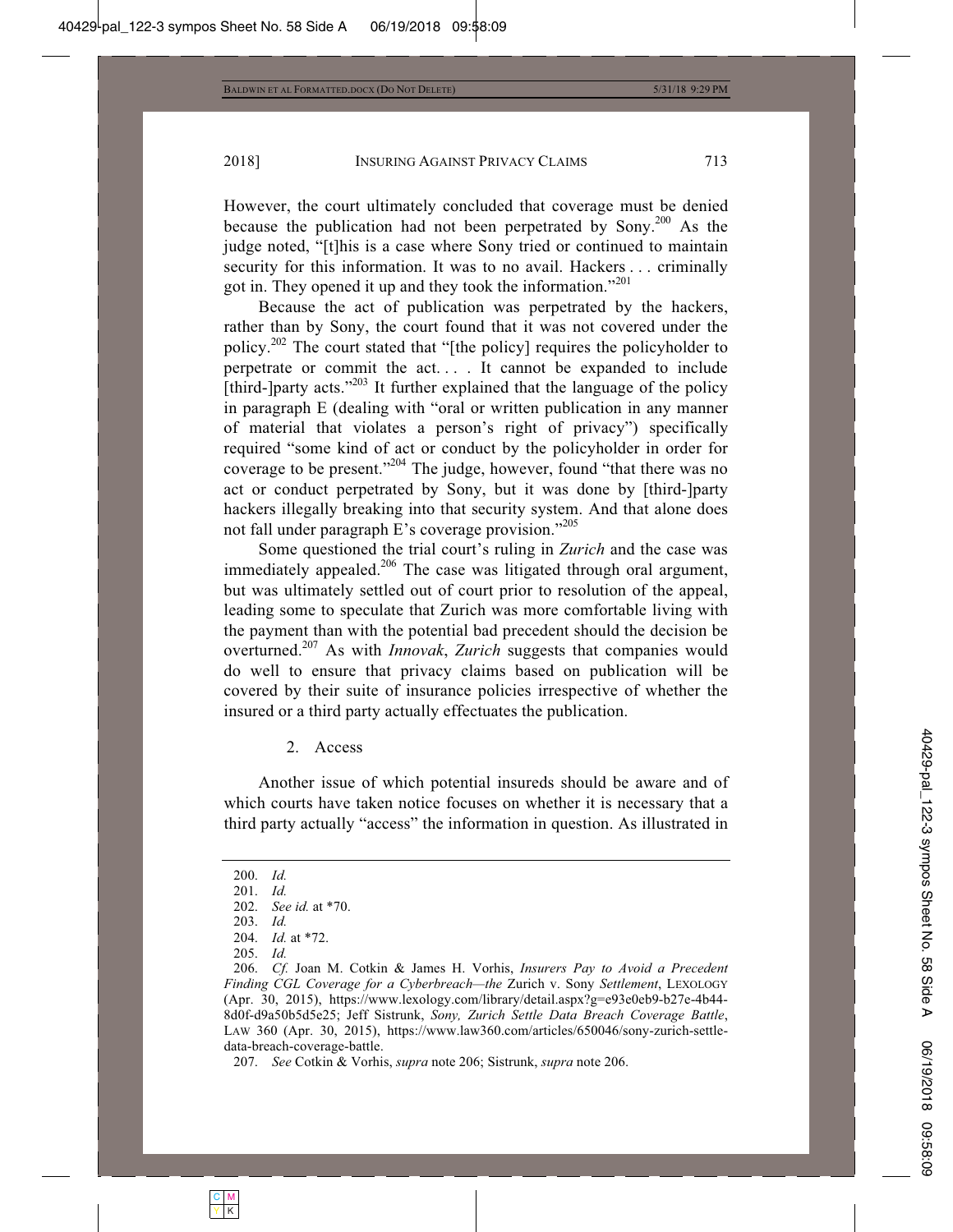the cases below, courts have taken somewhat divergent stances in this regard.<sup>208</sup>

# a. *Recall Total Information Management, Inc. v. Federal Insurance Co.*

In *Recall Total Information Management, Inc. v. Federal Insurance Co.*, 209 the plaintiff, Recall Total Information Management, Inc. ("Recall Total"), had contracted with IBM to transport and store certain electronic media and records of IBM which contained personal information of hundreds of thousands of current and former IBM employees.<sup>210</sup> Recall Total subcontracted the actual transportation services to a company called Executive Logistics ("Ex Log").<sup>211</sup> On one occasion, a cart holding IBM tapes that contained electronic personal information fell from one of Ex Log's vehicles during transport, and, before the cart could be retrieved, 130 tapes had been removed and were never recovered.<sup>212</sup>

Despite the fact that there was no indication that someone was misappropriating the personal information contained in the lost files, IBM took immediate and significant steps, to the tune of \$6 million, to mitigate potential damages that might arise from the breach, including setting up a call center and providing one year of credit monitoring to all those affected.213 IBM consequently sought recovery of those mitigation costs from Recall Total and from Ex  $Log<sub>14</sub>$  Recall Total, which was named as an additional insured on Ex Log's policy, in turn sought coverage pursuant to Ex Log's CGL policy held with Federal Insurance Company.<sup>215</sup>

The trial court determined that Ex Log's insurance policy with Federal Insurance Company, covering personal injury for invasion of privacy, did not cover the data breach in question because, although IBM had incurred substantial expense addressing the data loss, this could not satisfy the "personal injury" requirement of its policy.<sup>216</sup> This was because IBM, as a corporation, was not a person for purposes of invasion of privacy law and "there [was] no allegation that its right to privacy was violated."<sup>217</sup> Furthermore, in the absence of any proof that anyone whose

 <sup>208.</sup> *See infra* Sections III.A.2.a–.b.

 <sup>209.</sup> Recall Total Info. Mgmt., Inc. v. Fed. Ins. Co., 83 A.3d 664 (Conn. App. Ct. 2014), *aff'd*, 115 A.3d 458 (Conn. 2015).

 <sup>210.</sup> *Id.* at 667.

 <sup>211.</sup> *Id.*

 <sup>212.</sup> *Id.*

 <sup>213.</sup> *See id.* at 668.

 <sup>214.</sup> *Id.*

 <sup>215.</sup> *See id.* at 667–68.

 <sup>216.</sup> *See id.* at 668.

 <sup>217.</sup> *Id.*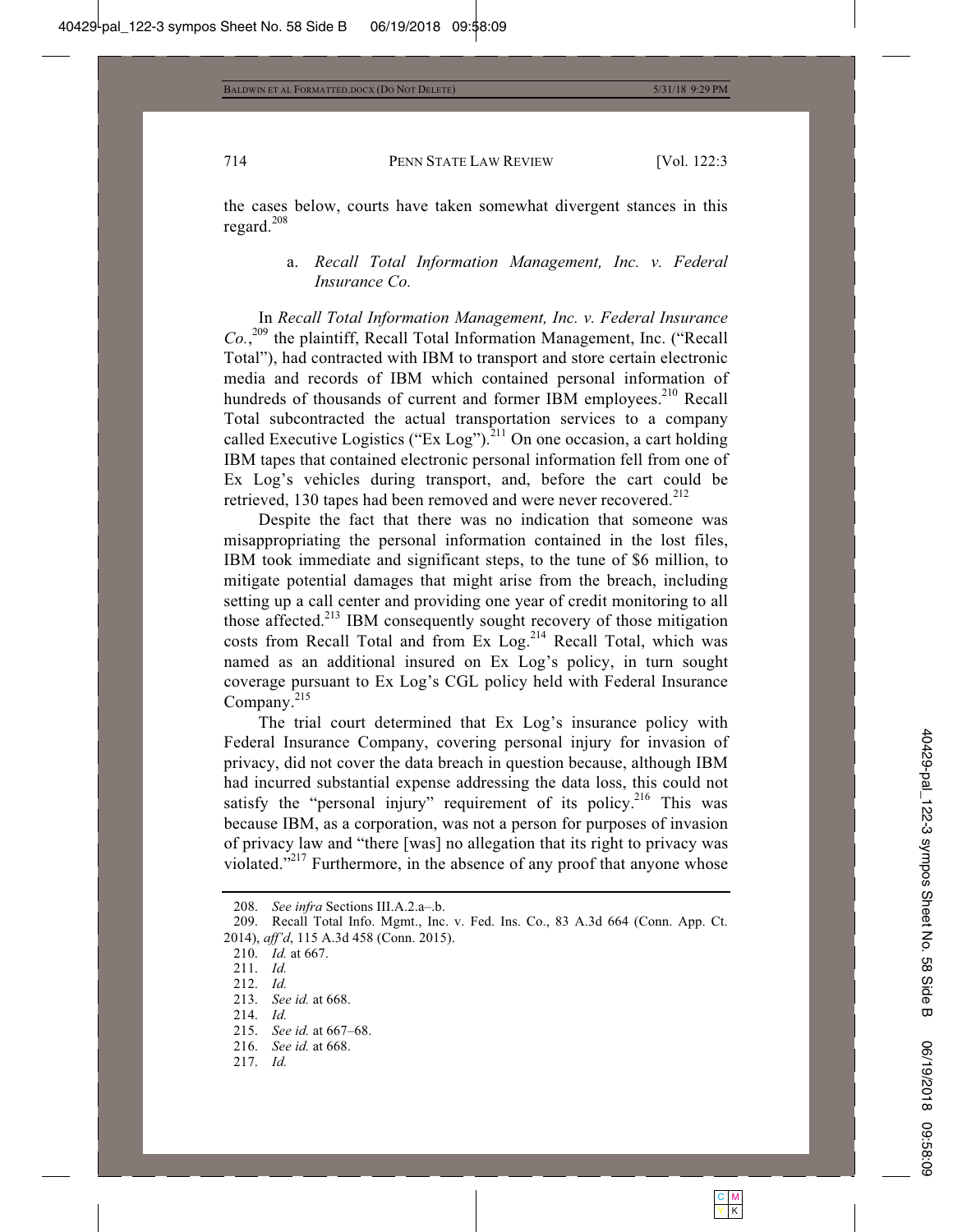personal information was lost had suffered identity theft or any other privacy violation in the four years since the loss of the data, the trial court granted the defendant insurers' motion for summary judgment.<sup>218</sup>

The appellate court affirmed the lower court's decision and reiterated that "the dispositive issue is not loss of the physical tapes themselves; rather, it is whether the information in them has been *published*."219 The court noted that "[t]he plaintiffs contend[ed] that the mere loss of the tapes constitute[d] a publication, and has [sic] alleged that the information was *published* to a thief."<sup>220</sup> The court explained that publication is not simply making information available, but rather it is *communicating* the information that is paramount.<sup>221</sup> Further, the court specified that it "believe[d] that *access* is a necessary prerequisite to the communication or disclosure of personal information."<sup>222</sup> Because IBM could not show that anyone had accessed the personal information that was stored on the tapes, IBM therefore could not show publication and, thus, was not entitled to coverage under the policy.<sup>223</sup>

# b. *Travelers Indemnity Co. of America v. Portal Healthcare Solutions, L.L.C.*

In contrast to *Recall Total*, in *Travelers Indemnity Co. of America v. Portal Healthcare Solutions, L.L.C.*<sup>224</sup> the court found personal information to have been sufficiently *published* for coverage purposes, even where there was no allegation that the public information had been accessed by any unauthorized user.225 The underlying litigation in *Portal* arose after Portal Healthcare Solutions, L.L.C. ("Portal"), which "specializ[es] in the electronic safekeeping of medical records for hospitals, clinics, and other medical providers," allegedly failed to safeguard certain confidential medical information that had been provided to it and allowed that information to be posted publicly on the Internet. $^{226}$ 

Portal was insured under two substantially similar policies it had procured from Travelers Indemnity Company of America ("Travelers"), and Portal sought to require Travelers to defend the underlying

 <sup>218.</sup> *See id.* at 668–69.

 <sup>219.</sup> *Recall Total*, 83 A.3d at 672.

 <sup>220.</sup> *Id.*

 <sup>221.</sup> *See id.*

 <sup>222.</sup> *Id.* (emphasis added).

 <sup>223.</sup> *See id.* at 673.

 <sup>224.</sup> Travelers Indem. Co. of Am. v. Portal Healthcare Sols., L.L.C., 35 F. Supp. 3d 765 (E.D. Va. 2014), *aff'd*, 644 F. App'x 245 (4th Cir. 2016).

 <sup>225.</sup> *See id.* at 770–71.

 <sup>226.</sup> *See id.* at 767–68.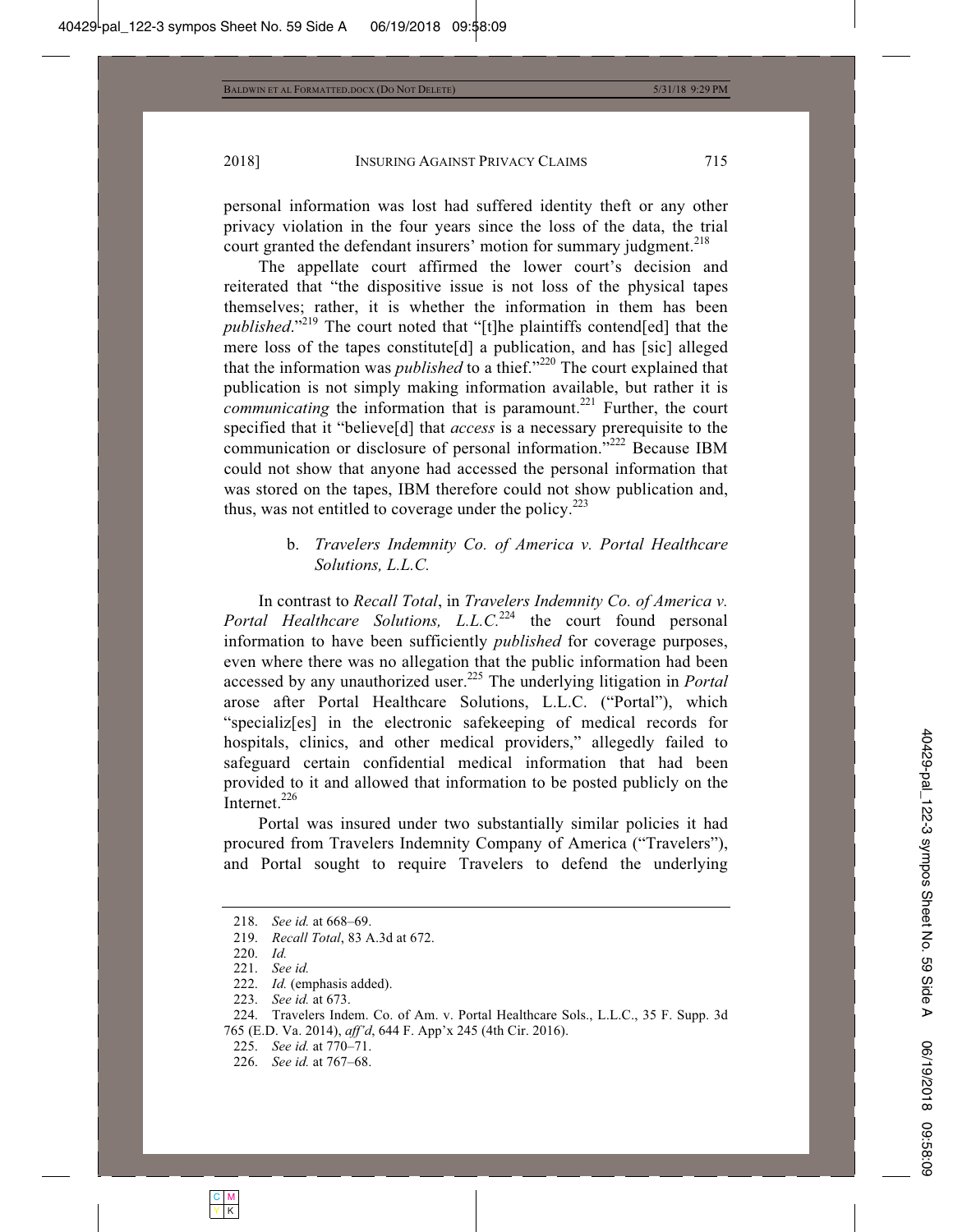litigation.<sup>227</sup> In relevant part, those policies provided that Travelers was obligated to defend Portal for "'publication' giving 'unreasonable publicity' to, or 'disclos[ing]' information about, a person's private life."<sup>228</sup> The district court determined that Travelers was bound to defend Portal in the underlying action because "exposing material to . . . online searching . . . does constitute a 'publication' of electronic material" and, therefore, was covered by the policy.<sup>229</sup> The court further explained that because the medical records had "at least 'potentially or arguably'" been placed before the public, they had been published for coverage purposes.<sup>230</sup> The Fourth Circuit affirmed the lower court's decision.<sup>231</sup>

The above cases further illustrate the need for broad policy language relating to privacy claims following a data breach. Ideally, coverage should apply irrespective of (1) who permitted unauthorized access to the data; and (2) whether the data was actually accessed impermissibly versus simply being made available for unauthorized access by a third party.

#### 3. Coverage A

Other cyber-related litigation has involved requests for coverage pursuant to Coverage A, which covers bodily injury and property damage.232 However, some writers have suggested that coverage may be available for cyber harms under Coverage A as a "bodily injury" in a situation where "victims of a cyber event[,] such as a data breach[] where personal[,] financial, and identifying information has been breached and used to perpetrate identity theft," suffer emotional distress as a result of the cyber event.233 Notably, in *Innovak*, the underlying claimants' allegations included that "as a result of Innovak's conduct, they suffered, [among other things], 'psychic injuries,' including 'stress, nuisance, loss of sleep, worry, and the annoyance of having to deal with issues resulting from the Innovak data breach."<sup>234</sup> However, as the court noted, Innovak did not seek coverage under Coverage A in the action, and, therefore, the

 <sup>227.</sup> *See id.*

 <sup>228.</sup> *Id.* at 769 (alteration in original).

 <sup>229.</sup> *Id.* at 770.

 <sup>230.</sup> *Id.*

 <sup>231.</sup> Travelers Indem. Co. of Am. v. Portal Healthcare Sols., L.L.C., 644 F. App'x 245, 248 (4th Cir. 2016).

 <sup>232.</sup> *See* Meghan E. Ruesch, *Show Me the Bitcoin! The Costs of Cyber Risks and the Cyber-Insurance Coverage Landscape*, 12 IN-HOUSE DEF. Q. 66, 69 (2017).

 <sup>233.</sup> *Id.* (citing TL Sharp et al., *Exploring the Psychological and Somatic Impact of Identity Theft*, 49 J. FORENSIC SCI. 131 (2004)).

 <sup>234.</sup> Innovak Int'l, Inc. v. Hanover Ins. Co., 280 F. Supp. 3d 1340, 1342 (M.D. Fla. 2017).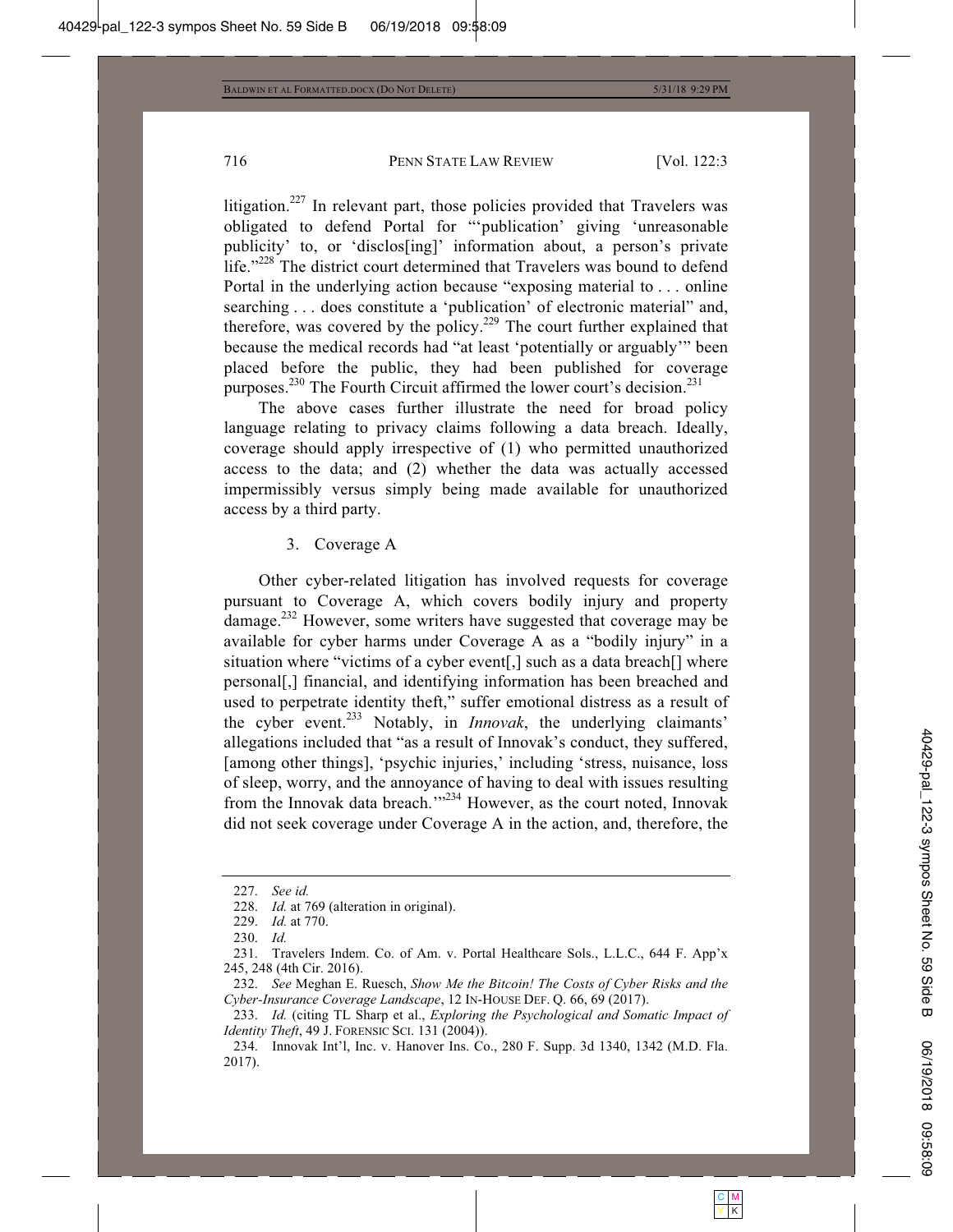court did not consider whether such coverage would apply based on the underlying allegations. $^{235}$ 

Cases addressing whether certain cyber breaches may result in coverage pursuant to a CGL policy as "property damage" have produced divergent results.<sup>236</sup> Under the standard CGL policy, the term "property" damage" encompasses "'physical injury' or 'loss of use' of 'tangible property.'"237 However, "whether 'data' qualifies as 'tangible property'" has been treated differently in different courts, with "[t]he majority of cases addressing this issue having found that 'data' does not constitute 'tangible property' capable of sustaining damage."238 On the other hand, courts that have found that data can be considered tangible property have looked to the hardware on which the data is stored.<sup>239</sup>

Policy providers have made efforts to limit the scope of CGL policies, and "specifically [have] exclude[d] 'electronic data' from 'tangible property' under the definition of 'property damage.'"<sup>240</sup> Indeed, the standard CGL ISO form now "excludes damages 'arising out of the loss of, loss of use of, damage to, corruption of, inability to access, or inability to manipulate electronic data."<sup>241</sup> Where insurers have expanded exclusions and limitations to "property damage" coverage, they will argue that the policies "indicate[] a clear intent . . . not to cover data breaches under traditional [c]overage."<sup>242</sup>

Despite the fact that courts will, in general, broadly interpret coverage language, the cases discussed herein demonstrate that a number of courts have been reluctant to apply general CGL language, whether Coverage A, B, or otherwise, to cyber-related issues. Additionally, while many CGL policies may continue to cover various aspects of cyber breaches, the trend is for insurers to write cyber coverage out of the general policies in favor of more specific plans.<sup>243</sup> Indeed, in 2014, the ISO standard CGL policy added an exclusion which eliminates coverage

 <sup>235.</sup> *See id.* at 1344.

 <sup>236.</sup> *Compare* Am. Online, Inc. v. St. Paul Mercury Ins. Co., 347 F.3d 89, 96 (4th Cir. 2003) (finding that data does not constitute tangible property for purposes of Coverage A coverage), *with* London-Sire Records, Inc. v. Doe, 542 F. Supp. 2d 153, 171 (D. Mass. 2008) (determining that data that was stored on a hard disk was tangible property for coverage purposes).

 <sup>237.</sup> Ruesch, *supra* note 232, at 69.

 <sup>238.</sup> *Id.* (citing *Am. Online*, 347 F.3d at 89).

 <sup>239.</sup> *Id.* (citing NMS Servs. Inc. v. Hartford, 62 F. App'x 511 (4th Cir. 2002); Capitol Records, LLC v. ReDigi, Inc., 934 F. Supp. 2d 640 (S.D.N.Y. 2013); *London-Sire Records*, 542 F. Supp. 2d at 153).

 <sup>240.</sup> *Id.*

 <sup>241.</sup> *Id.*

 <sup>242.</sup> *Id.*

 <sup>243.</sup> *See id.* at 69–70 (explaining that many insurers have begun implementing mechanisms to limit the scope of cyber-related coverage in CGL policies).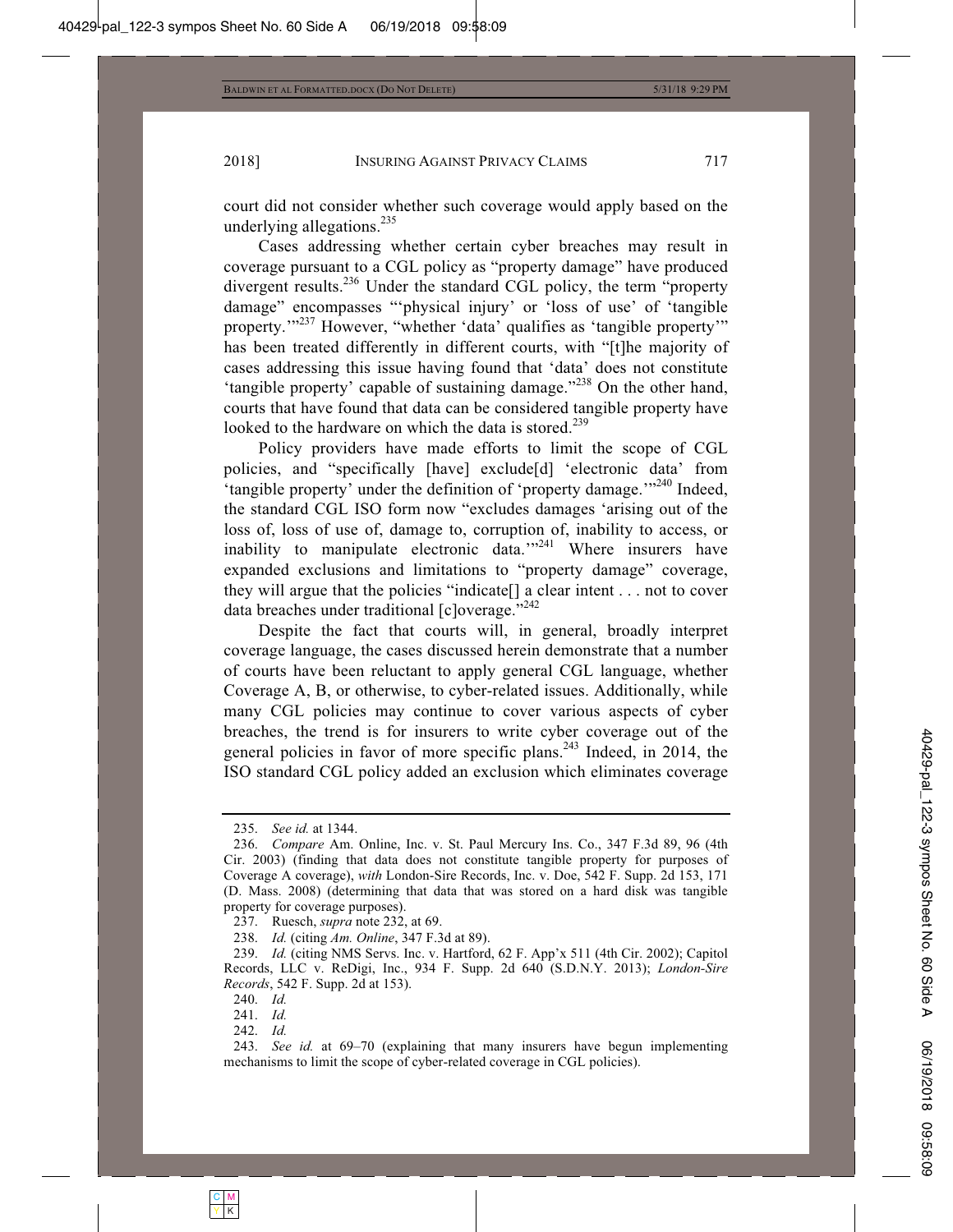in CGL polices that is "for injury or damage arising out of any access to or disclosure of any person's or organization's confidential or personal information, including patents, trade secrets, processing methods, customer lists, financial information, credit card information, health information or any other type of nonpublic information."<sup>244</sup>

#### *B. Cyber Policies*

As a result of increasing cyber risks and decreasing availability of coverage under recent CGL policies, heightened demand has increased for policies that are created specifically to address cyber threats. The market for cyber risk insurance policies has been growing rapidly, with total premiums, by some estimates, reaching approximately \$4 billion in 2017, which is almost a 25 percent increase from the previous year's estimated \$3.25 billion in premiums.<sup>245</sup> While the market for cyberrelated policies is growing, with approximately 70 insurers now offering cyber-related policies, still only roughly 15 percent of insureds have opted for a policy specifically designed to cover cyber threats.<sup>246</sup> This rapid development in the market has enticed insurance companies to develop a wide array of products in response to the various cyber-related issues that companies may face. $247$  In general, insurers have been developing cyber insurance policies that fall into a wide variety of categories including the following: Liability; Network Security Liability; Privacy Liability; Media Liability; Remediation/Breach Response Costs; Regulatory Fines and/or Penalties; Cyber Extortion; Fund Transfers Fraud; Business Interruption; Data Recovery/Restoration; and PCI (Payment Card Industry) Credit Card Fines and Penalties.<sup>248</sup>

These types of policies provide coverage that can generally be separated into three basic categories:

• Liability—[which includes] defense and settlement costs for the liability of the insured arising out of its failure to properly care for private data[;]

 <sup>244.</sup> *ISO Comments on CGL Endorsements for Data Breach Liability Exclusions*, INS. J. (July 18, 2014), https://www.insurancejournal.com/news/east/2014/07/18/332655.htm.

 <sup>245.</sup> RICHARD S. BETTERLEY, THE BETTERLEY REPORT, CYBER/PRIVACY INSURANCE MARKET SURVEY—2017, at 6 (2017), https://www.irmi.com/docs/default-source/ authoritative-reports/betterley-executive-summaries/cyber-privacy-media-liabilitysummary-2017.pdf?sfvrsn=6.

 <sup>246.</sup> *See* AON INPOINT, GLOBAL CYBER MARKET OVERVIEW: UNCOVERING THE HIDDEN OPPORTUNITIES 4 (2017), http://www.aon.com/inpoint/bin/pdfs/white-papers/Cyber.pdf.

 <sup>247.</sup> *See id.*

 <sup>248.</sup> Ruesch, *supra* note 232, at 70 (citing RICHARD S. BETTERLEY, THE BETTERLEY REPORT: CYBER/PRIVACY INSURANCE MARKET SURVEY—2016 (2016)).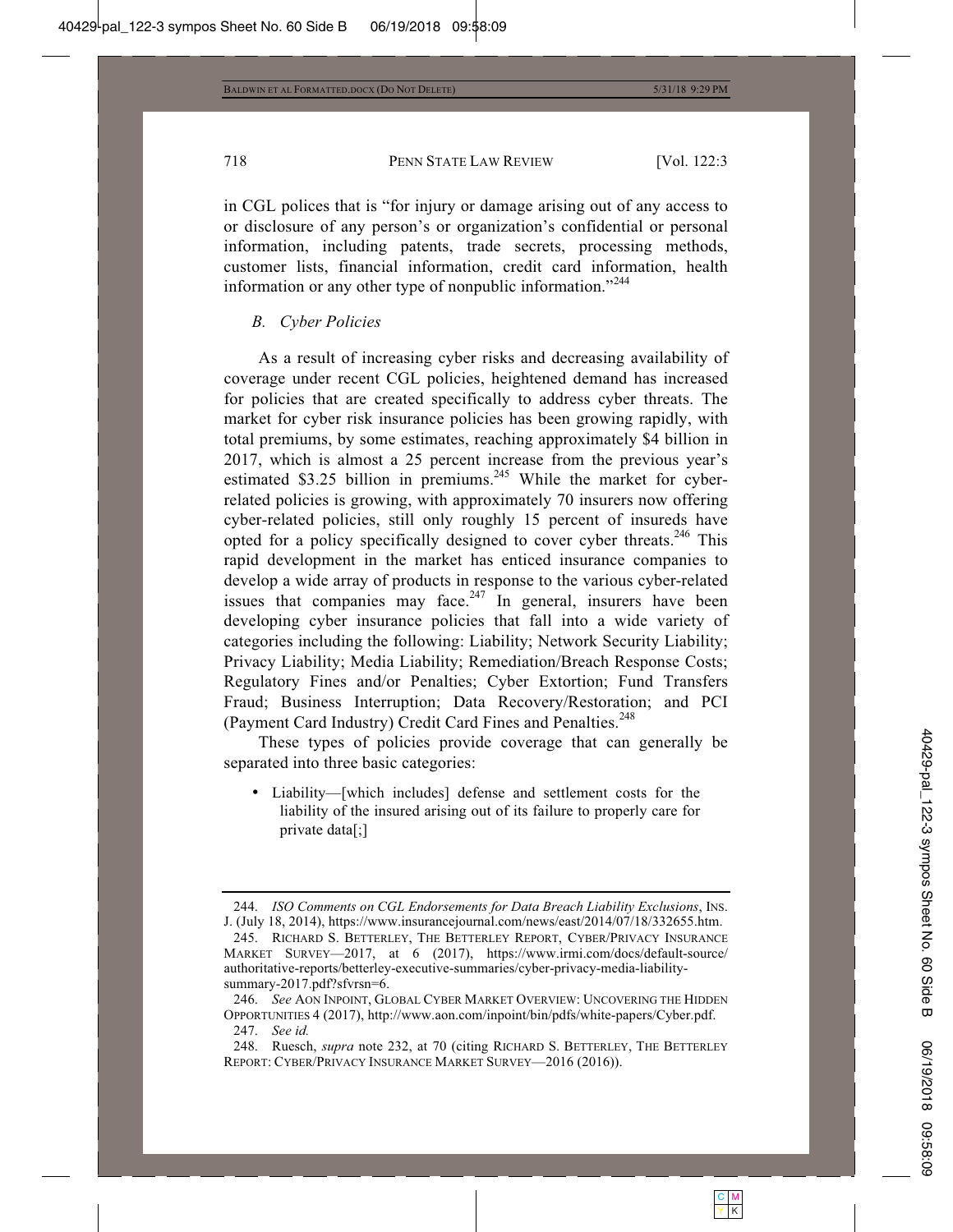- Remediation—[which serves to cover] response costs following a data breach, including investigation, public relations, customer notification, and credit monitoring[; and]
- [Fines and/or Penalties, which includes both:]
	- o Regulatory Fines and/or Penalties—[which cover] the costs to investigate, defend, and settle fines and penalties that may be assessed by a regulator . . . [, and]
	- o PCI (Credit Card) Fines and Penalties—[which typically] include<sup>[]</sup> forensic services and card reissuance costs<sup>[1]<sup>24</sup></sup>

In addition to understanding what can be covered, companies in the market for cyber insurance should be informed as to what may trigger coverage and what type of data will be covered.

While the number of cyber policies available is growing, in turn providing businesses with better clarity and understanding as to what coverage they are actually purchasing, there remain a number of risks and unknowns of which policyholders should be aware. For one, the case law surrounding cyber-specific policies is relatively sparse. Indeed, only two cases have litigated the application of the terms of a cyber policy.<sup>250</sup> The first case, which involved Cottage Health System, was dismissed without prejudice to allow the parties to pursue mediation—although notably the case has since been refiled in California state court and is currently pending—and the second case, which involved P.F. Chang's China Bistro, Inc. ("P.F. Chang's"), was decided by a court that issued an unpublished opinion.251 As was the case in *P.F. Chang's China*  Bistro, Inc. v. Federal Insurance Co.,<sup>252</sup> courts considering how insurance law applies to cyber policies may look to how such coverage

 <sup>249.</sup> BETTERLEY, *supra* note 245, at 9.

 <sup>250.</sup> *See* P.F. Chang's China Bistro, Inc. v. Fed. Ins. Co., No. CV-15-01322-PHX-SMM, 2016 WL 3055111, at \*1 (D. Ariz. May 31, 2016); Columbia Cas. Co. v. Cottage Health Sys., No. 2:15-cv-03432, 2015 WL 4497730, at \*2 (C.D. Cal. July 17, 2015) [hereinafter *Cottage Health I*]; Cottage Health Sys. v. Columbia Cas. Co., No. 16CV02310 (Cal. App. Dep't Super. Ct. filed May 31, 2016) [hereinafter *Cottage Health II*].

 <sup>251.</sup> *See* P.F. Chang's, 2016 WL 3055111, at \*1; *Cottage Health I*, 2015 WL 4497730, at \*2; *Cottage Health II*, No. 16CV02310. The main issue in *Cottage Health* involves whether the insureds coverage following a data breach should be excluded based on human error in failing "to continuously implement the procedures and risk controls identified in the Insured's application." *See* Buchanan & Gallozzi, *supra* note 130. This litigation is currently pending in separate actions that have been filed in both state court and federal court, although the federal action has been stayed pending the state court's determination. *See Cottage Health I*, 2015 WL 4497730, at \*2; *Cottage Health II*, No. 16CV02310.

 <sup>252.</sup> P.F. Chang's China Bistro, Inc. v. Fed. Ins. Co., No. CV-15-01322-PHX-SMM, 2016 WL 3055111, at \*1 (D. Ariz. May 31, 2016).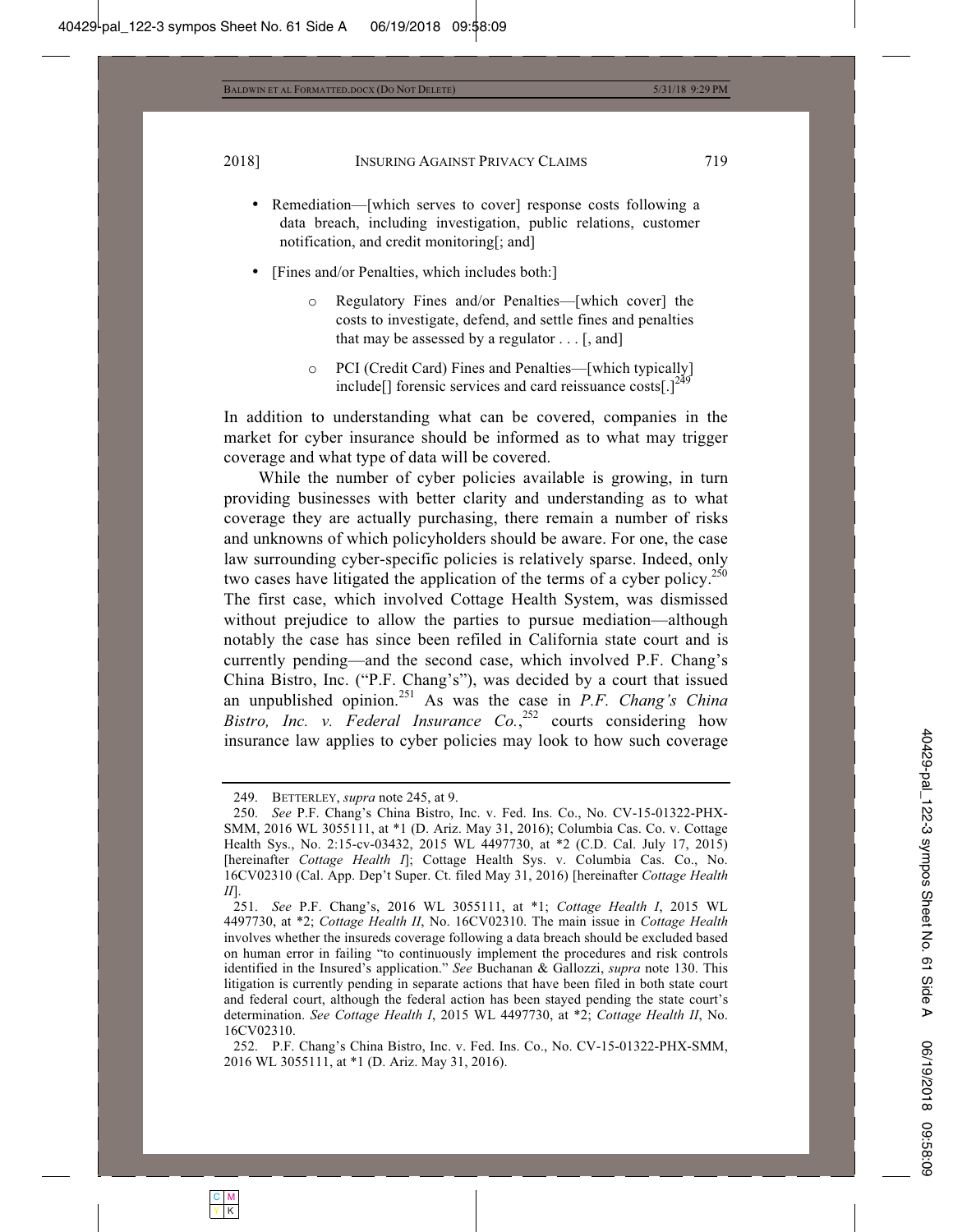has been treated under other general policies such as CGL policies in making their determinations.<sup>253</sup> For example, exclusions in cyber policies are numerous and varied, as in other insurance policies, and must be taken into careful consideration when interpreting a policy. Indeed, the court's application of the insurance provider's exclusion to deny coverage in the *P.F. Chang's* case is a notable recent development dealing specifically with a cyber-specific insurance policy.<sup>254</sup>

In *P.F. Chang's*, Federal Insurance Company ("Federal") sold a cyber risk insurance policy to P.F. Chang's parent company, Wok Holdco LLC, that covered P.F. Chang's for "direct loss, legal liability, and consequential loss resulting from cyber security breaches."255 The policy was advertised as being "flexible" and "designed by cyber risk experts to address the full breadth of risks associated with doing business in today's technology-dependent world."256 After P.F. Chang's was the victim of a cyber breach wherein approximately 60,000 credit card numbers belonging to its customers were stolen, P.F. Chang's sought coverage from Federal from which it bought a Chubb cyber policy.<sup>257</sup> The Chubb cyber policy covered the insured as well as provided thirdparty coverage.<sup>258</sup> Federal paid approximately \$1.7 million defending the class action case and orchestrating a forensic investigation.<sup>259</sup> However, Federal denied coverage relating to certain MasterCard assessments, totaling approximately \$1.9 million, that MasterCard had charged to Bank of America Merchant Services ("BAMS"), P.F. Chang's credit card processor, for the costs of replacement cards, notifications to consumers, and reimbursement for fraudulent charges.<sup>260</sup> P.F. Chang's entered into an agreement with BAMS to assume liability for such assessments as part of their processing agreement; however, Federal claimed that because P.F. Chang's agreed to the assessment by contract, the insured was not entitled to coverage under their cyber policy.<sup>261</sup>

The Federal policy insured "[e]xtra [e]xpenses an [i]nsured incurs during the [p]eriod of [r]ecovery [s]ervices due to the actual or potential impairment or denial of [o]perations resulting directly from [f]raudulent

- 255. *P.F. Chang's*, 2016 WL 3055111, at \*1.
- 256. *Id.*

- 258. *Id.* at \*4.
- 259. *Id.* at \*2.
- 260. *See id.*
- 261. *Id.* at \*5.

 <sup>253.</sup> *Id.* at \*8 (explaining that cases that examine CGL policies serve as an appropriate guide for the court in deciding cases involving cyber-related issues "because cybersecurity insurance policies are relatively new to the market but the fundamental principles are the same").

 <sup>254.</sup> *See infra* notes 264–68 and accompanying text.

 <sup>257.</sup> *Id.* at \*2.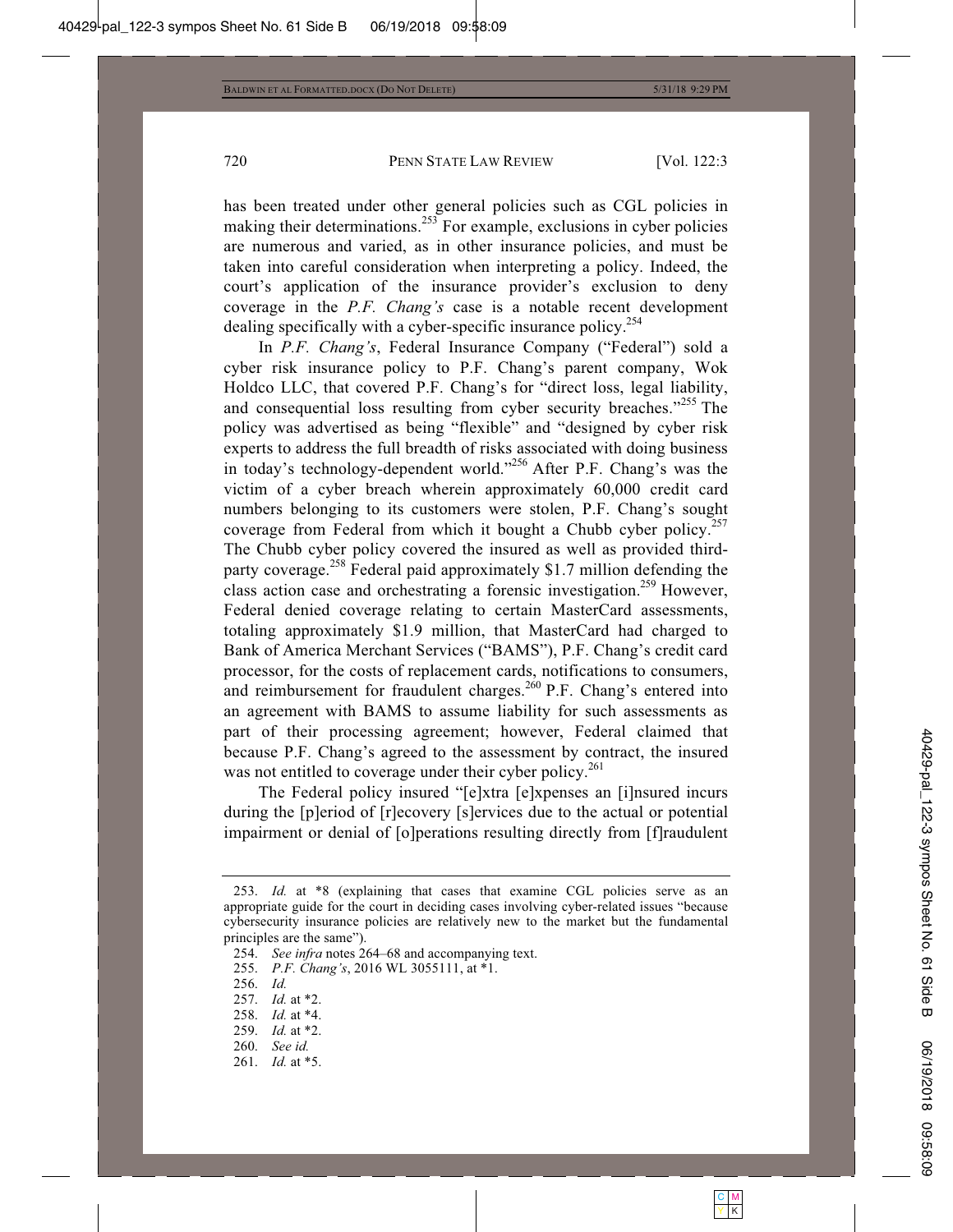[a]ccess or [t]ransmission."<sup>262</sup> P.F. Chang's argued that all of MasterCard's charges fell into the categories covered under the policy.<sup>263</sup>

The court, however, determined that the policy unequivocally barred coverage for "any [l]oss on account of any [c]laim, or for any [e]xpense . . . based upon, arising from or in consequence of any . . . liability assumed by any [i]nsured under any contract or agreement."<sup>264</sup> P.F. Chang's, therefore, was unable to rely upon its Coverage B coverage because it had assumed BAMS's liability as part of their processing agreement.265

In its analysis, the court "turned to cases analyzing [CGL] insurance policies for guidance, because cybersecurity insurance policies are relatively new to the market but the fundamental principles are the same."<sup>266</sup> The court relied on the fact that cases interpreting CGL policies generally conclude that liability exclusions also apply to "the assumption of another's liability, such as an agreement to indemnify or hold another harmless."<sup>267</sup> Although P.F. Chang's sought to persuade the court that the exclusion did not apply in cases where the insured had a responsibility to a third party even if it had not assumed liability, the court found that P.F. Chang's had failed to demonstrate that it "would have been liable for [MasterCard's] [a]ssessments absent its agreement with BAMS."<sup>268</sup>

While the *P.F. Chang's* decision involved liability predicated on contract rather than harm to a third party resulting from a common law or statutory privacy claim, the decision illustrates how a court might analyze a coverage dispute involving a cyber policy.

#### *C. Other Policies*

Companies seeking to protect themselves from cyber threats may find additional protection against at least certain aspects of these risks through various insurance policies other than standard CGL or cyberspecific policies. To name a few, coverage for cyber breaches may be available from insurers through crime policies, errors and omissions policies, and director and officer policies.<sup>269</sup> However, it is still critical

 <sup>262.</sup> *Id.* at \*6 (emphasis omitted).

 <sup>263.</sup> *See id.* at \*4.

 <sup>264.</sup> *Id.* at \*7

 <sup>265.</sup> *P.F. Chang's*, 2016 WL 3055111, at \*7–8.

 <sup>266.</sup> *Id.* at \*8.

 <sup>267.</sup> *Id.* (quoting Desert Mountain Props. Ltd. P'ship v. Liberty Mut. Fire Ins. Co., 236 P.3d 421, 432 (Ariz. Ct. App. 2010)).

 <sup>268.</sup> *Id.*

 <sup>269.</sup> *See* Karin S. Aldama & Tred R. Eyerly, CYBER POLICIES—THE NEXT WAVE 4 (2018), https://www.americanbar.org/content/dam/aba/administrative/litigation/materials/ 2018-insurance/written-materials/cyber-policies.authcheckdam.pdf. To the extent that any of these policies exclude coverage for the wrongful or intentional conduct of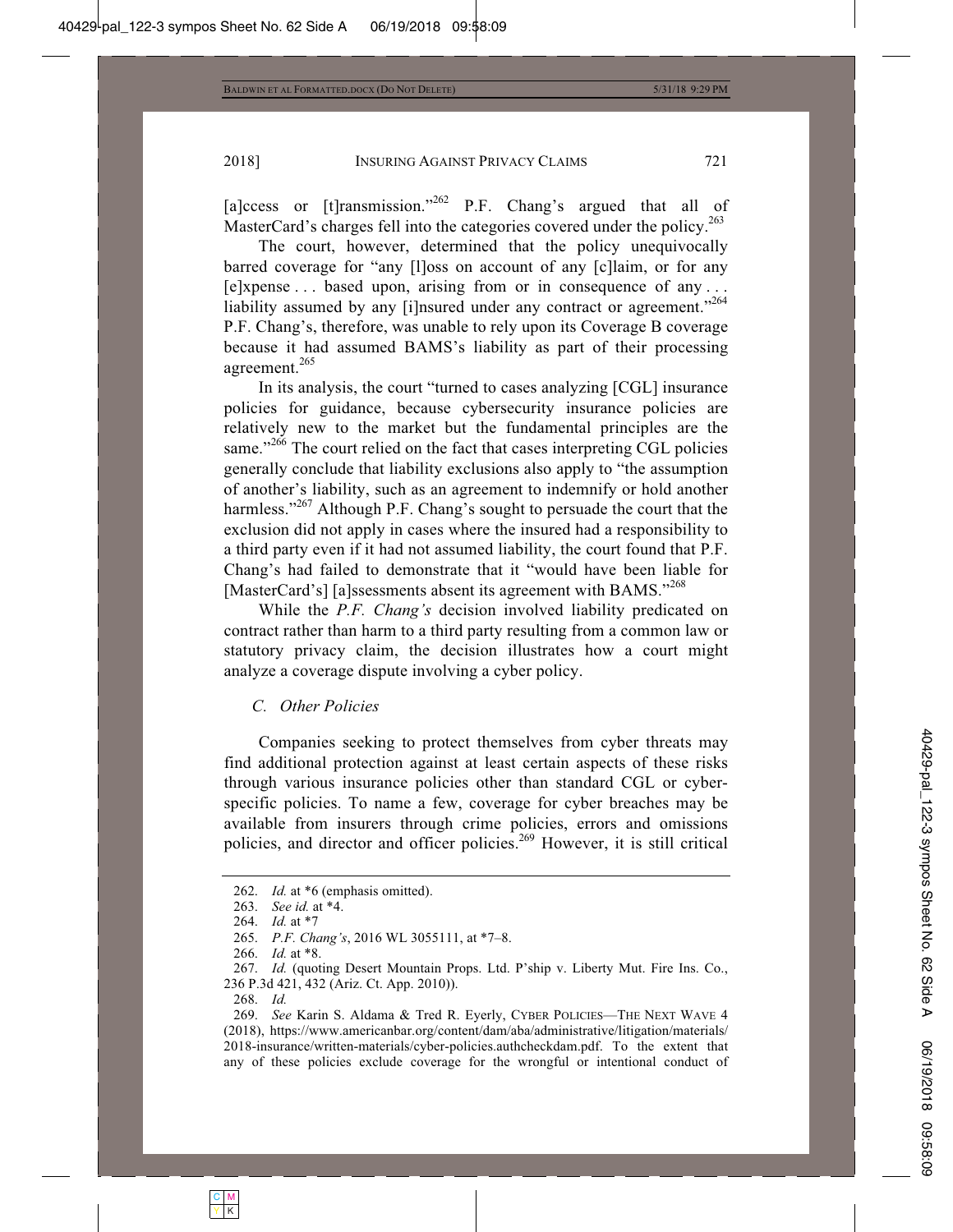that businesses understand that while policies such as these may cover various aspects of cyber issues, it is very likely that they will not cover all possible losses. Therefore, it is imperative that businesses be aware of the extent to which these types of policies may actually provide coverage following a cyber event.

For example, cyber breaches are generally also crimes.<sup>270</sup> If hackers appropriate information by illegally accessing the network of a given company, their obtaining of the information is likely a crime, but that does not necessarily mean it will be covered by a company's crime policy. This may be the case when the negligent acts of a company, albeit indirectly, allow for a cyber-related crime to be perpetrated.

Consider *Principle Solutions Group, LLC v. Ironshore Indemnity, Inc.*, 271 in which Principle Solutions Group, LLC ("Principle") was the victim of a fraudulent scheme involving the use of email.<sup> $272$ </sup> Principle's controller received a request to approve a wire-transfer that purportedly came from one of Principle's managing directors.<sup>273</sup> The request was, in actuality, fraudulent, and the controller, despite performing a series of steps in an attempt to verify the authenticity of the request, ultimately approved the transfer.<sup>274</sup> By the time the company realized that the email requests received by the controller were indeed fraudulent, it was too late to recover the approximately \$1.7 million transfer.<sup>275</sup> The company thereafter sought to recover the value of the lost funds pursuant to the "Computer and Funds Transfers Fraud" category of their commercial crime policy.<sup>276</sup>

The policy provided coverage for "[l]oss resulting directly from a 'fraudulent instruction' directing a 'financial institution' to debit [Principle's] 'transfer account' and transfer, pay or deliver 'money' or 'securities' from that account."277 The insurer denied coverage on the basis that the transfer in question was not actually effectuated by the criminals but was made legitimately by the controller.<sup>278</sup> The court stated that it was reasonable for Principle's insurer, Ironshore Indemnity, Inc.,

- 276. *See id.*
- 277. *Id.*
- 278. *Id.* at \*2, \*4.

directors, officers, or other agents of the insured company, the insured can maximize coverage if the policy language only permits the insurer to deny coverage once such a wrongful act is proven, rather than only pled.

 <sup>270.</sup> *See Cyber Crime*, FBI, https://www.fbi.gov/investigate/cyber (last visited Apr. 26, 2018).

 <sup>271.</sup> Principle Sols. Grp., LLC v. Ironshore Indem., Inc., No. 1:15-CV-4130-RWS, 2016 WL 4618761 (N.D. Ga. Aug. 30, 2016).

 <sup>272.</sup> *Id.* at \*1.

 <sup>273.</sup> *Id.*

 <sup>274.</sup> *See id.*

 <sup>275.</sup> *Id.* at \*2.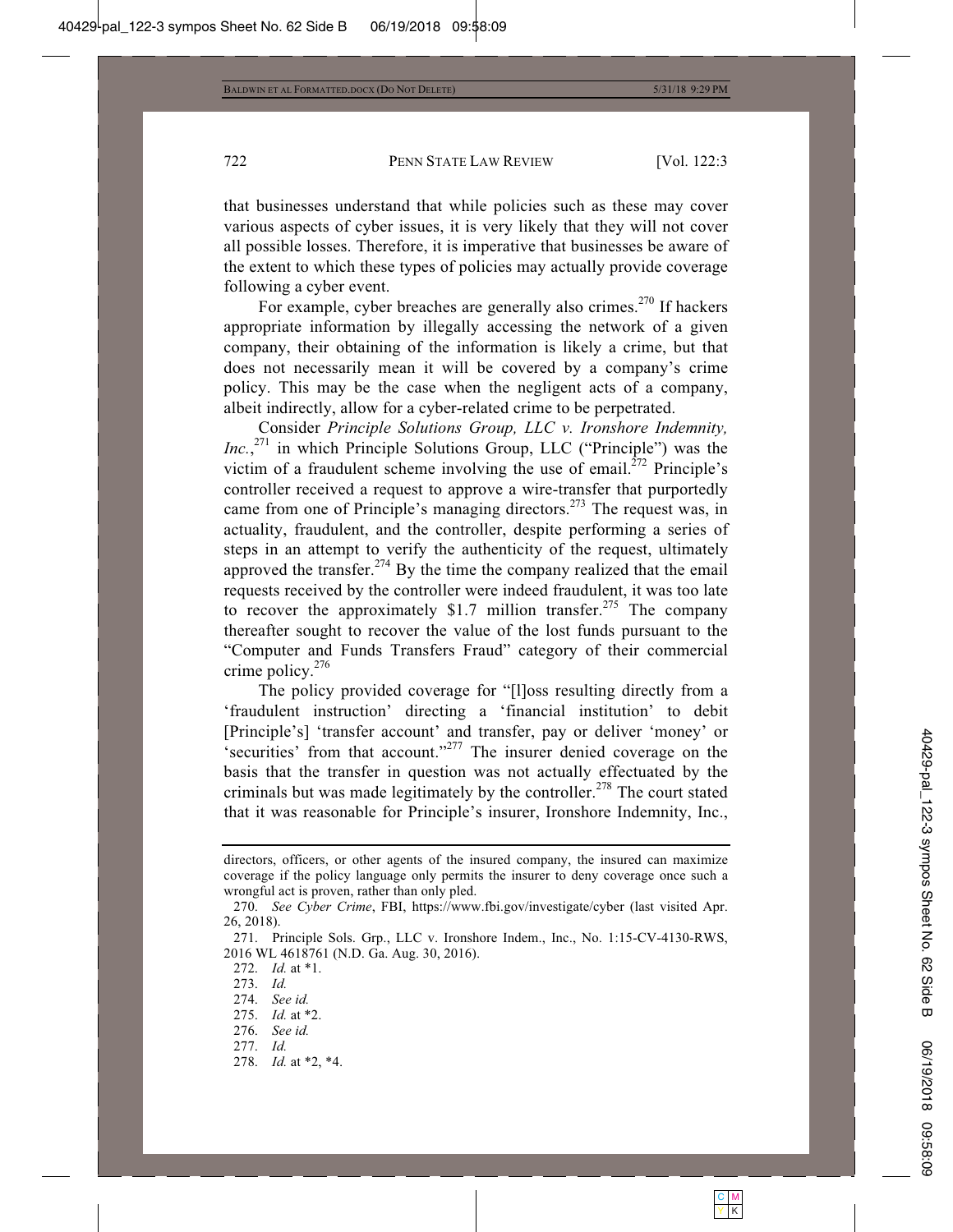to interpret the language to "require an immediate link between the injury and its cause."<sup>279</sup> Nonetheless, the court also found plaintiff's interpretation to be reasonable, and in light of the ambiguity, ruled in favor of the insured.<sup>280</sup>

Compare, however, the result in *Principle Solutions* to the result in *Apache Corp. v. Great American Insurance Co.*281 In *Apache Corp.*, a corporation was again the victim of cyber-related crime that involved the use of email.<sup>282</sup> The criminals posed as a vendor to the company and induced an Apache Corporation ("Apache") employee to change the wiring instructions for the company.<sup>283</sup> As a result, the company wired the equivalent of approximately \$7 million to the new (fraudulent) account, approximately \$2.4 million of which they were unable to recover.<sup>284</sup>

The company asserted coverage from its insurance provider under the computer fraud provision of its crime-protection insurance policy.<sup>285</sup> The policy language states:

[The insurer] will pay for loss of, and loss from damage to, money, securities and other property resulting directly from the use of any computer to fraudulently cause a transfer of that property from inside the premises or banking premises:

a. to a person (other than a messenger) outside those premises; or

b. to a place outside those premises. $286$ 

The insurance company denied coverage asserting that the "loss did not result directly from the use of a computer nor did the use of a computer cause the transfer of funds."<sup>287</sup> The district court awarded summary judgment to Apache, determining that "the intervening steps of the [postemail] confirmation phone call and supervisory approval do not rise to the level of negating the email as being a 'substantial factor."<sup>288</sup>

On appeal, the Fifth Circuit vacated the grant of summary judgment to the plaintiff and remanded to the district court.<sup>289</sup> The court

```
 279. Id. at *5.
```
280. *Id.*

- 282. *Id.* at 253.
- 283. *See id.*

- 287. *Id.*
- 288. *Id.* (alteration in original).
- 289. *Id.* at 259.

 <sup>281.</sup> Apache Corp. v. Great Am. Ins. Co., 662 F. App'x 252 (5th Cir. 2016).

 <sup>284.</sup> *Id.* at 253–54.

 <sup>285.</sup> *Id.* at 254.

 <sup>286.</sup> *Id.*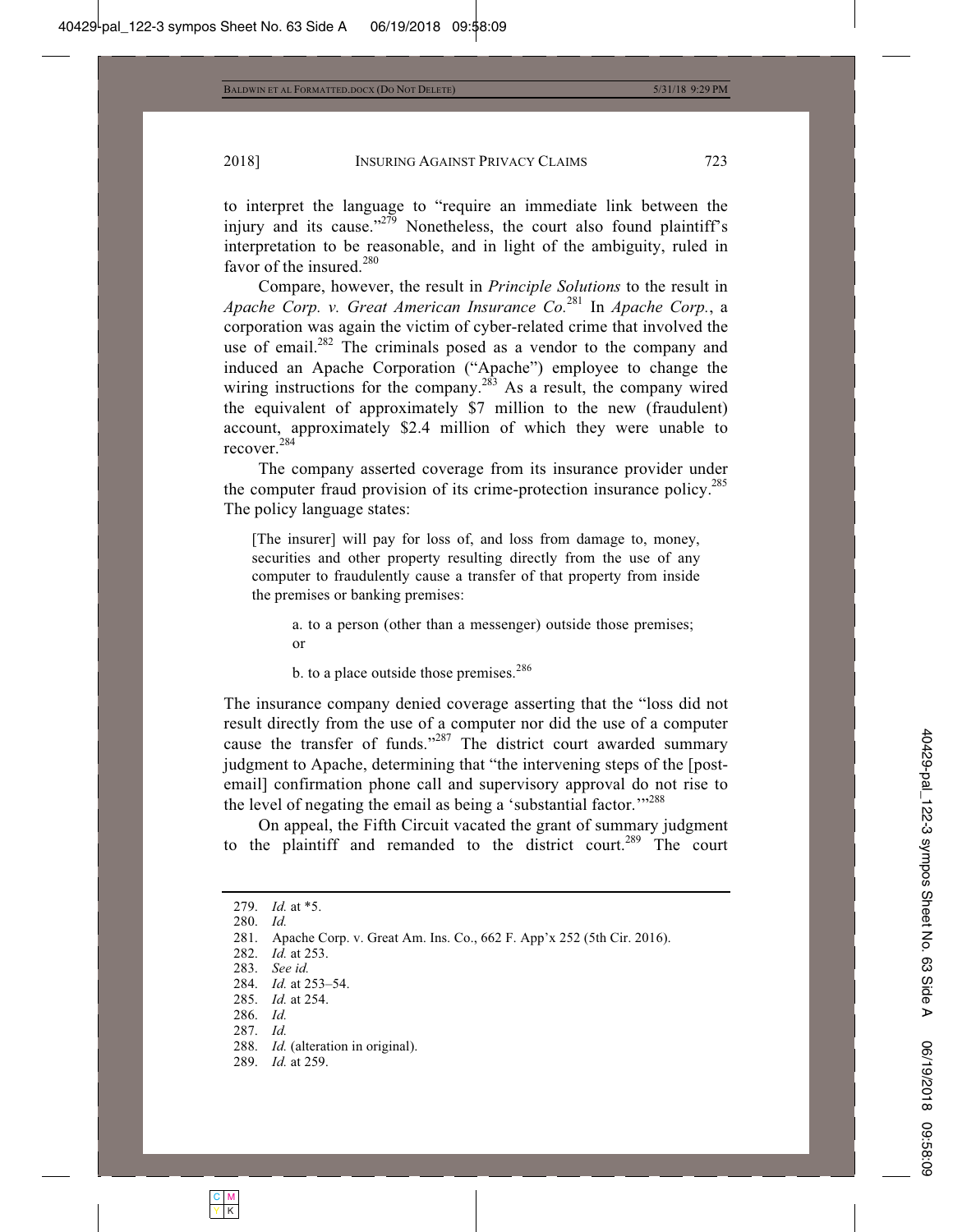determined that it was Apache that changed the account information and initiated the transfers that were sent to the fraudulent account, not the criminals, and, therefore, while "[t]he email was part of the scheme[,] the email was merely incidental to the occurrence of the authorized transfer of money."290 The court reasoned that interpreting the provision of the policy to cover any fraud where an email was part of the process would convert the policy to one for "general fraud."<sup>291</sup> The court further explained that "viewing the multi-step process in its simplest form, the transfers were made not because of fraudulent information, but because Apache elected to pay legitimate invoices," and therefore it "[r]egrettably,  $\dots$  sent the payments to the wrong bank account."<sup>292</sup>

As indicated by the divergent outcomes arrived at in these two cases, it is important that companies understand the specifics of the language in their policies. In *Principle Solutions* and *Apache Corp.*, the insureds were seeking coverage for loss that resulted from fraud that was perpetrated through email under categories of policies respectively labeled "Computer and Funds Transfers Fraud" and "Computer Fraud," and yet the specific language of the policies resulted in drastically different results for the affected parties.<sup>293</sup> Therefore, while insureds may want to continue to request the addition of specific cyber provisions to their various non-cyber-specific insurance policies that may fit certain unique needs of the company, it is likely still a best practice for companies to obtain comprehensive cyber-specific policies. As these policies develop, they will likely become more transparent and comprehensible, allowing companies to better understand how its cyberrelated issues will be treated by insurers.

# IV. CONCLUSION: SHOPPING FOR AN EFFECTIVE CYBER POLICY RELATING TO PRIVACY CLAIMS

In the cyber events contemplated by this article, criminals infiltrate a company's system in order to profit from the data within that system. Or, just as dangerous, an employee or vendor unwittingly makes the data accessible. The result is that data a company sought to keep secure is breached and, potentially, made available to unauthorized third parties. In these circumstances, companies are at risk of expensive multidistrict or class action litigation in which consumers assert privacy-related claims, including invasion of privacy by publication of private facts,

 <sup>290.</sup> *Id.* at 258.

 <sup>291.</sup> *Apache Corp.*, 662 F. App'x at 258.

 <sup>292.</sup> *Id.* at 259.

 <sup>293.</sup> *See id.* at 253, 258–59; Principle Sols. Grp., LLC v. Ironshore Indem., Inc., No. 1:15-CV-4130-RWS, 2016 WL 4618761, at \*2, \*5 (N.D. Ga. Aug. 30, 2016).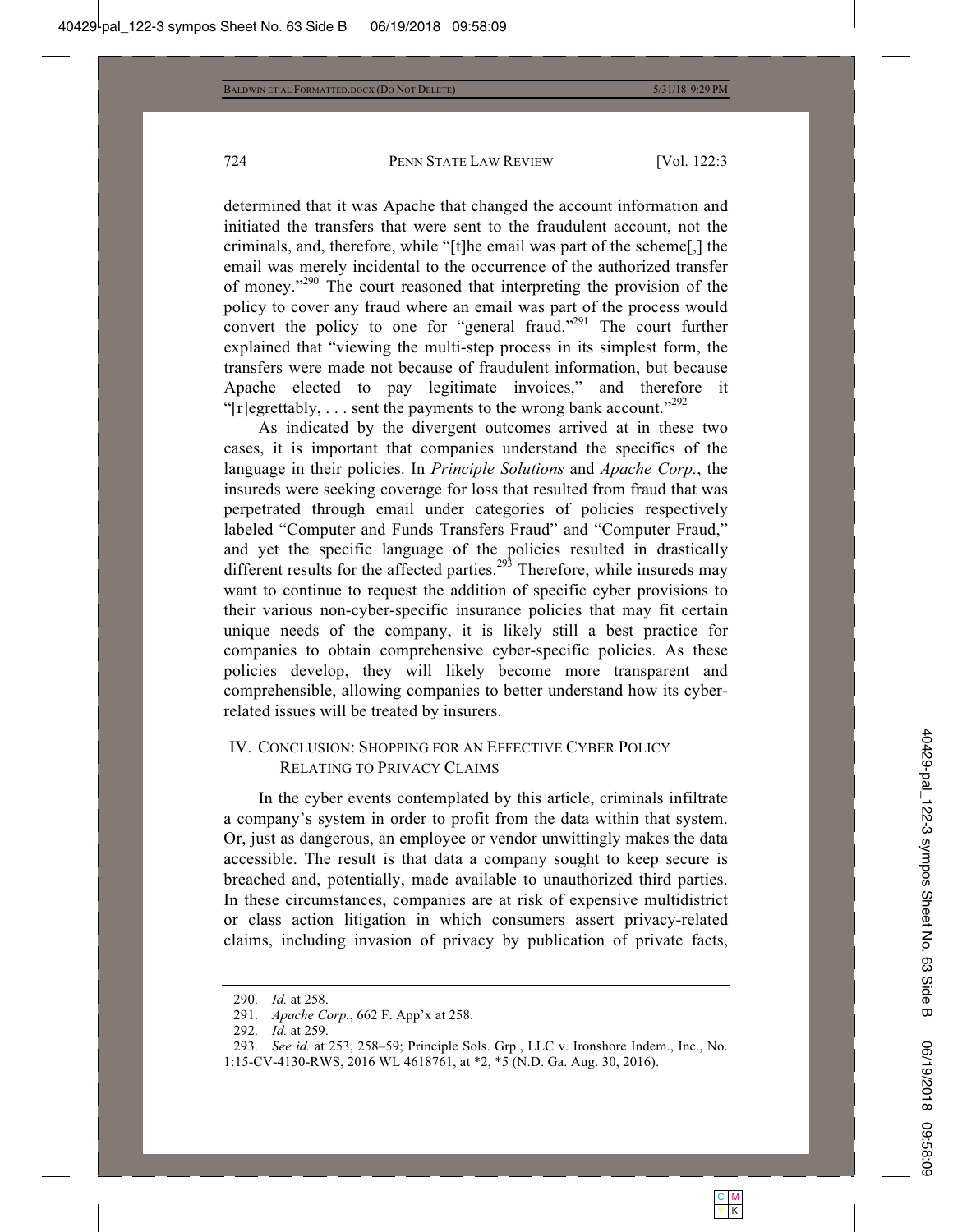negligence, and violation of state and federal laws.294 Moreover, the company may find itself the subject of an investigation brought by the FTC or other government agency.<sup>295</sup> In addition, state law and administrative agency regulations may impose reporting requirements and other obligations on companies who are victims of data breaches.<sup>296</sup>

In the limited judicial interpretations of policies that potentially cover these risks, courts have identified some gaps in coverage.<sup>297</sup> When shopping for insurance policies that will provide comprehensive protection against the risk of privacy-related damages, companies should learn from this guidance and ensure that these gaps are filled by their existing or new policies. The coverage referenced in the examples below refers not only to coverage for losses, but also to the insurer's duty to defend, as these multidistrict or class action claims involve significant litigation expense.

First, an exclusion for statutory violations may create a formidable (and costly) problem for insureds, as the data protection space is increasingly governed by state and regulatory obligations.<sup>298</sup> Accordingly, coverage that excludes statutory violations will be insufficient.

Second, policyholders should ensure that the insurance they purchase provides coverage regardless of whether publication of private information is effectuated by an insured or by a third party (such as hackers or a vendor).<sup>299</sup> Similarly, coverage should exist irrespective of whether the disclosure of third-party data resulted from an affirmative act (such as posting the data on the Internet) or an omission in failing to protect the data (for instance, failing to implement reasonable data security measures).

Third, a comprehensive insurance strategy will also provide coverage even if data is simply lost or stolen and there is no evidence of publication to a third party. $300$ 

Fourth, coverage should exist even if the damage is only to data or other intangible property.<sup>301</sup>

Fifth, companies should ensure that they are covered for any contractual liability to third parties that might result from a data breach.<sup>302</sup> Because the extent of this risk should be known based upon

 <sup>294.</sup> *See supra* Section II.A.

 <sup>295.</sup> *See supra* Section II.B.

 <sup>296.</sup> *See supra* notes 124–25 and accompanying text.

 <sup>297.</sup> *See supra* Part III.

 <sup>298.</sup> *See supra* Section II.A.2.

 <sup>299.</sup> *See supra* Section III.A.1.

 <sup>300.</sup> *See supra* Section III.A.1.

 <sup>301.</sup> *See supra* Section III.A.2.

 <sup>302.</sup> *See supra* Section III.B.